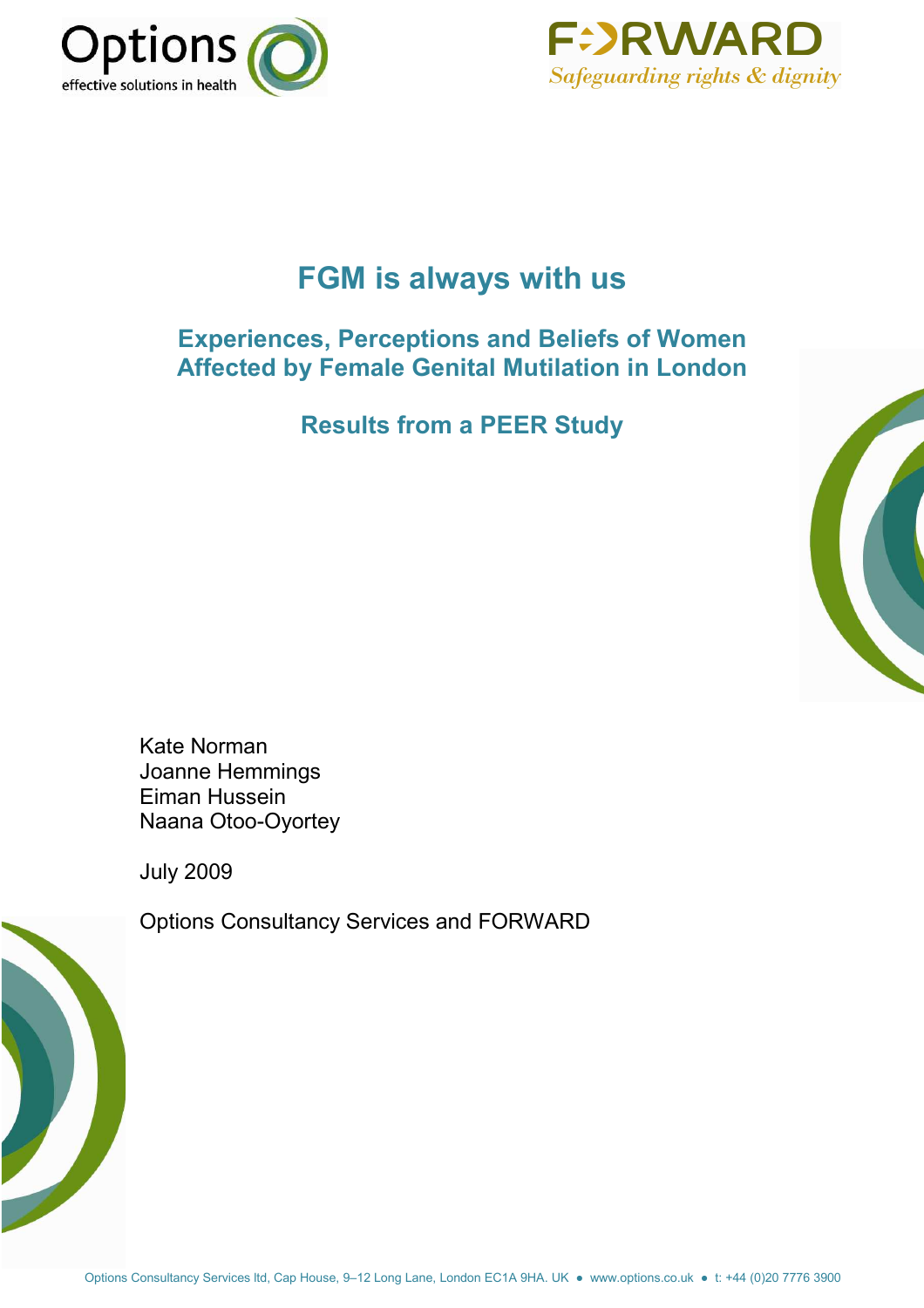



*For more information about PEER contact:* [j.hemmings@options.co.uk](mailto:j.hemmings@options.co.uk) *Options Consultancy Services Ltd - [www.options.co.uk/peer](http://www.options.co.uk/peer)* 

# Disclaimer

The views expressed in this report represent those of the authors, and not necessarily those of the various organizations that supported the work.



This work is licensed under the Creative Commons Attribution-NonCommercial-ShareAlike 3.0 License. To view a copy of this licence, visit: [http://creativecommons.org/licenses/by](http://creativecommons.org/licenses/by-ncsa/3.0/)[ncsa/3.0/](http://creativecommons.org/licenses/by-ncsa/3.0/) 

You are free:

- To copy, distribute and transmit the work
- To adapt the work

Under the following conditions:

• Attribution. You must attribute the work in the manner specified by the author or licensor, but not in any way that suggests that they endorse you or your use of the work.

• Non-commercial. You may not use this work or the PEER brand for commercial purposes without express permission of Options Consultancy Services.

• Share Alike. If you alter, transform, or build upon this work, you may distribute the resulting work only under the same or similar license to this one.

• For any reuse or distribution, you must make clear to others the license terms of this work. The best way to do this is with a link to the web page above.

• Any of the above conditions can be waived if you get permission from the copyright holder.

• Nothing in this license impairs or restricts the author's moral rights.

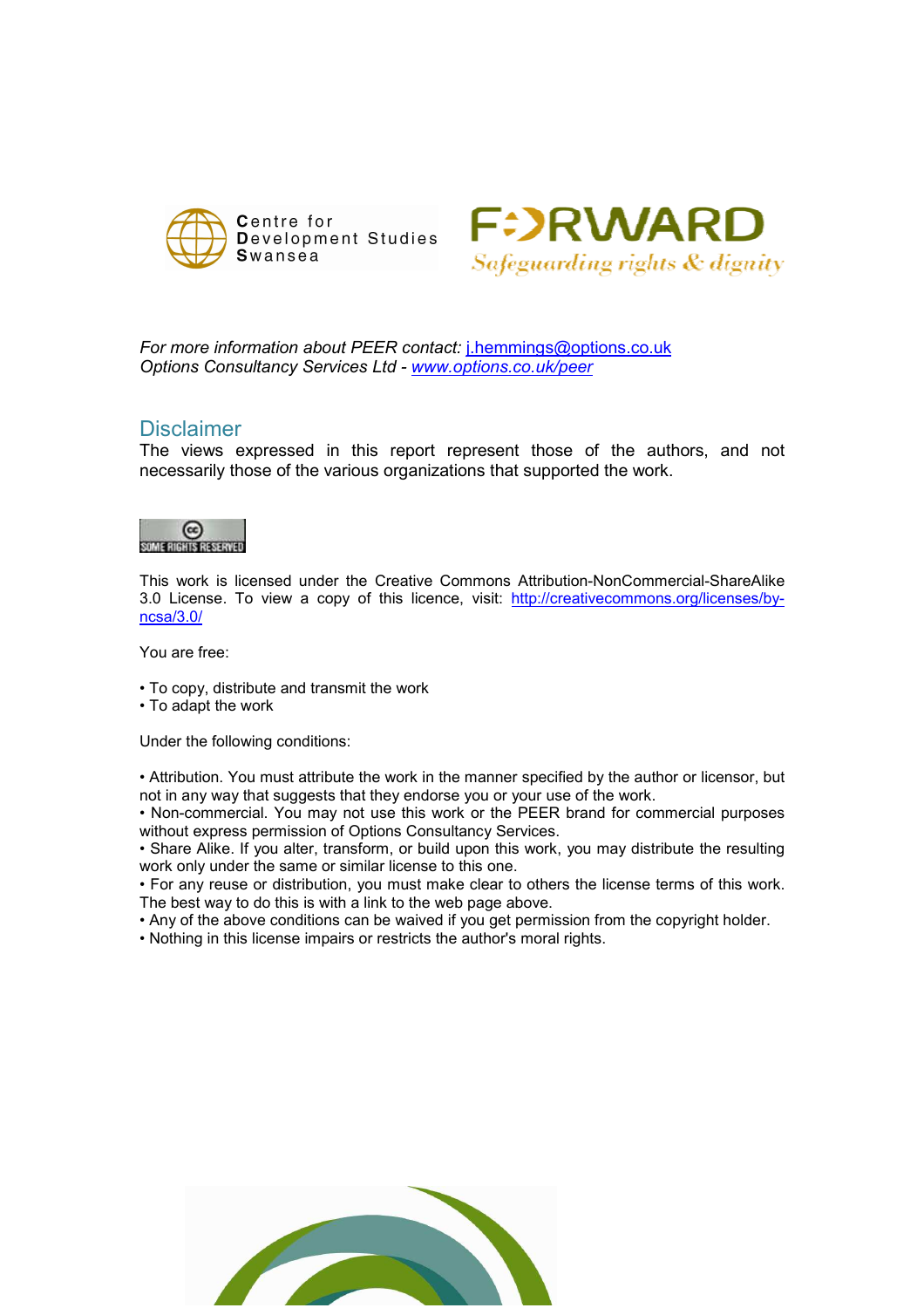# Acknowledgements

The FORWARD and Options research team would like to thank the women peer researchers who took part in this study, sharing their stories and insights. We would like to acknowledge the excellent work of the supervisors who worked closely with the peer researchers to collate the data and supervise the work at various stages: Ritgak Dimka, Irene Noel, and Kate Thornton. Many thanks particularly to Khalda El Hafiz, who supported the process every step of the way.

Thanks to Kirstan Hawkins at Options who provided valuable guidance in writing this report, and to interns Gail Falder and Ellen Flint, who assisted during data analysis and report writing.

We appreciate the support of Susana Oguntoye and Estelle Robinson from FORWARD who helped with reviewing and finalising the report. We are grateful to Rowan Boyson for her editorial expertise.

We are grateful for financial support from the Westminster NHS Primary Care Trust London and the Equalities and Human Rights Commission.

# The Research Partners

The Foundation for Women's Health, Research and Development (FORWARD) is an international non-governmental organisation (NGO) that campaigns for and supports the advancement and safeguarding of the sexual and reproductive health and human rights of African girls and women, particularly those at risk and affected by female genital mutilation.

Options is a social enterprise, providing technical expertise, short-term consultancy and long-term management services in the health and the social sectors. PEER (Participatory Ethnographic Evaluation and Research) is a specialism of Options developed in collaboration with academics at Swansea University.

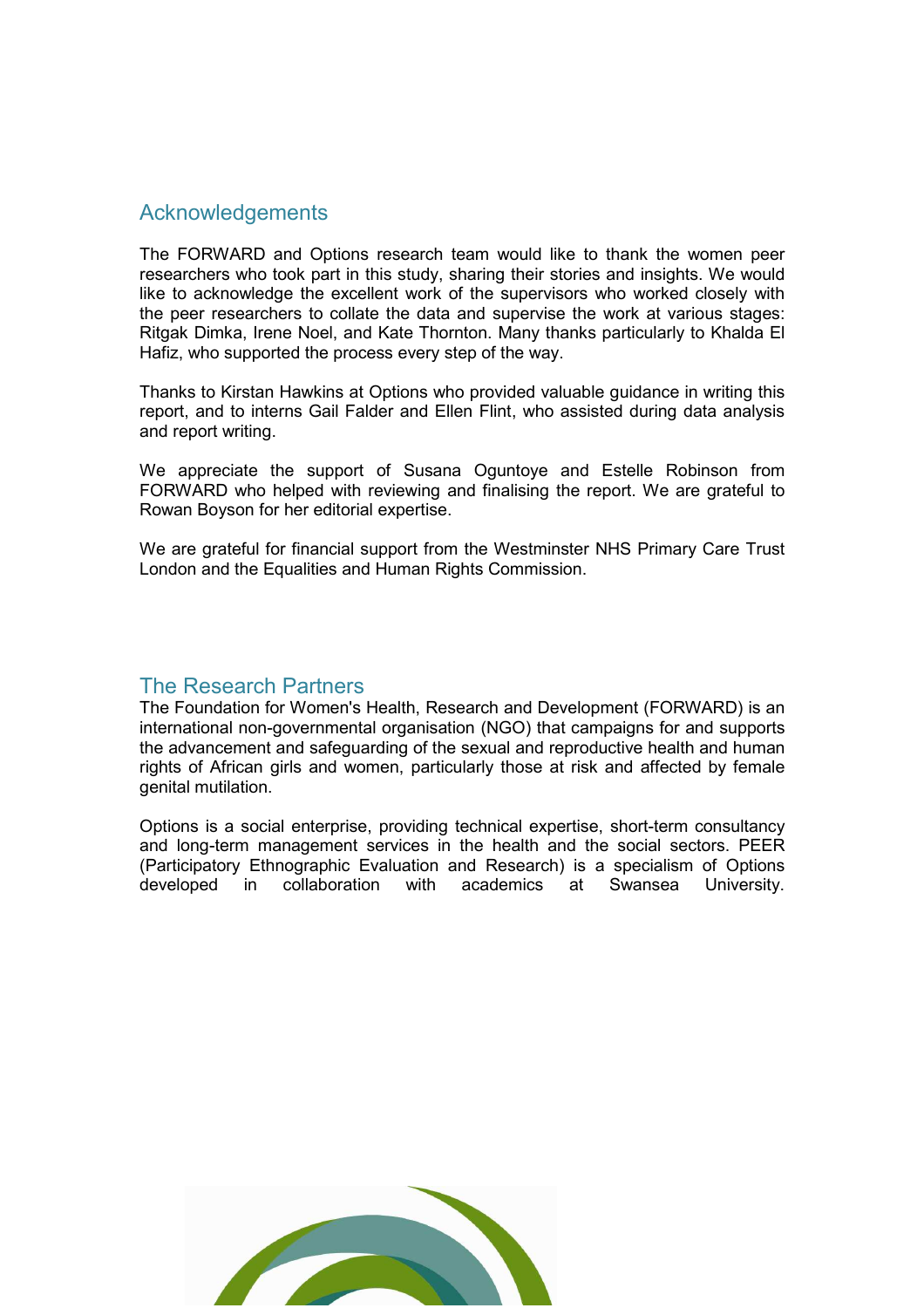# Contents

| 1               |      |                                                             |  |  |
|-----------------|------|-------------------------------------------------------------|--|--|
| $\overline{2}$  |      |                                                             |  |  |
|                 |      |                                                             |  |  |
| 3               |      |                                                             |  |  |
|                 | 3.1  | Participatory Ethnographic Evaluation and Research (PEER) 9 |  |  |
|                 | 3.2  |                                                             |  |  |
|                 | 3.3  |                                                             |  |  |
|                 |      |                                                             |  |  |
| 4               |      |                                                             |  |  |
| 5               |      | Discussion & Recommendations from Women's Narratives  15    |  |  |
|                 | 5.1  |                                                             |  |  |
|                 | 5.2  | Raising Awareness and Facilitating Discussion of FGM 16     |  |  |
|                 | 5.3  |                                                             |  |  |
|                 | 5.4  |                                                             |  |  |
| $6 -$           |      |                                                             |  |  |
|                 | 6.1  |                                                             |  |  |
|                 | 6.2  |                                                             |  |  |
|                 | 6.3  |                                                             |  |  |
|                 | 6.4  |                                                             |  |  |
|                 | 6.5  |                                                             |  |  |
|                 | 6.6  |                                                             |  |  |
|                 | 6.7  |                                                             |  |  |
|                 | 6.8  |                                                             |  |  |
|                 | 6.9  | Perceptions of Behaviour Change as a Result of UK Law 32    |  |  |
|                 | 6.10 | Implications of FGM and Impact on Women's Lives  34         |  |  |
|                 | 6.11 |                                                             |  |  |
|                 | 6.12 |                                                             |  |  |
| $7\overline{ }$ |      |                                                             |  |  |
|                 | 7.1  |                                                             |  |  |
|                 | 7.2  |                                                             |  |  |
|                 | 7.3  |                                                             |  |  |
|                 | 7.4  |                                                             |  |  |
| 8               |      |                                                             |  |  |

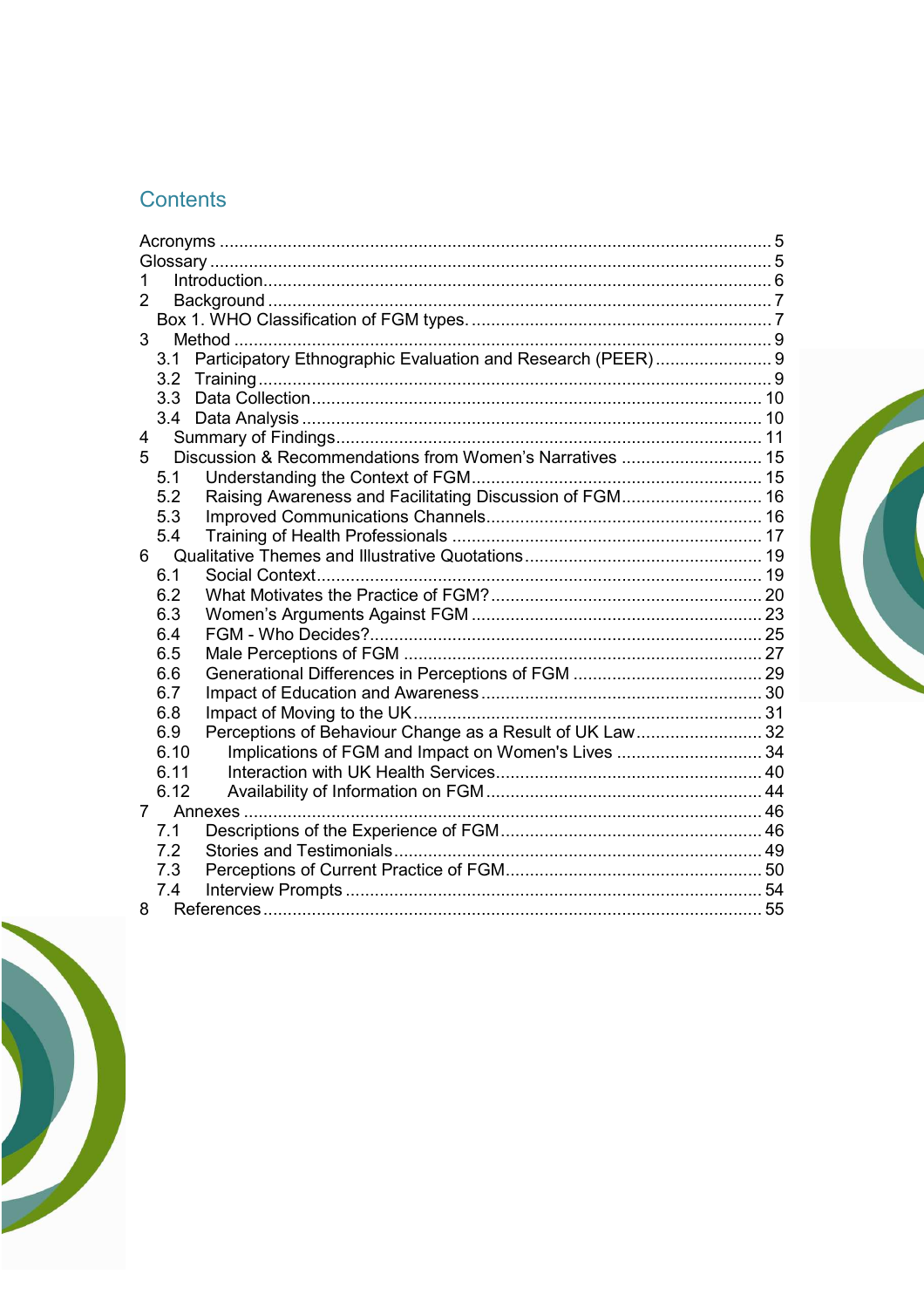#### <span id="page-4-0"></span>Acronyms

PEER **PEER** Participatory Ethnographic Evaluation and Research FGM/C Female Genital Mutilation/Cutting<br>FORWARD Foundation for Women's Health. Foundation for Women's Health, Research and Development UN United Nations

## **Glossary**

| Alfarag                        |
|--------------------------------|
| Awra                           |
| Alghalfa                       |
| Mukhatana, Mutahara. Makhfooda |
| Khitan, Tahoor, Khifad         |
| Zinna                          |
| Razeela                        |
| Mindeel Alsharaf               |
| Laylat Aldukhla                |
| Sunna                          |
| Pharaonic                      |
|                                |

Vagina Naked, exposed 'With a hood': an uncircumcised girl Terms to describe being circumcised **Terms for circumcision** *Zinna* Committing adultery/promiscuity **Committing sexual wrongdoing** *Mindeel Alsharaf* Handkerchief of honour The wedding night **Type II circumcision Type III circumcision** 

# Report Structure

This report presents results from a qualitative PEER study conducted with women in London in July and August 2008. The report is structured as follows:

- An introduction to the study
- How the PEER method was used to generate and analyse qualitative data
- An summary of key findings
- Recommendations as they emerged from the women's data
- A more detailed overview of the findings, including quotations from participants
- Annexes including testimonies and experiences of FGM, as told by participants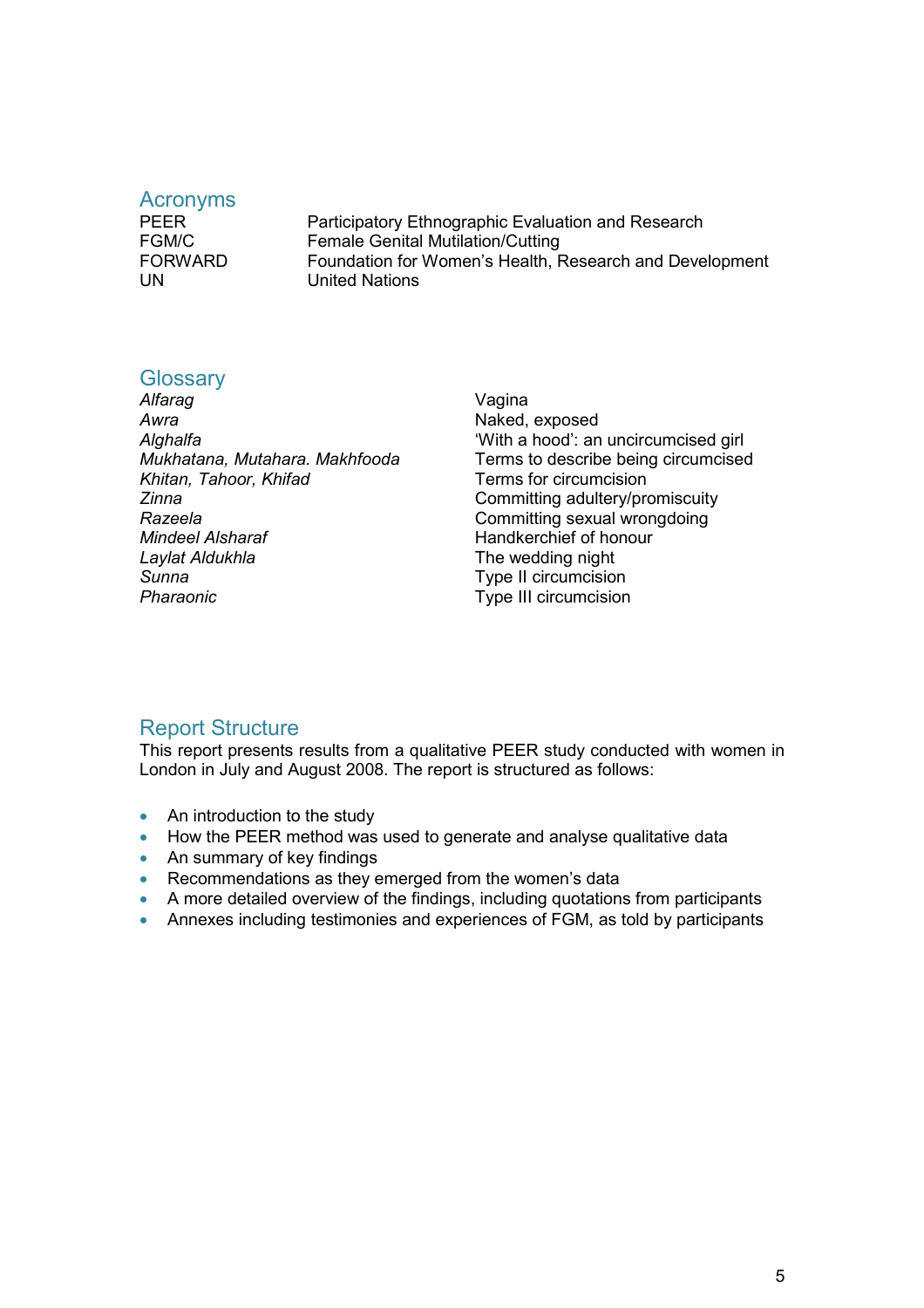# <span id="page-5-0"></span>1 Introduction

This report presents results from a qualitative, participatory research study investigating beliefs, perceptions and experiences of women affected by female genital mutilation or cutting (FGM/C). The aim of the research was to gain in-depth insights from women originally from high-prevalence FGM countries, and currently living in and around Westminster. The study used the Participatory Ethnographic Evaluation and Research (PEER) method,<sup>1</sup> and was led by FORWARD, with technical support from the PEER unit in the Options consultancy and the University of Wales, Swansea. The participatory research process allowed women to articulate problems and priorities from their points of view, enabling dialogue on these hard-todiscuss issues.

This study addresses questions including:

- What is the continuing impact of FGM on the lives of affected women?
- How do women affected by FGM perceive and interact with services (especially health services)?
- How do women feel about the practice of FGM, both for themselves and for younger generations?

Women affected by FGM and their peers have the most extensive knowledge of these issues. Through their direct participation in the research, these and other questions were tackled.

#### Terminology used

j

There are several terms used to describe the practice, the most common being Female Genital Mutilation, Female Circumcision and the more recently adopted Female Genital Cutting or Female Genital Surgery. For research purposes FORWARD decided to use the term female circumcision, a term which does not offend the community. Throughout this report the terms female circumcision and FGM are used interchangeably. However, we believe that the term FGM depicts more accurately and gravely what women affected by FGM have undergone, emphasising the abuse of women's human rights.

 $1$  For more information, see www.options.co.uk/peer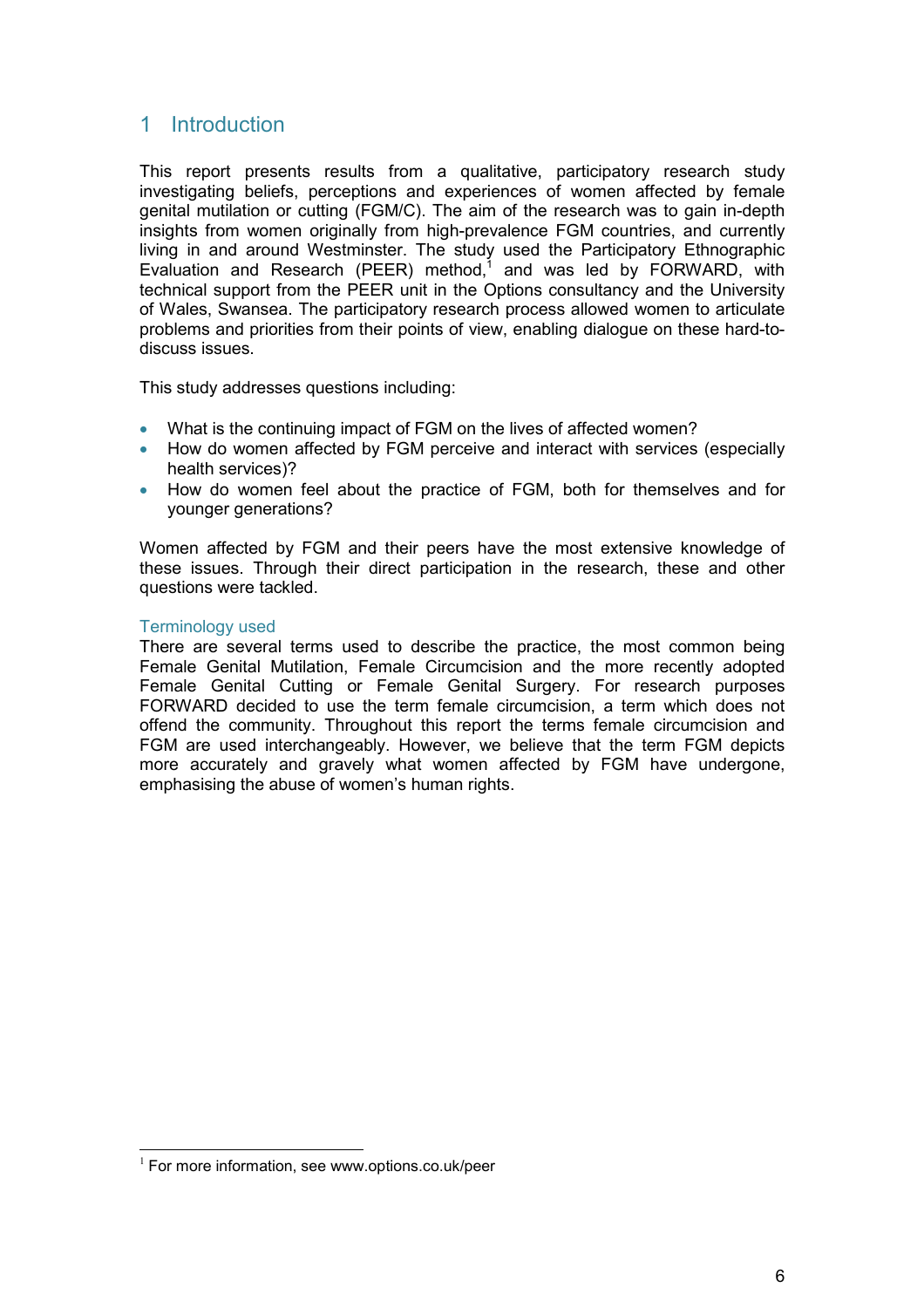# <span id="page-6-0"></span>2 Background

The World Health Organisation (WHO) estimates that 100-140 million women worldwide have experienced FGM. Prevalence is highest in East Africa. In Sudan, Somalia and Eritrea, at least 80% of women have been subjected to FGM (WHO, 2008). Four different types of FGM have been classified by the WHO (Types I to IV), with Type III being most severe and disfiguring (see box 1).

Box 1. WHO Classification of FGM types

Type I — Partial or total removal of the clitoris and/or the prepuce (clitoridectomy)

Type II — Partial or total removal of the clitoris and the labia minora, with or without excision of the labia majora (excision)

Type III — Narrowing of the vaginal orifice with creation of a covering seal by cutting and appositioning the labia minora and/or the labia majora, with or without excision of the clitoris (infibulation)

Type IV — All other harmful procedures to the female genitalia for non-medical purposes, for example: pricking, piercing, incising, scraping and cauterisation

Adverse health consequences resulting from FGM are extensive, and include both short- and long-term complications. Complications vary according to the type of circumcision performed, in addition to other factors. Short-term complications include severe bleeding, infection or shock, usually related to the levels of skill and hygiene of the circumciser, and the sanitary conditions under which FGM was performed. Long-term effects may include post-traumatic stress disorder (Behrendt & Moritz, 2005) and reproductive tract infections (Morison et al, 2001). FGM also impacts significantly on maternal health. A recent study found an elevated risk of postpartum haemorrhage for women with types II and III (WHO, 2006). Risks to the unborn child also exist: research has found increased cases of foetal asphyxia or death in children born to women with FGM (Baker et al, 1993).

Various theories attempt to explain the continuing practice of FGM. One is the Schelling-Convention hypothesis, which links the practice of FGM to the marriageability of a family's daughter (Mackie, 1996). It has been argued that such practices can become self-enforcing conventions (Schelling, 1960), making them difficult to overturn.

Whatever the reasons for the continuation of the practice, the fact is that it infringes the rights of the girl child or woman. In most cases the girl has no choice in being cut. In each community in which it is practiced, FGM is considered part of that culture's identity. FGM cuts across religions: Muslims, Christians, Ethiopian Jews and traditional African religions practice it. The age at which girls are cut differs between communities, ranging from infancy to the age of 20 years, just before the woman marries.

FGM is illegal in the UK under the Female Genital Mutilation Act 2003. It has also been recognized by the United Nations (UN) as a human rights violation and is covered by article 1 of the UN Convention on the Elimination of Discrimination against Women (CEDAW) 1979 and article 19 of the UN Convention on the Rights of the Child (CRC) 1989. At the regional level, the African Union introduced an addendum in 2003 to the African Charter on Human and People's Rights which explicitly mentioned and condemned FGM (The Maputo Protocol).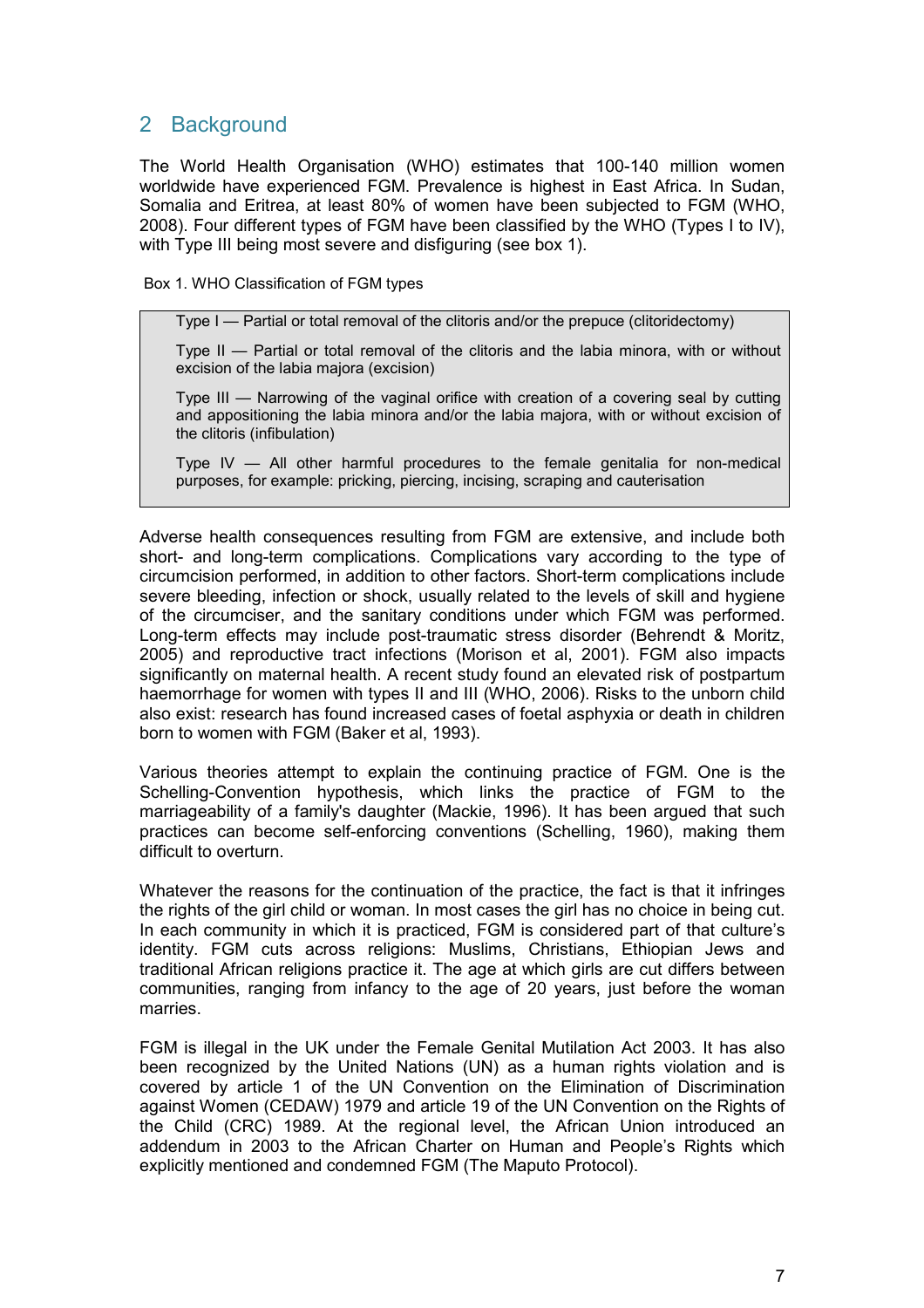A number of the above United Nations human rights treaty monitoring bodies have focused on FGM in their concluding observations on how States are meeting specific clauses of these treaty obligations. FGM negates "established human rights principles, norms and standards, including the principles of equality and nondiscrimination on the basis of sex, the right to life when the procedure results in death, and the right to freedom from torture or cruel, inhuman or degrading treatment or punishment" (WHO, 2008).

There are currently eighteen countries in Africa which criminalize FGM, including Benin, Burkina Faso, Central African Republic, Chad, Côte d'Ivoire, Djibouti, Egypt, Eritrea, Ethiopia, Ghana, Guinea, Kenya, Mauritania, Niger, Senegal, South Africa, Tanzania, and Togo (Centre for Reproductive Rights, 2008).

There is a shortage of data about prevalence of FGM in the UK. One estimate suggests that 74,000 women in the UK have undergone FGM and a further 7,000 girls under 17 are at risk (DOH, 2004). A study by FORWARD estimated prevalence of FGM in England and Wales as at least 66,000 in 2001 with 24,000 girls under the age of 15 being at risk (Dorkenoo, 2007). One study (Williams et al, 1998) found that 70% of unmarried Somali girls aged 16-22 living in London had experienced FGM, and that the vast majority of those had it carried out before arriving in the UK. Overwhelmingly, they reported that FGM had represented a very painful experience.

A more recent study (Morison et al, 2004), detailing experiences and attitudes to FGM among Somalis aged 16-22 years living in London, found that age on arrival to the UK had a significant impact on whether girls were circumcised. Only 42% of girls who arrived in the UK before the age of 6 were circumcised, compared with 91% of girls who arrived after the age of 11. Age at arrival in the UK also affected men's views of FGM: approximately half of men who arrived at 11 years or older wanted a wife who was circumcised, compared with less than a quarter of men who had arrived at a younger age.

Little is known of the socio-cultural context of women affected by FGM in the UK, or how FGM might affect the everyday lives of such women. The subject is highly sensitive, often secretive, and is primarily experienced by groups who are hard to reach using conventional research methods (Williams et al, 1998).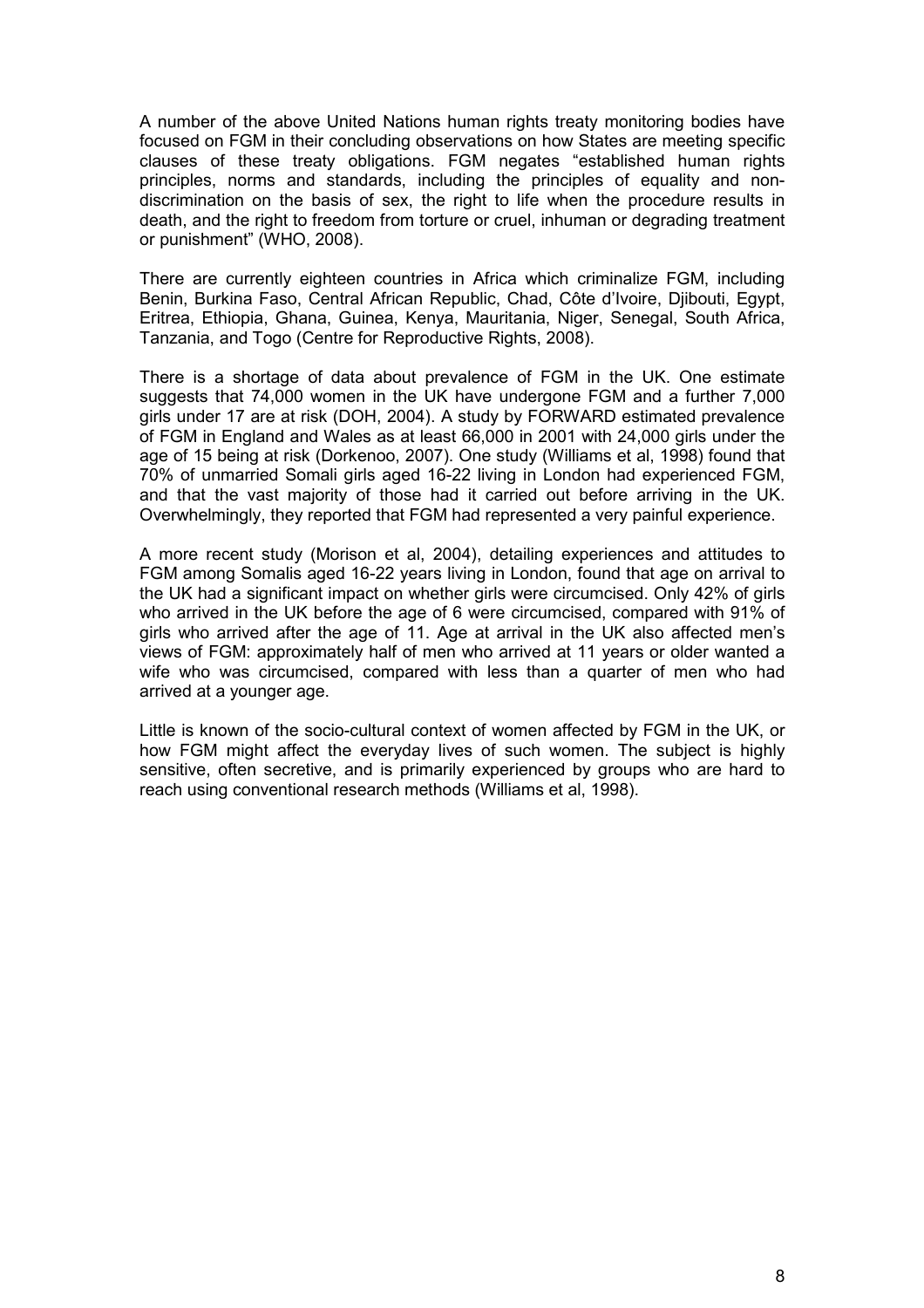# <span id="page-8-0"></span>3 Method

# 3.1 Participatory Ethnographic Evaluation and Research (PEER)

PEER is a qualitative, participatory research method that is effective for working with hard-to-research groups. The process helps to understand health and risk perceptions and behaviours from an insider's point of view. The approach is based on training members of the target community to carry out in-depth conversational interviews with trusted individuals they select from their own social networks.

PEER has been implemented in over 15 different countries in the past decade and has a strong track record in health and social research. The method is particularly strong in producing insight into sensitive topics (e.g. behaviour perceived to be deviant or illegal, and sexual behaviour), gender relations, power dynamics within households and communities, and barriers and motivators to behaviour change.

The approach is particularly suitable for marginalised communities who are difficult to reach effectively with other research methods. The power dynamic between researcher and researched is fundamentally different from extractive focus group discussions or in-depth interviews. Over the course of the research, peer researchers are empowered as experts on their community. The resulting data describe the lived realities and perceptions of the peer researchers' social worlds. By tapping into established relationships of trust between peer researchers and their friends, PEER generates rich narrative data that provide insight into how people view their world, conceptualise their behaviour and experiences, and make decisions on key issues.

PEER received ethical approval from the University of Wales Swansea Research Ethics Board in 2007. PEER works to a rigorous code of ethical practice that is adapted for each study's unique context.

For this study on FGM, the PEER unit provided capacity building and technical support in the use of the PEER method. FORWARD provided facilitating staff, recruited peer researchers and organised training and data collection activities. Both partners collaborated in producing and disseminating findings. The research took place in the following stages:

## 3.2 Training

Ten volunteers (peer researchers), who were ordinary community members, were recruited to take part in a short participatory training workshop (3 days). All expenses/refreshments were covered.

- Volunteers were recruited using 'snowball sampling', whereby social contacts known to FORWARD staff were used to help recruit other volunteers through their social networks.
- Recruitment criteria were that they were women aged 25 years or older from the Borough of Westminster, that they were from FGM practicing communities, and that they were willing to take part. All volunteers came from London's Sudanese, Somali or Eritrean communities.
- Recruited researchers were fluent in their native language and English, and training was conducted in a mixture of English and women's first languages.

Facilitators and peer researchers worked together to establish research objectives and to develop prompts to guide in-depth conversational interviews around key themes (see Annex 7.4).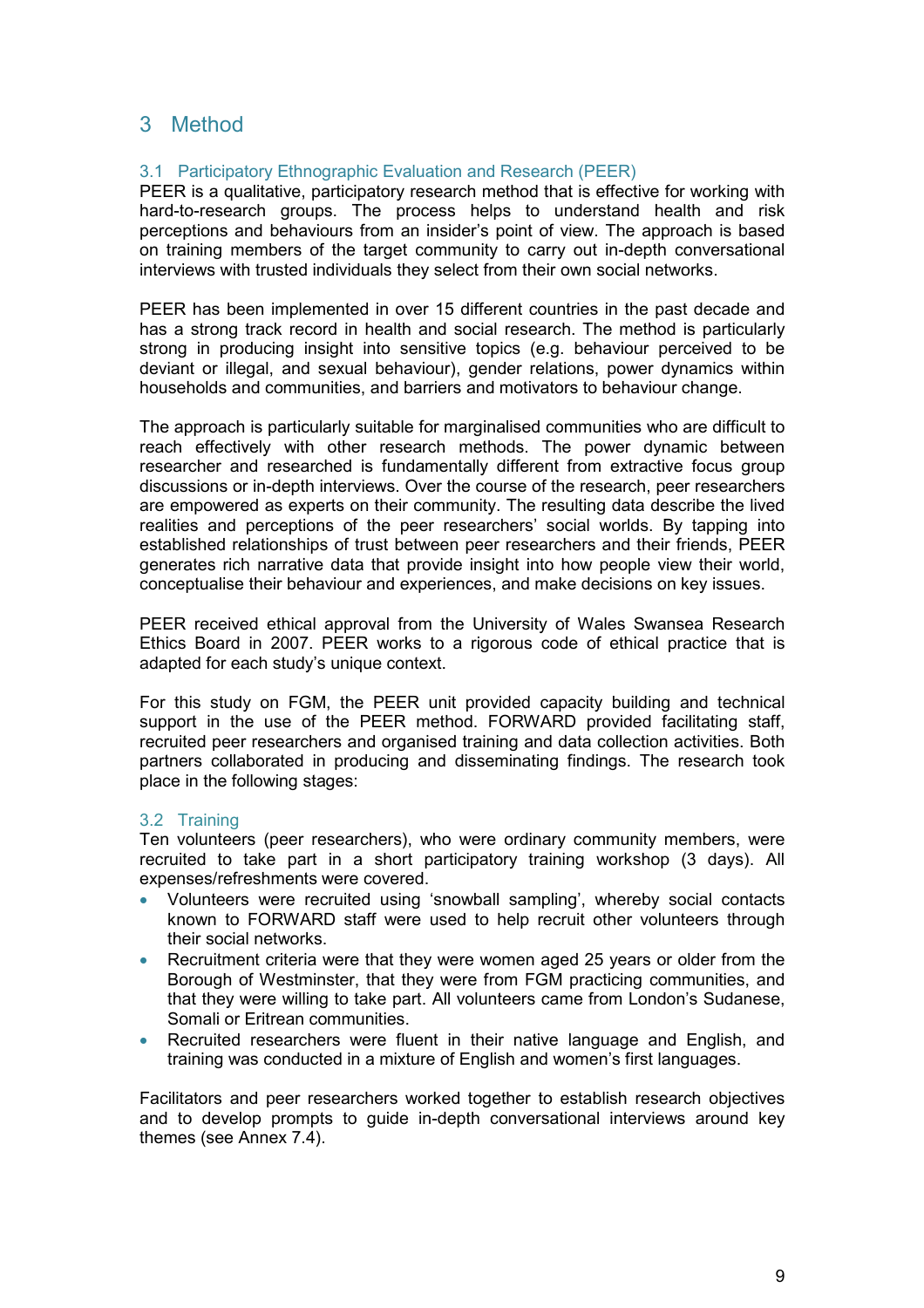## <span id="page-9-0"></span>3.3 Data Collection

- Peer researchers carried out three interviews with three friends on three key themes (resulting in nine interviews each). Interviews were carried out in the third person: e.g. 'What do people in your community say about…?' No names were used. Interviewees were encouraged to share stories or examples they had heard.
- Peer researchers were asked to make brief notes of key issues or stories immediately after interviewing their friends, if they felt comfortable doing this.
- Supervisors from the research team visited peer researchers weekly to collect their findings, and made detailed notes.
- Finally, peer researchers met individually with social scientists from the research team for in-depth interviews. This allowed the social scientists to probe in detail and ask for additional explanations to aid interpretation of the data. Their detailed notes form part of the final analysis.
- A final workshop was held with peer researchers to discuss results, ask any unanswered or unclear questions, and get feedback from the peer researchers on their experience of the process.

## 3.4 Data Analysis

Data were analysed thematically. Emerging themes were assigned codes and explored further and triangulated during the final peer researcher workshop. The data were printed out, cut into text units (paragraphs and stories), and arranged under the coding framework. Data were then re-read, and a proportion of quotations were selected to capture the essence of each code. The research team then worked together to describe the key issues emerging from the data, and discuss their implications. Illustrative quotations were chosen to appear in this report.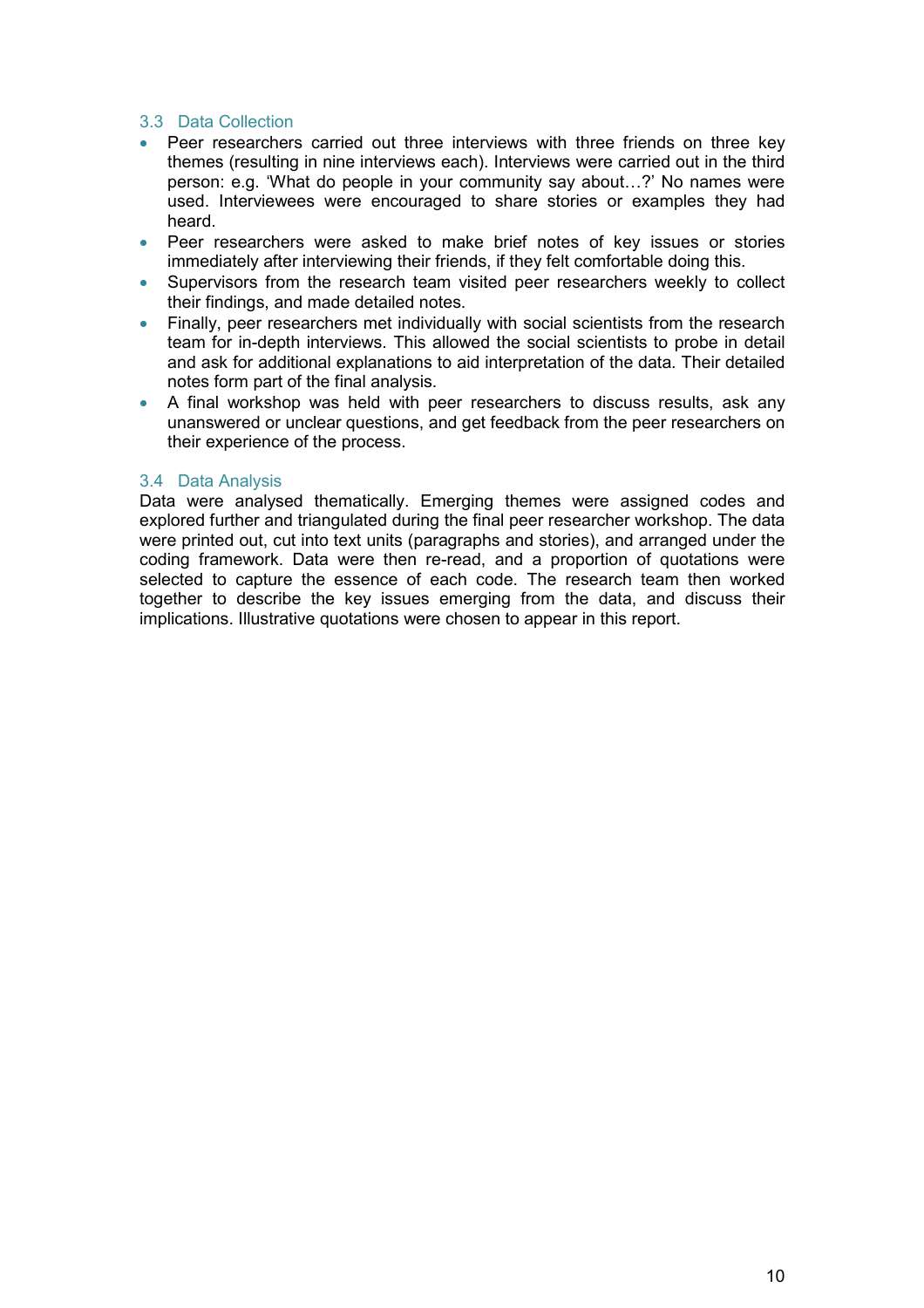# <span id="page-10-0"></span>4 Summary of Findings

*The following section outlines headline findings of the research. More detailed discussion, accompanied with quotations from the peer researchers, can be found in Section 6.* 

## 4.1 Social Context

Londoners from Sudan, Eritrea and Somalia live in varying social and economic contexts. Common themes were that women feel they have greater freedoms as well as some greater burdens and responsibilities when compared with their lives 'back home'. Families are also configured differently, and tend to be nearer to the nuclear family model, often with a single parent, rather than the extended family model found in their countries of origin. Women are worried about their economic situation, language difficulties, the process of integrating into British society, a lack of suitable employment opportunities, and the safety and success of their children in British society.

# 4.2 What Motivates the Practice of FGM?

Participants described what might motivate the practice of FGM among people both in their communities in London, and in their countries of origin. The main motivators were said to include:

- The fact that it is a longstanding tradition which contributes to cultural identity
- That uncircumcised girls and their families are looked down upon by neighbours and extended family members
- The aim of controlling female sexuality both before and during marriage
- The perception that it is necessary for women's marriageability
- The perception that men desire a circumcised wife for their sexual pleasure
- Ideas around cleanliness

Religion was not thought to be a legitimate rationale for practicing FGM. People may feel compelled to circumcise girl children to protect them or ensure their chances in life, because of the strong social imperative to circumcise. The motivators for FGM operate most strongly through social mechanisms rather than individual choice. These include peer pressure, subjective norms about what other people think (particularly what women *think* men think), judgement by neighbours, and older generations influencing younger generations. In spite of this, some individuals are said to resist the practice through faking circumcision ceremonies, and avoiding leaving their daughters alone with older female relatives who they fear may circumcise their children without their parents' consent.

## 4.3 Women's Arguments Against FGM

Participants also described why people in their community believe FGM to be harmful, and why the practice should stop. They provided stories and examples of FGM:

- Being harmful to women's mental, physical and emotional health
- Not protecting girls' virginity or preventing sexual/emotional desire
- Harming girls' relationships with their family members if they are involved in her circumcision
- As a violation of women's rights
- Having legal consequences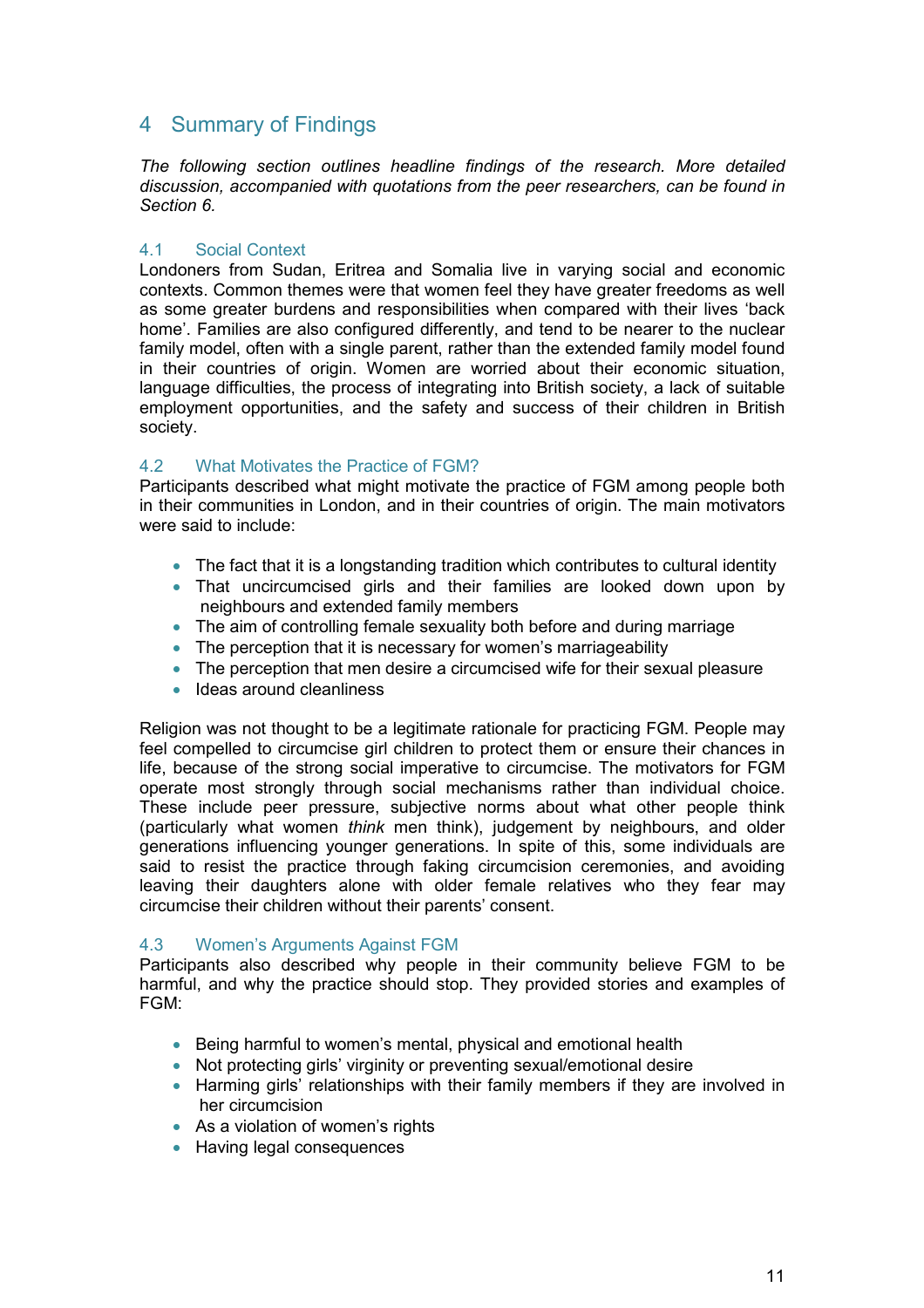• Not being required for religious reasons

Women's arguments against FGM, spoken fluently and in their own words, and crucially, coming from within the community, provide an important resource for those working to end FGM.

## 4.4 FGM – Who Decides?

Although parents are thought to have ultimate say in this decision, they may experience great social pressure to circumcise, particularly when they are in their countries of origin. Grandmothers and aunts are said to exert the most pressure. Women are more involved in the decision than men. Pressure is ongoing and if parents decide not to circumcise, they may worry for lengthy periods over whether they have made the right decision for their child. They may be concerned that their child will be teased and made to feel different from their peers. There were some reports of adult women themselves deciding to be circumcised before marriage.

## 4.5 Differing Perceptions of FGM

There is thought to be considerable variety in men's perspectives on FGM. While some might demand a circumcised wife, and request that their wives are reinfibulated after childbirth, others are said to be sympathetic about the pain that their circumcised wife might face, and have come to disagree with the practice. Changing expectations of sexual relationships (e.g. wanting their wife to feel pleasure) may also have contributed to this perceived shift. In some cases, men may be more opposed to FGM than women: stories were told of fathers who did not want their daughters to be circumcised but whose wives were determined to do it.

Older generations are firmly identified by women as forming the main force behind continued pressure to circumcise. Conversely, younger people living in the UK may not even have heard of FGM, or may not know about the practice in detail.

## 4.6 Impact of Education and Awareness

Women believe that increasing education, debate and information about FGM has resulted in growing opposition to the practice. In contrast, less educated people are generally thought to *'believe in culture more than anything'* and are said to continue to trust in the purported benefits of the practice (e.g. ensuring virginity), although there are some exceptions. However, although education is seen as necessary in changing opinion and behaviour around FGM, it is not seen as *sufficient*. Women had heard of health professionals who are said to continue to support FGM by seeking a circumcised wife, for example.

## 4.7 Impact of Moving to the UK

Those who are more integrated into UK culture are said to be less likely to support traditional practices such as FGM. Those born in the UK or who moved to the UK at a young age are perceived to have very little knowledge about circumcision, and do not necessarily perceive it to be an issue in their lives. Most of the study participants said that they were reluctant to circumcise their daughters, and felt more able to *decide* not to circumcise because the pressure to do so is less intense in the UK, partly because the family unit tends to be smaller, without the extended family (and in particular, grandmothers) living with them and telling them what to do.

However, women recognised that some people feel it is even more important to hold on to traditions when living outside their country of origin, particularly in a 'liberal' country like the UK. Women living in the UK do not entirely escape social pressure to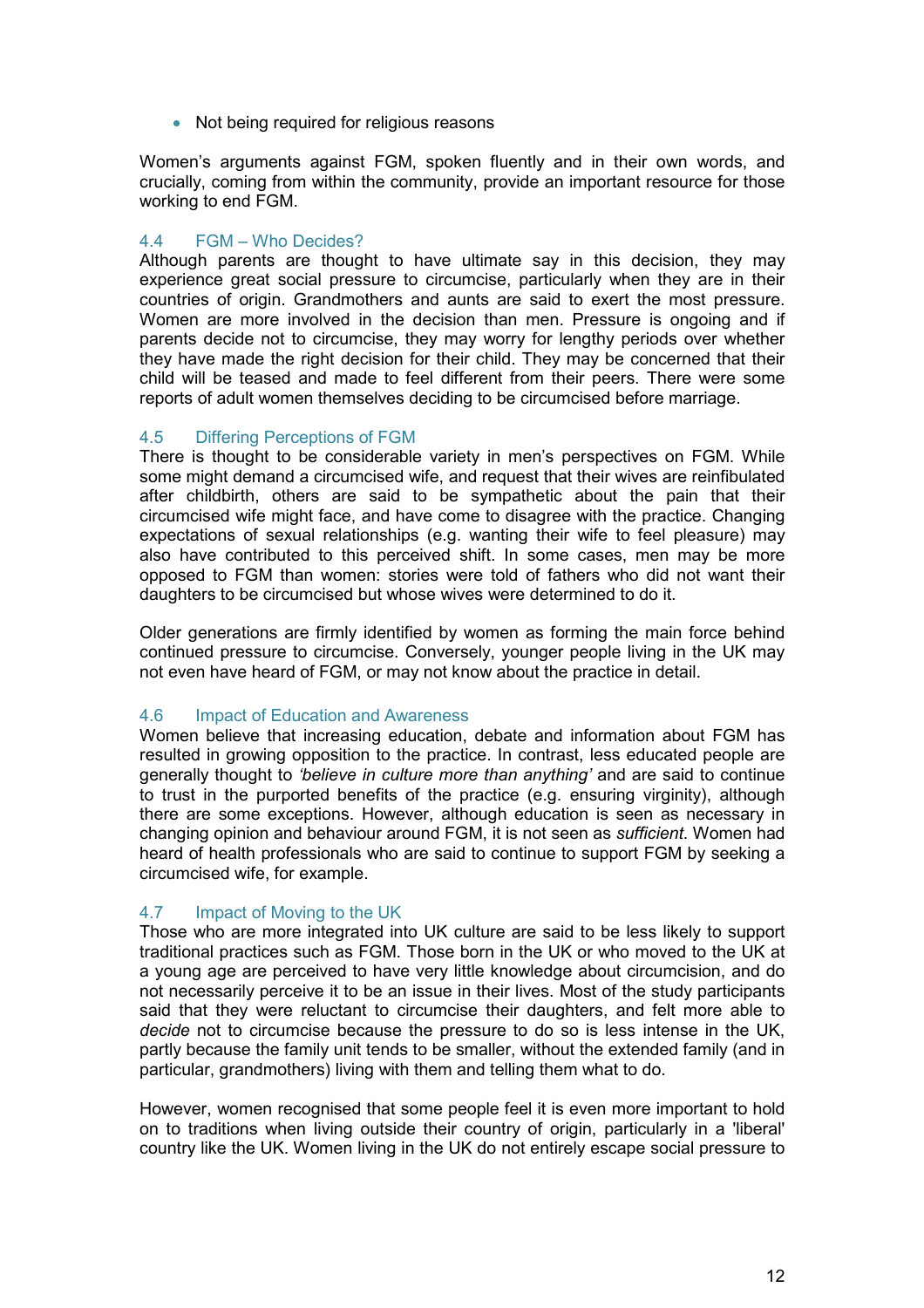circumcise, as the pressure to circumcise daughters (and to get themselves reinfibulated after childbirth) may increase or start if they visit their home country. Attitudes to circumcision in the UK can also depend on whether families ultimately plan to return to their country of origin, in which case they may feel that the reasons for circumcising apply more strongly.

# 4.8 Perceptions of Behaviour Change as a Result of UK Law

Women felt that perceptions of the law (which were not necessarily accurate) have been important in influencing the practice of FGM in the UK, especially in discouraging people from taking daughters to be circumcised in their countries of origin. People are said to fear having their children taken away by Social Services, or losing their jobs. Women claim that even if people's *attitudes* towards FGM have not changed, the law has encouraged their *behaviour* to change. The UK law gives families support in resisting social pressure to circumcise, even when they are in another country (e.g. telling older people that they will go to prison if they circumcise their daughter).

A number of women talked of some people resenting the law and seeing it as interfering with their tradition and culture. However, other women felt that the law needs to be implemented, as it is currently rarely acted upon. Demand exists for examples to be made, while taking care that these examples are made in various communities (rather than singling one out). Most women had learned about the law from their friends and had inaccurate perceptions of its content and application. Others had received threatening letters from health providers (e.g. warning them not to circumcise their daughters) which were thought to be insensitive.

# 4.9 Implications of FGM and Impact on Women's Lives

The peer researchers vividly described the physical and emotional suffering linked to FGM. This was particularly severe for those with pharaonic-type (Type III) circumcision. The main areas in which women suffered were:

- A sense of loss, including loss of sexual pleasure
- Long-lasting painful memories of being circumcised, including panic attacks
- Feeling physically 'abnormal'
- Sexual problems, lack of sexual desire, pain during sex (particularly on the wedding night); accompanied by lack of confidence in seeking help for such problems
- Menstrual complications, reproductive tract infections, pain when urinating
- Ongoing resentment and bitterness towards family members responsible for FGM
- Difficulties in pregnancy and childbirth

Many of these problems may not have been discussed or considered as abnormal in women's countries of origin, if FGM was highly prevalent. However, now that awareness is higher, they are increasingly seen as avoidable health problems that women do not deserve to suffer.

## 4.10 Interaction with Health Services in the UK

Due to the highly personal and sensitive nature of FGM, circumcised women reported many barriers in accessing health services in the UK. These included: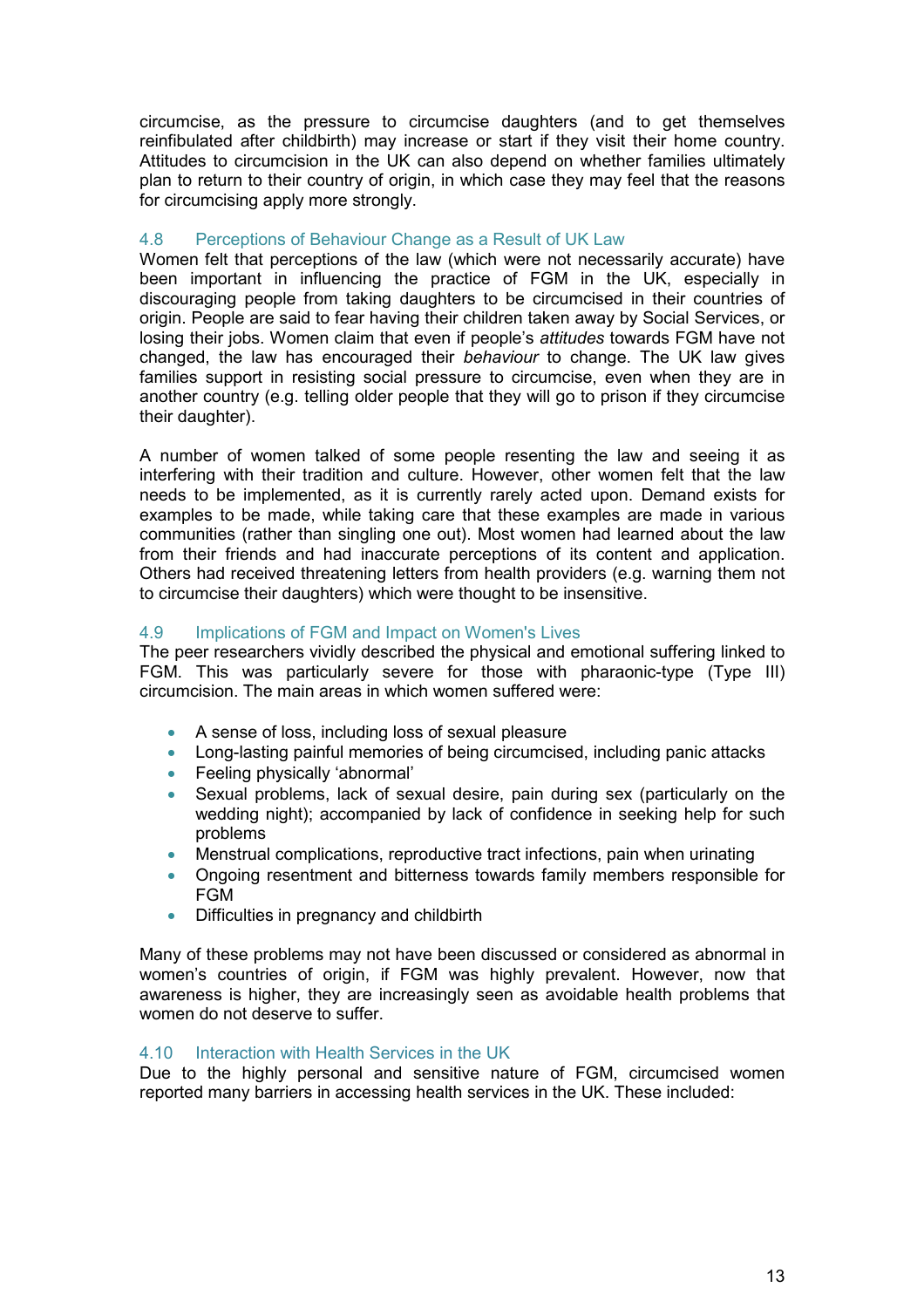- Health providers not being familiar with the particular needs of circumcised women, due to lack of training or exposure to these issues, and lack of cultural understanding
- Poor systems of referral to specialist services for circumcised women
- Perceived poor management of childbirth in pharaonically circumcised women, particularly in terms of emergency caesarean sections
- Poor communication skills of health providers leading to women feeling different or abnormal; health workers reacting to circumcised women with shock/horror, or gathering other health staff around to witness the 'unusual' patient
- Wide geographical differences in quality of care; quality of care being dependant on who happened to be on shift
- Women being reluctant to volunteer information about their circumcision to health staff, and doctors not enquiring directly about whether women are circumcised, making it difficult to plan care or make referrals
- Driving this reluctance to disclose information is a fear of being judged by health staff, as women feel that health workers in the UK perceive FGM to be illegal, abnormal and wrong
- Not always sharing a language with health providers, and problems of interpretation

Many circumcised women are said to be reluctant to undergo genital examinations, including smear tests. Few women mentioned mental health services, counselling, or sex therapy. While there may be a lack of awareness about services for emotional and psychological needs, an additional barrier is that these services are stigmatised as being for 'mad' people, and talking about sex is seen to be undesirable and unusual. Despite these problems, there is acknowledgement that the situation is improving, particularly in London. Women reported some very positive comments about health visitors, doctors and midwives.

## 4.11 Availability of Information on FGM

Many women felt that there was a severe lack of information about FGM and specialist FGM services available through health services. Of particular concern was the fact that very few women had heard about African Well Women's Clinics in London. Women were not aware of any work being done around FGM with women in the community, and felt that efforts were focussed on professional healthcare workers. Women perceived a great need to reach out to the community.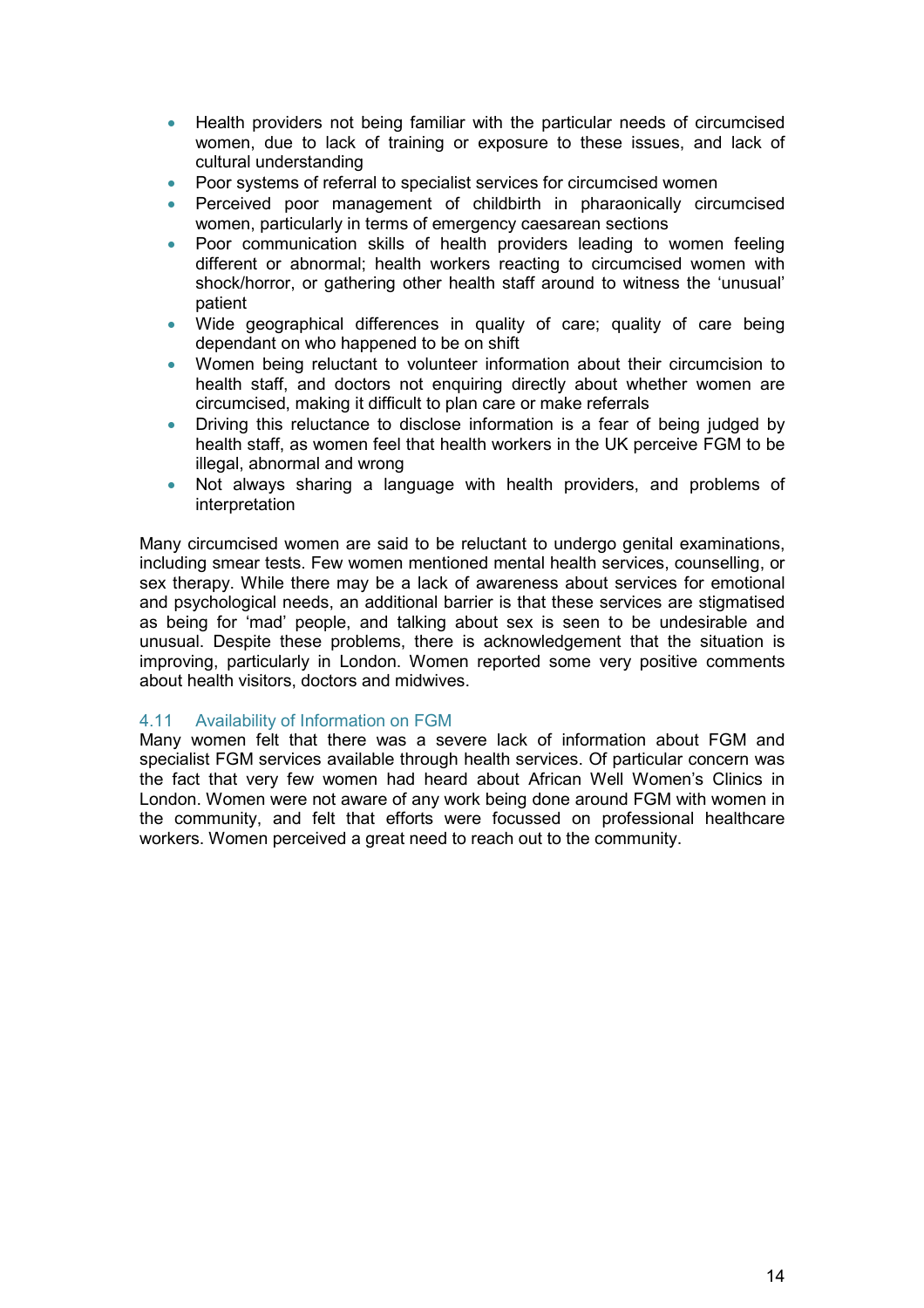# <span id="page-14-0"></span>5 Discussion & Recommendations from Women's Narratives

*The following section examines how the research findings, and in particular, voices emerging from women in practicing communities, can be best used by FORWARD and its partners to promote the health and well-being of women and girls in these London communities.* 

# 5.1 Understanding the Context of FGM

This research has explored the social and cultural context in which FGM occurs. It is important for both FGM-practicing communities and the people who work with them in different settings (e.g. school teachers, health providers, social services) to understand this context, for the following reasons:

#### **For people who work with practicing communities:**

Rather than presenting FGM as a completely alien and incomprehensible practice, it may help professionals who encounter FGM-related issues in their work to understand the social and economic context in which FGM occurs. This may enable them to develop greater empathy and sensitivity when communicating with individuals or families from practicing communities. Reacting with shock or horror when confronted with issues related to FGM immediately puts up a barrier between service providers and people from practicing communities. Women told us that they already feel different and sometimes even ashamed at interacting with people who they perceive to look down on their cultural identity because of FGM. There are several possible ways of doing this: providing materials/training to professionals (which could be adapted from reports such as this), or facilitating meetings and dialogue between professionals and people from practicing communities who would be willing to share their insights (e.g. volunteers such as the peer researchers themselves, who are now 'lay experts' in these issues having discussed them at length).

## **For people from practicing communities:**

Even though women may be well aware of the context of FGM, they may never have had the opportunity to analyse and to discuss FGM in the context of women's rights. FGM directly and indirectly contributes to restricting women both socially and politically. Examples of processes through which FGM does this were described by the study participants:

- Fear stories about 'the wedding night' which haunt women
- Trauma and pain following FGM which impact on women's confidence and wellbeing
- FGM undermines bonds of trust between family members, and particularly between women from different generations
- FGM encourages female submission and lack of control, leaving power in the hands of men and older relatives

By discussing FGM as a human rights issue, and analysing the factors that support the practice, women develop the tools and skills to argue effectively against FGM, and may be better able to withstand pressure to circumcise their daughters. This process is already happening in countries where FGM is highly prevalent (e.g. Ethiopia), where in spite of women's political marginalisation, women have been among the most vocal and important campaigners against FGM, once their awareness has been raised and their analysis of the situation shared.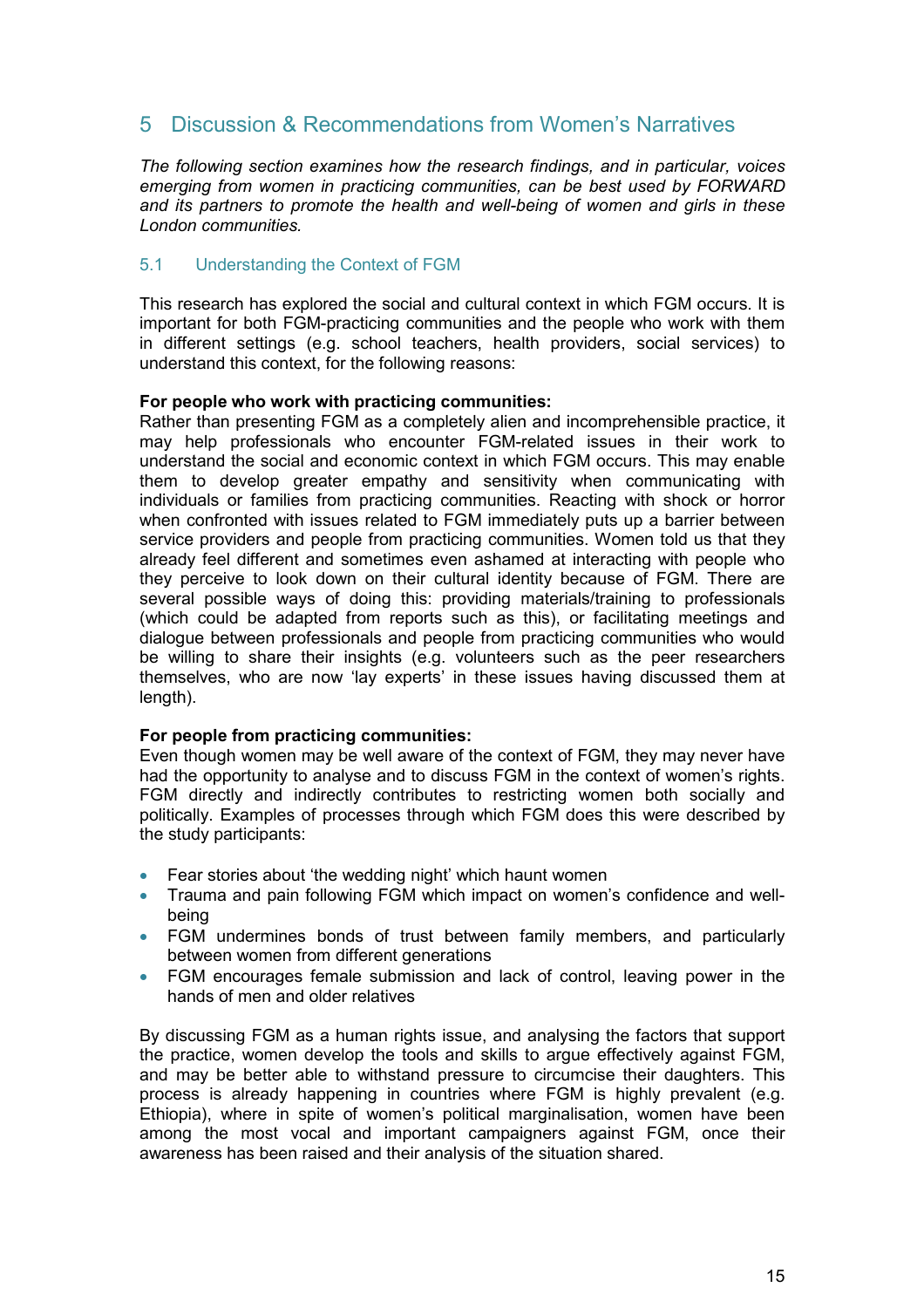# <span id="page-15-0"></span>5.2 Raising Awareness and Facilitating Discussion of FGM

Social mechanisms help to perpetuate the practice of FGM, yet strong voices opposing FGM already exist within communities. Solutions to some of the difficult questions around FGM must emerge from practicing communities to be effective. Although action and ideas should emerge from communities themselves, they can be supported by external organisations, in the form of resources, and safe places and opportunities in which to discuss these issues. Women suggested that more awareness-raising sessions and workshops should be held with communities, using access points such as Arabic schools, community centres and women's health promotion coffee meetings.

Potential areas for community discussion include:

- Tackling false assumptions about the benefits of FGM, e.g. that circumcision protects girls' virginity
- Discussing how to cope with social pressure to circumcise (e.g. older women's expectations), especially when returning 'back home'. This could take the form of offering advice through peer support groups
- Identifying alternative rites of passage and symbols of cultural identity, and alternative ways to help parents to feel that they are protecting their girl children
- The best way to work with parents (both mothers and fathers) and grandparents of young girls who are involved in making decisions around female circumcision
- How to form stronger links with teachers, young people and their parents, to enable open dialogue on issues related to FGM
- How to capture and disseminate men's voices, especially those that counter the assumption that all men support FGM
- How to promote changes in attitudes and behaviour among community members who are not formally educated as well as those who are educated
- Using women's own arguments against FGM, and the consequences they describe (for example, through the stories and quotations in this report) in activities and materials to tackle FGM. Their arguments *against* FGM are the most powerful in tackling the logic behind reasons given *for* the practice of FGM
- How to increase awareness of health problems related to FGM and support and services available

## 5.3 Improved Communications Channels

Women identified key areas in which they desire more information:

- The negative physical and psychological consequences of circumcision, and more information on how common these experiences are
- The law and its consequences
	- $\circ$  Knowledge of the law against FGM is widespread, but there is demand for more information on the detail of the law. At present, stories and rumour characterise people's knowledge of the consequences of the law
	- o Information about the law should not be presented in an accusatory or aggressive fashion, particularly to circumcised women themselves
- How to best access maternity and reproductive health services for circumcised woman, and in particular, African Well Women's Clinics (where they are located, what they are for, when they are open)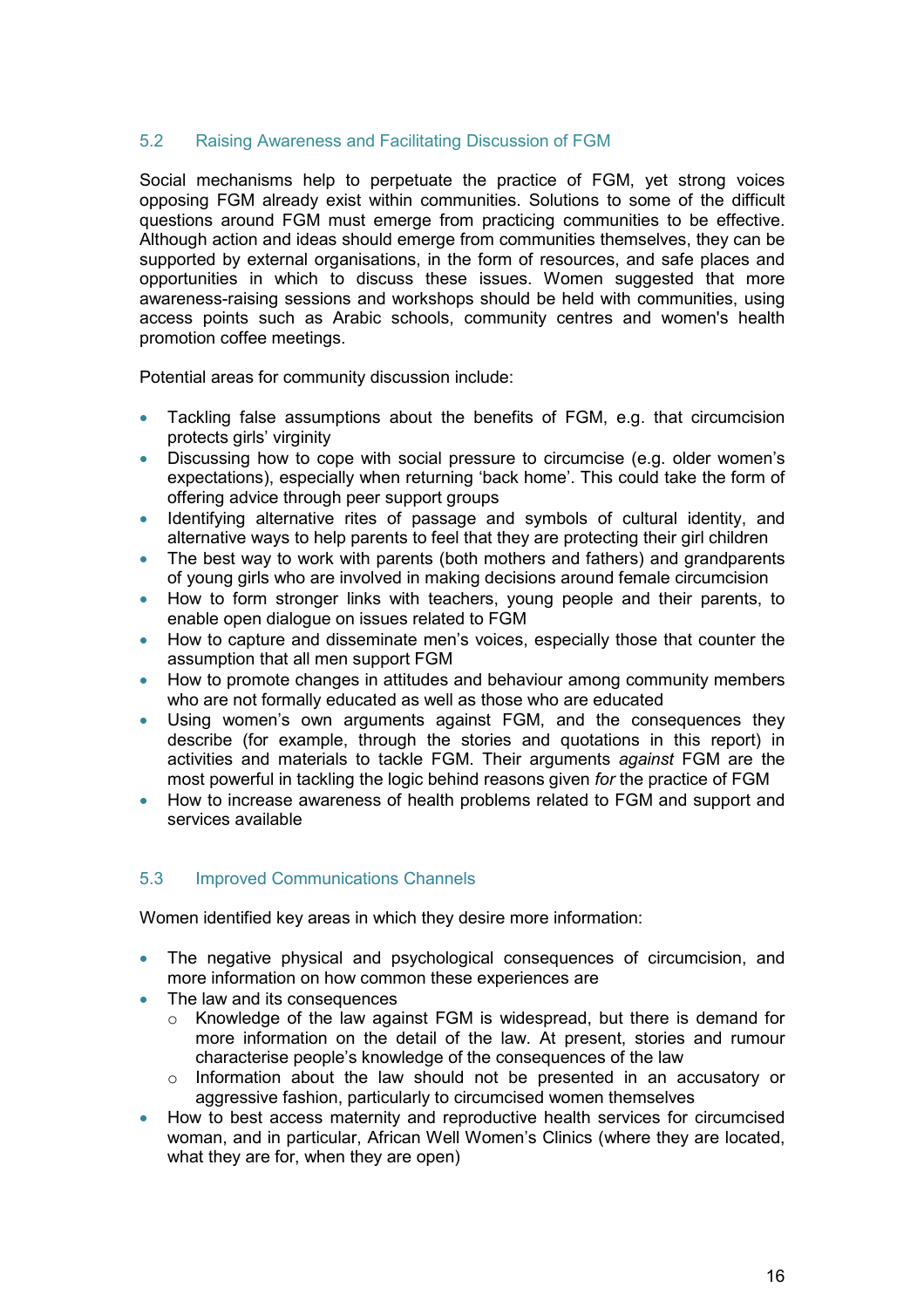<span id="page-16-0"></span>Communications strategies to tackle these information gaps must consider the private nature of the issue, and plan sensitive and appropriate ways of providing accurate information. The following recommendations, all raised by women during the research, should be considered:

- Women should be able to access information themselves: they do not want information to be supplied only via 'experts'
- The most important way in which information circulates is verbal communication through social networks, so interpersonal communications and peer-to-peer communication strategies should be considered
- Leaflets that women can collect discreetly, especially at GP surgeries, should be provided
- Website content for those with access to the internet (many women reported that Sudanese and Somali women use the internet) should be developed
- Materials should not be labelled as being primarily about FGM: it is more appropriate to produce materials about health matters in general, which then contain information about FGM
- Information should be available for people of all educational levels and different languages
- A telephone helpline would fit the criteria of being accessible to those without formal education, and would suit those who prefer verbal communication. It should have interpreters available, and be advertised as being for women who have health related concerns.
- Women strongly recommended that information (including telephone numbers for further advice) be included into maternity packages that are given out when they are in hospital after delivering

A further recommendation is to ensure that other relevant services can provide information/referral for specialist support, such as:

- SureStart and other family centres
- Family planning centres
- Other charities that women might access (e.g. One Parent Families, genderbased anti-violence organisations)
- Schools and specialist schools (e.g. Arab schools)
- Somali/Sudanese websites and local radio stations, which can inform communities about how to access specialised health services and GP surgeries

# 5.4 Training of Health Professionals

The study participants stressed that training health workers is an important component of any awareness-raising strategy. Their recommendations include:

- Good referral systems are the key. It would be difficult to train up all health providers to carry out specialist services for circumcised women. However, all health providers, especially GPs, should know how to offer circumcised women referral to appropriate services
- Awareness needs to be raised among health professionals (especially GPs, midwives and health visitors) of the needs and perspectives of circumcised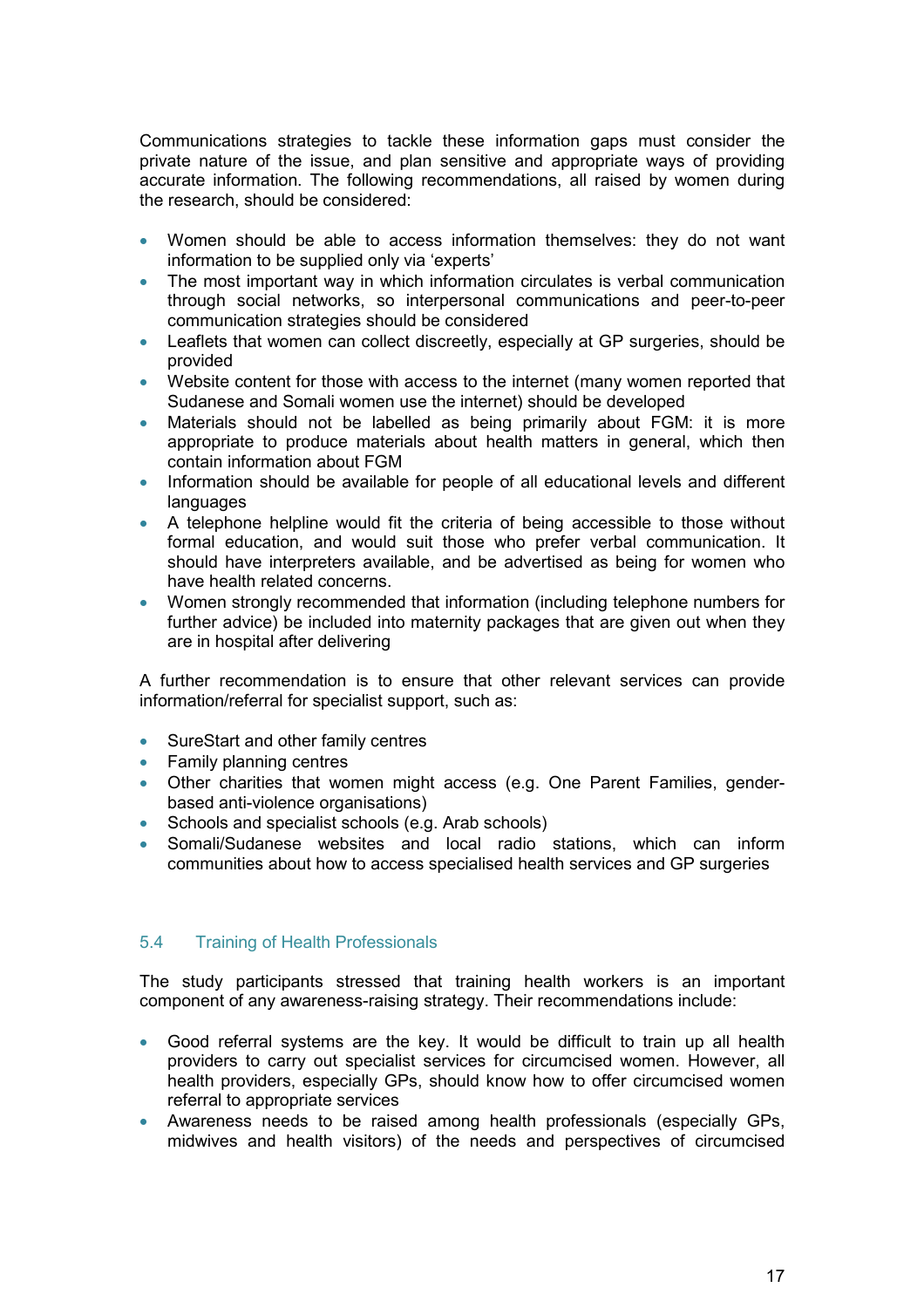women. Anonymised stories (such as appear in the annex of this report) should be used during training of health workers to illustrate women's experiences

- Interpersonal and communication skills of health providers need to be developed: women do not like being stared at, faced with shock, or having others gather around to look at this 'unusual case'
- Training and guides for health practitioners must be updated to reflect these issues
- For women from countries with high prevalence of FGM, health practitioners should ask sensitively but directly about *circumcision* (rather than FGM) and appreciate that some women may be reluctant to disclose this information
- Health workers need to recognise the fact that FGM is just one aspect of people's culture; and respect people's culture as a whole

Additionally, this research showed that women are able to talk about matters related to sexuality, pleasure and relationships, if given a safe space, and opportunity to do so. However, some of the more liberal aspects of British culture (e.g. explicit scenes on the television) were seen as threatening or vulgar by women, so it is important that at sexual health services or counselling for instance sex is discussed sensitively and in acceptable ways.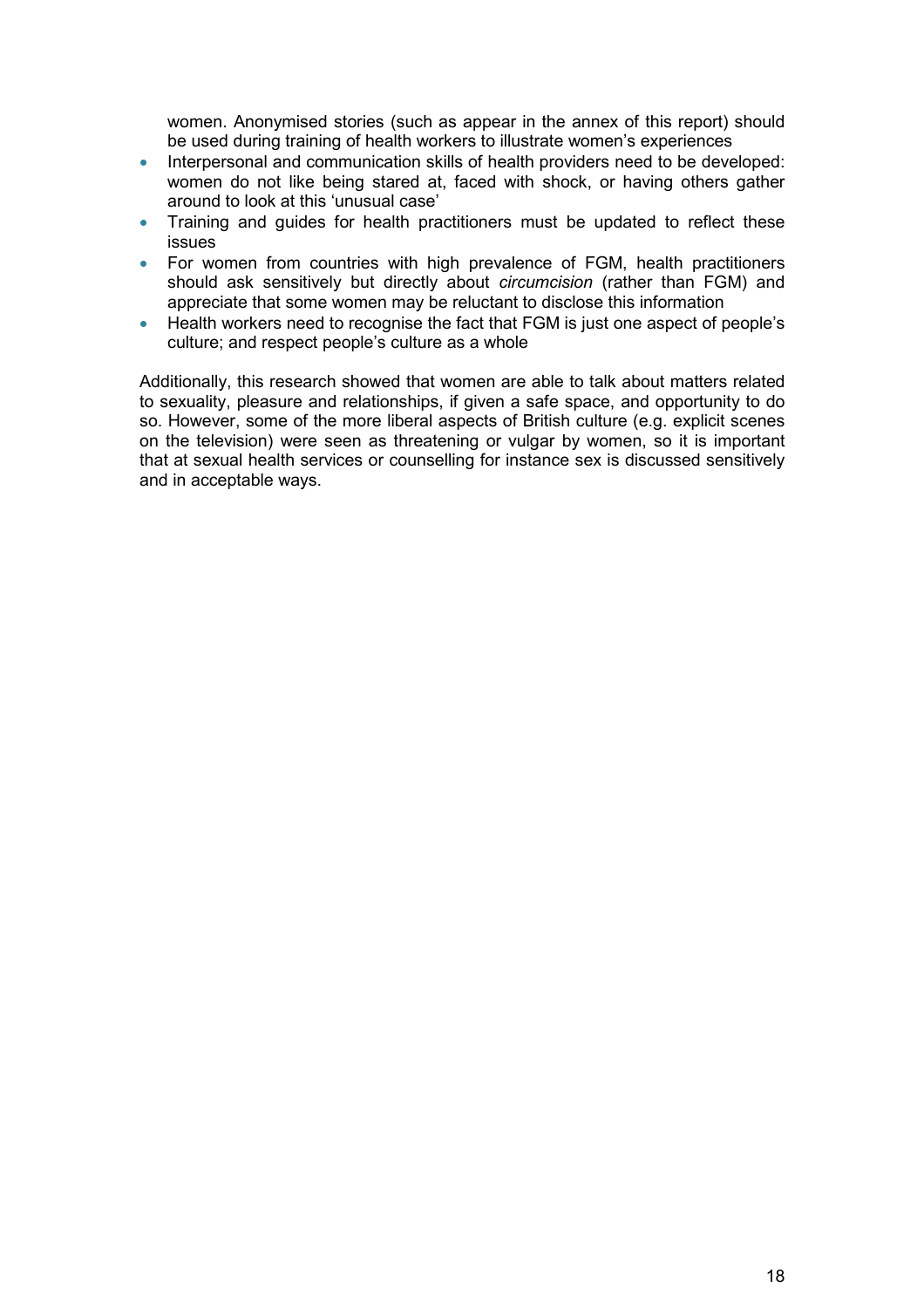# <span id="page-18-0"></span>6 Qualitative Themes and Illustrative Quotations

The following themes were explored during an analysis of PEER data during a workshop with researchers from the PEER team and FORWARD research associates. Themes include both pre-existing issues that FORWARD had identified as of particular interest in fulfilling their research objectives, and emerging themes that had not been anticipated but which proved to be important to the peer researchers themselves.

Quotations from the peer researchers are italicized, and some have been edited for clarity and concision.

## 6.1 Social Context

Londoners from Sudan, Eritrea and Somalia live in immensely varying social and economic contexts, depending on the length of time they have lived in the UK, their family situation, their educational background and employment status, their access to resources, where they live in the city, and numerous other factors. A lengthy research report could be written about perceptions of life in London on the basis of the data the peer researchers collected, but here, findings that have greatest relevance for the issue of FGM are presented.

A common theme in the data was that women feel that gender roles and identity are significantly different in the UK from those in their countries of origin, with one woman saying '*the UK is a country for women, not men*'. A participant described women being 'masculinised'. Examples include women taking on responsibilities that men typically shouldered 'back home', such as working outside the home to earn a living. With few employment opportunities if language skills are limited or qualifications are not recognised, women often said that they also had to work, for instance, if their husbands earned a low wage, did not have a job, or if women were single or divorced. Women have more freedom to go where they wish, and are able to leave an unhappy marriage due to support from the state and greater ability to earn their own living, whereas in their native countries, divorce was said to result in huge social stigma and economic difficulties for women. Women said that these changes could result in men feeling threatened. The shifts in gender roles could be felt both positively and negatively, even by women who felt that they had been empowered in many ways. Women could feel overburdened by the numerous responsibilities upon them.

Women identified several areas of life where they faced particular problems. The most pressing of these tended to be economic, and there was great frustration that experience, skills and qualifications that women had gained in their home countries were not recognised in the UK.

In addition, women experienced anxiety about their ethnic or national identity, and some said they thought they could never feel British. Almost all women spoke of difficulties in getting to know neighbours, a sense of social exclusion (often exacerbated by the lack of English language skills), experience of racism, and difficulties in accessing educational opportunities.

Mothers spoke of their lives as being focussed on their children. The educational opportunities afforded to children in the UK were said to mitigate some of the more negative aspects of their London lives. The risks perceived to confront these women's children were the subject of grave concern. Women felt that living in the UK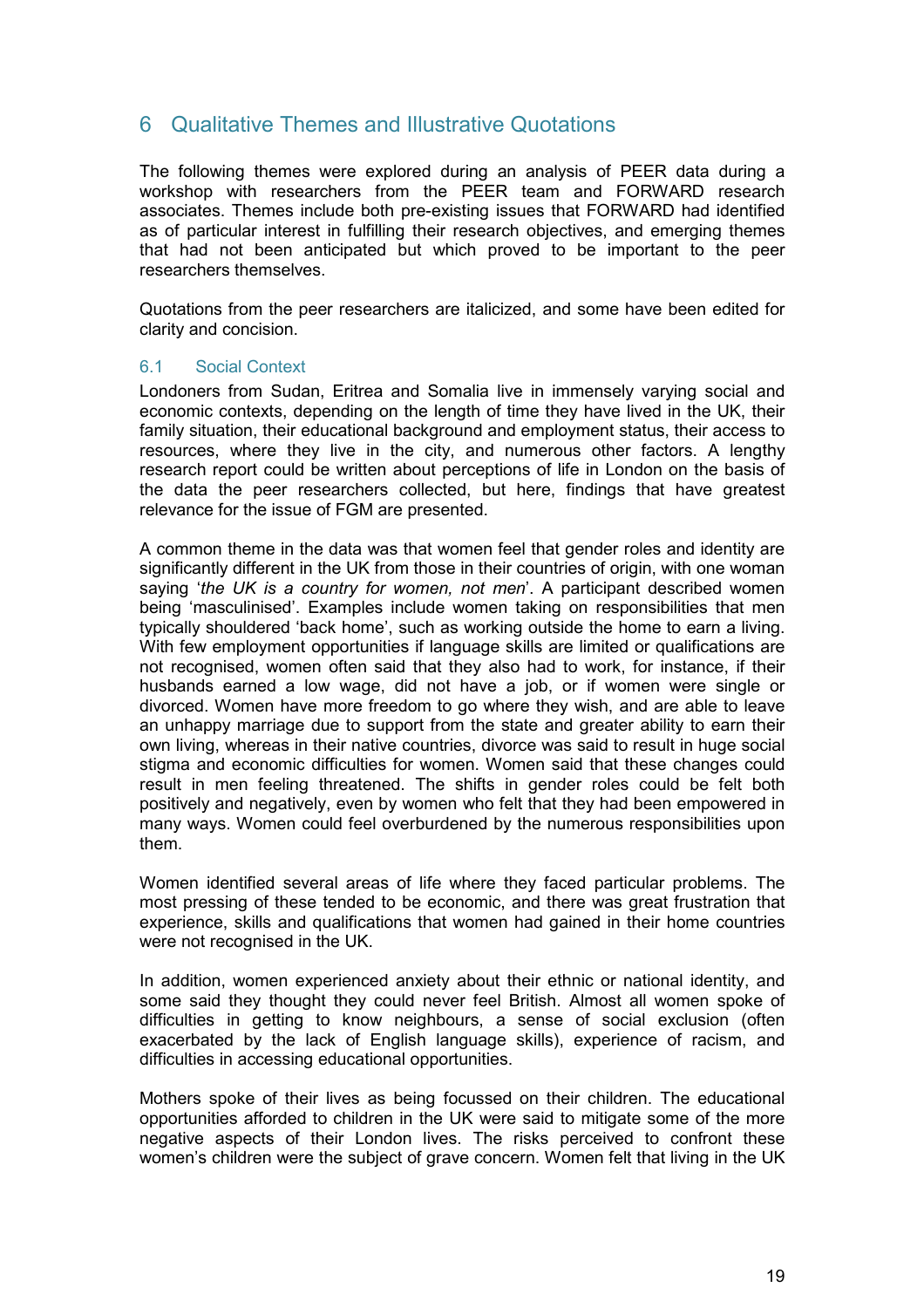<span id="page-19-0"></span>exposed them and their families to a highly sexualised culture, witnessed through mass media and people's behaviour and dress. They were disconcerted by this culture, which goes against values that they hold deeply. Women worried about young men's involvement in crime and drugs. Their daughters' involvement in premarital relationships was of equal concern. Women despaired of achieving the complex act of protecting their children from the negative aspects of living in London, helping them retain their cultural identity, and ensuring that they prosper in the UK.

#### 6.2 What Motivates the Practice of FGM?

Women were asked to explore with their interviewees what they thought to be the reasons behind the practice of FGM. Their responses refer to what they think others in their community believe, and may reflect perceptions in communities in both London and in their countries of origin.

#### **Tradition**

Many discussions around the reasons for FGM referred to it as a traditional custom that should be followed: *'we do it because it is our tradition'*. It is perceived by many interviewees to be an important part of Sudanese, Eritrean, or Somali identity. It was described as an ancient tradition that has been passed from generation to generation, and as something people do without questioning.

*People know of it as a tradition. They take it for granted as an operation that must be done to all girls.* 

*For the older generation, they believe that FGM is a must. There are traditions and older people do not let go of them easily. It is a must.* 

*They believe it is a necessity to which there is no negotiation.* 

*Reasons to circumcise are traditional. It is associated with identity. It is a societal identity not for the person, a cultural identity the Somali must keep. Some people know of the health problems and have difficult experiences with delivery and other things: although they have problems, they still believe in it. It should be done.* 

Female circumcision is traditionally perceived to be an important rite of passage and is celebrated accordingly. The social event that the family holds following the daughter's circumcision is central to local culture. Families in Sudan use the circumcision of their daughters as an occasion to which they invite people to celebrate. Women described how the girl who is undergoing circumcision is made to feel special, by being given gifts and being dressed in clothes similar to those a bride wears.

Female circumcision is thus a socially prescribed act in these women's countries of origin. Not participating in the practice, or in the accompanying social event, is seen by the wider social group as a rejection of shared values and identity.

#### **Religion**

Many of the interviewees say that some people cite religion as a reason for female circumcision, viewing it as a religious duty, part of the prophets' '*sunna*'. However, it was widely recognised among the participants that the Qur'an does not actually require girls to be circumcised.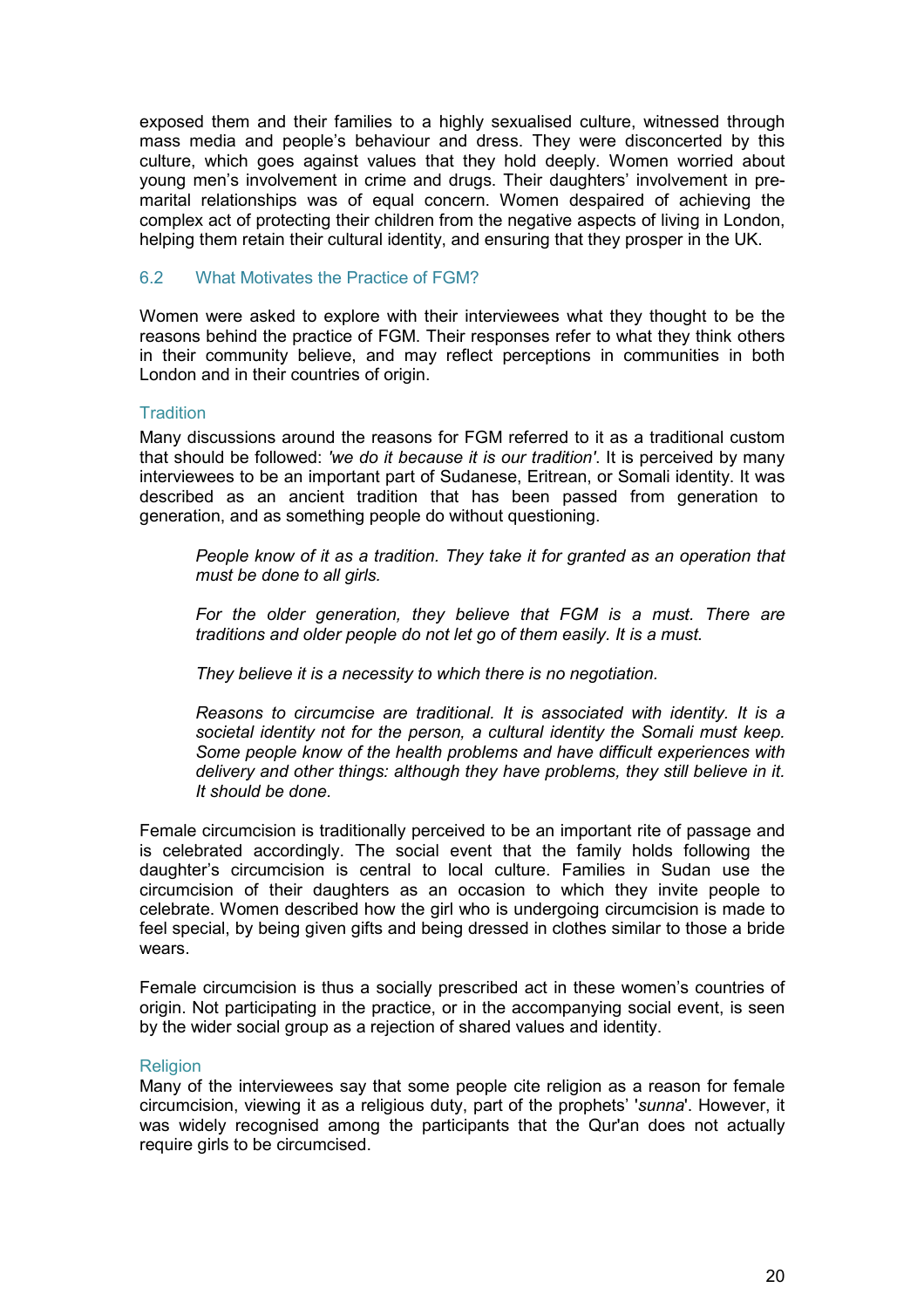*From very early parents tell their children about FGM, as they explain to them that it is part of our religion and if they do not get circumcised they will not be good Muslims. As such they convince the younger generations to getting circumcised.* 

*There is also religious pressure because religiously it is something that must be done for girls. It is not in the Qur'an but it is not a myth, it is true and it is something that must be done.* 

#### The Protection of Girls and Women from Sexual Desire

Circumcision was widely perceived as a way of controlling female sexuality. Sexual desire in girls and women is viewed as something from which they need 'protecting'. It is perceived to be a family's duty to circumcise their daughters to provide this protection. Not only can the circumcision provide physical protection by creating a barrier to intercourse (if pharaonically circumcised), but it is also perceived as a way to cleanse a girl from 'impure' thoughts and desires.

*The reasons to circumcise are to reduce sexual desires of women. They protect the girls to not be bad girls. Girls who have sex with many men because they have desires are bad girls. To reduce that and protect them from their needs, they do circumcision to 'lose steam' and create the 'cold'.* 

*Those for it (circumcision) believe that it protects the girl from 'Zinna' (sexual promiscuity) and having loose morals.* 

*The perception is that a girl who is circumcised does not get as aroused as one who is 'qalfa' (meaning 'with a hood') whose clitoris is intact.* 

*Some even say that if two girls are watching television, and one is circumcised and the other is not, if a scene comes showing kissing for example, they say that the one who gets sexually excited is the one that is not circumcised.* 

In the narratives, FGM is often described as the only way to protect girls from what are perceived as shameful feelings and desires. If families do not circumcise their daughters, they are thought to be failing in their duty to provide this protection. This perceived protection extends beyond protection of the girl herself to protection of the whole family's reputation. A chaste girl who is protected from these thoughts by being circumcised is perceived to bring honour and respect, whereas an uncircumcised girl is considered to be likely to bring shame on herself and her family.

*In our community the mother usually tells you that you have to protect yourself and your honour and not to bring the family shame.* 

#### Necessary for Marriageability

The wedding night is seen as a critical moment at which the honour of the girl and her family are tested. Although the tradition of holding the bloodstained bed-sheet up for all to see ('*mindeel alsharaf*' – handkerchief of honour) now only takes place in traditional villages in the country of origin, demonstration of virginity is still crucial. Many believe that uncircumcised girls will be unable to find a husband, and circumcision has become synonymous with ensuring virginity. Due to this phenomenon families circumcise to ensure their daughters can marry. Pharaonic circumcision is seen as ultimate demonstration of virginity, as a woman is 'closed' and must be 'opened' by her husband. Despite the pain that this entails for the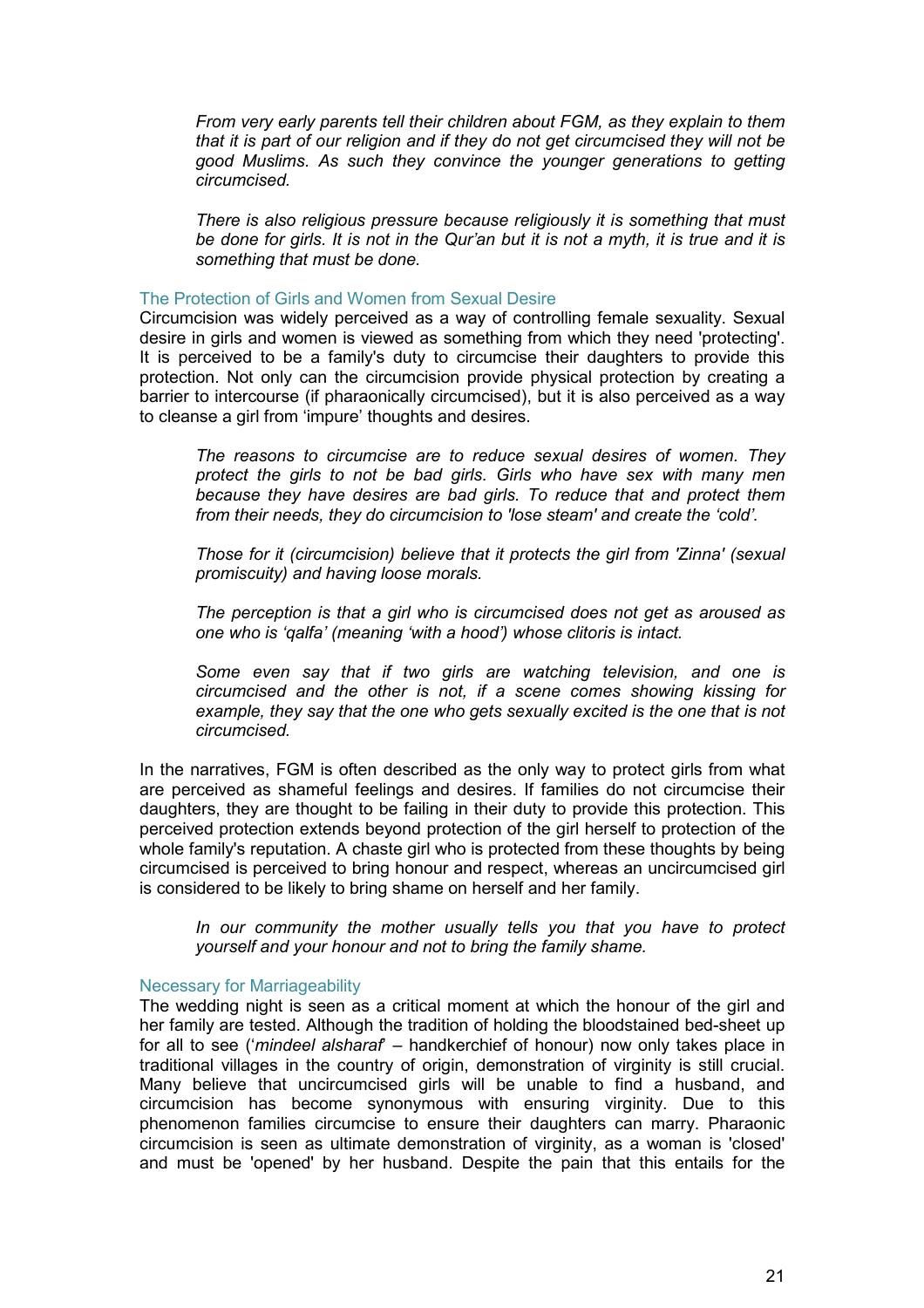women (and often for the man), this opening up is felt to bring pride to the woman, and enables the man to demonstrate his strength and manliness.

*When the man opens her, he feels proud of her crying pain and blood, and she feels proud too.* 

*An educated man back home in Sudan brought his wife to the doctor because she did not bleed on the wedding night. The doctor was so sad that even with an educated man he would come with this issue. The doctor tried to explain that there are different types of hymens, some do not bleed, that she was a virgin, but even so the man divorced her.*

#### Limiting Women's Pleasure, Enhancing Men's Pleasure

Female circumcision is not only perceived by many to be a way to protect a woman's virginity before marriage, but by reducing her enjoyment of intercourse once married, it is seen to dissuade her from being unfaithful to her husband. Female sexual pleasure is often treated with suspicion even within marriage. It may be seen either as evidence that a woman has had previous sexual experience, or as a burden on a husband who may become 'exhausted', or as a reason why a woman would seek sexual pleasure from other men.

*People are worried about their daughter's future. If she did not have FGM, they think she might have intercourse before she gets married and if she gets married she does not have to say her sexual feelings to her husband as this will make him suspicious of her, that she has had sex before.* 

*Somali men do not marry uncircumcised women. They think that she has extra sexual desire, which will leave them exhausted sexually due to her constant demands of sex. Especially because the men take 'khat'<sup>2</sup> in the evenings, which makes them feel very relaxed, so they would be too tired to perform.* 

 *Also a woman not circumcised will not be satisfied easily, which makes the men fear that she might seek sexual pleasure from other men.* 

A woman's role is perceived by many to involve making a man happy and giving him sexual pleasure and satisfaction. The traditional perception has been that this is more likely if the woman is circumcised.

*Some people believe that the idea of girls' circumcision is strongly related to sex, when married the idea is that the man gets more pleasure through entering a tightly circumcised woman, which increases his pleasure during sexual intercourse. The whole idea of marriage to those who support the practice is that women were created to please men sexually and bring babies. Those who have such beliefs also believe that women have no other role in life other than serving and pleasing their husbands.* 

*Women get circumcised for men because men like it during married life. Some women force their daughters for this reason. This is the most important reason for circumcision.* 

Ideas about Cleanliness

j

 $^2$  Khat is a green-leafed shrub whose leaves are chewed resulting in a stimulant effect.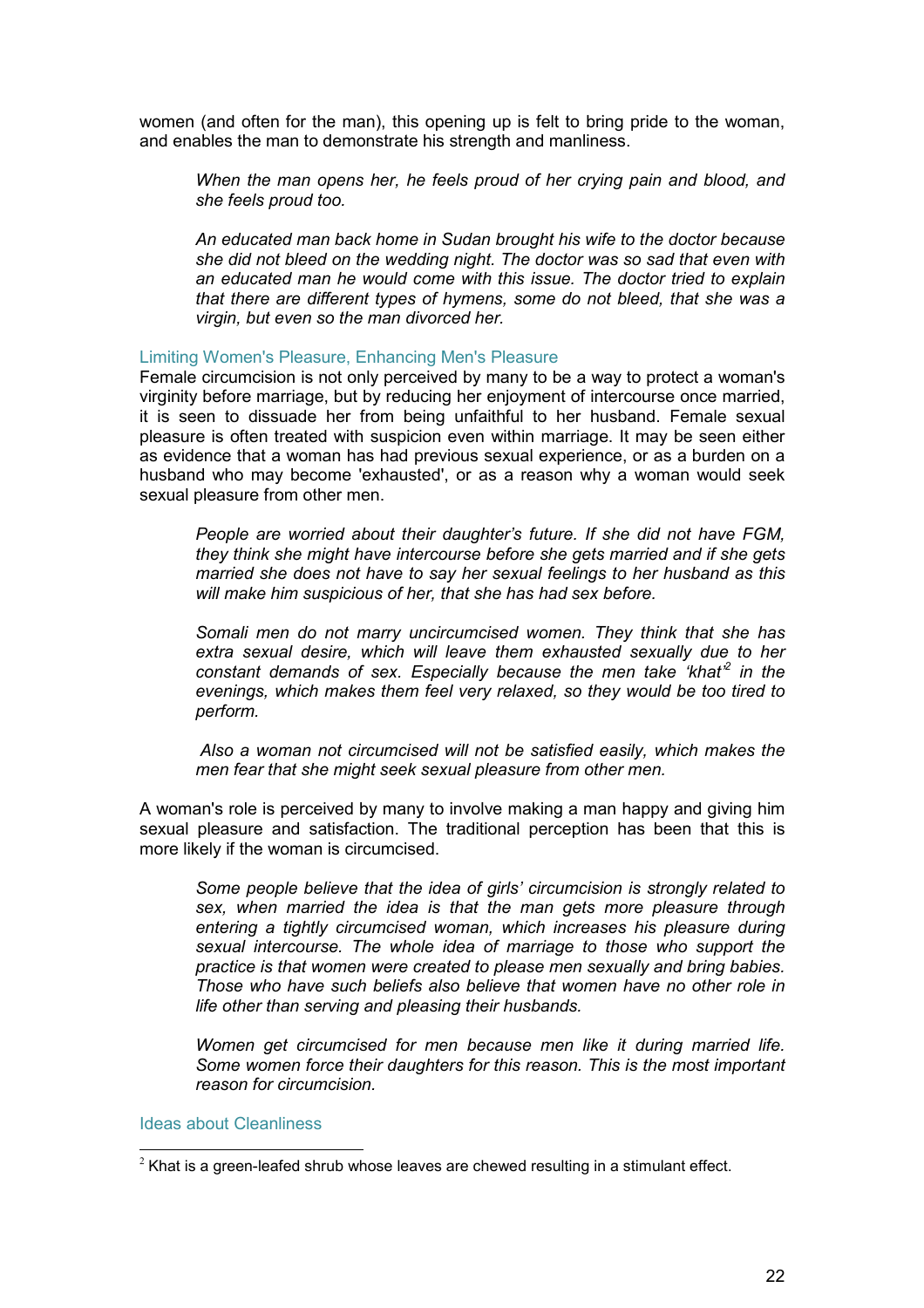<span id="page-22-0"></span>As well as metaphorically cleansing the girl of impure sexual thoughts and desires, a further reason given for circumcision is the belief that it cleanses the genitals. Female genitalia in their natural form are classified as unclean, and are associated with odours and germs.

*Some say that the girl who is not circumcised has a bad odour because she is not clean down there.* 

*They think this area has germs so it has to be kept clean.* 

#### Summary of Motivators for FGM

FGM raises complex questions about who should be held responsible for the practice. It is too easy simply to view FGM as a barbaric and uncaring practice, as community members themselves may not see it this way. In reality, parents or grandparents may sincerely believe that they are improving their daughters' life chances and social standing by conducting FGM. The individuals involved in making the decision to circumcise are often doing so in a context in which not circumcising a girl is almost unthinkable, for the long-established social reasons discussed above. The following quotation sums up the dilemma of parents living in the UK (or indeed, in countries with a high prevalence of FGM, where there is increasing legal and social opposition to the practice):

*People here know of the law and the view of the government on female circumcision. Some support this position whilst some fear it. In the past people used to take their daughters during the holidays to circumcise them, now they can't do that. The question now is really what about our daughters' futures? How can we protect them and protect their honour without circumcision?* 

While people know that FGM is forbidden in the UK, the absence of the practice leaves a potential gap. Parents feel an understandable compulsion to protect their children and assert their children's cultural identity; without female circumcision, do communities need an alternative practice or rite of passage to express these sentiments? Only practicing communities themselves can answer this question and suggest potential solutions.

## 6.3 Women's Arguments Against FGM

As well as discussing what drives the practice of FGM, peer researchers and their respondents described the reasons why some people believe FGM to be harmful, and reasons why the practice should stop. As their quotations show, each of the rationales behind circumcision can be effectively challenged using women's own arguments. The only exception is the cultural identity argument for circumcision, which will be discussed at the end of this section. It is important that arguments against FGM come directly from women in practicing communities, in their own words. The following section presents directly their arguments against FGM, in no particular order, letting the women speak for themselves. Arguments against FGM are likely to be most effective when they come from within communities, because people may resent outsiders coming in and telling them what they think is best for them.

Argument number 1: FGM is harmful to women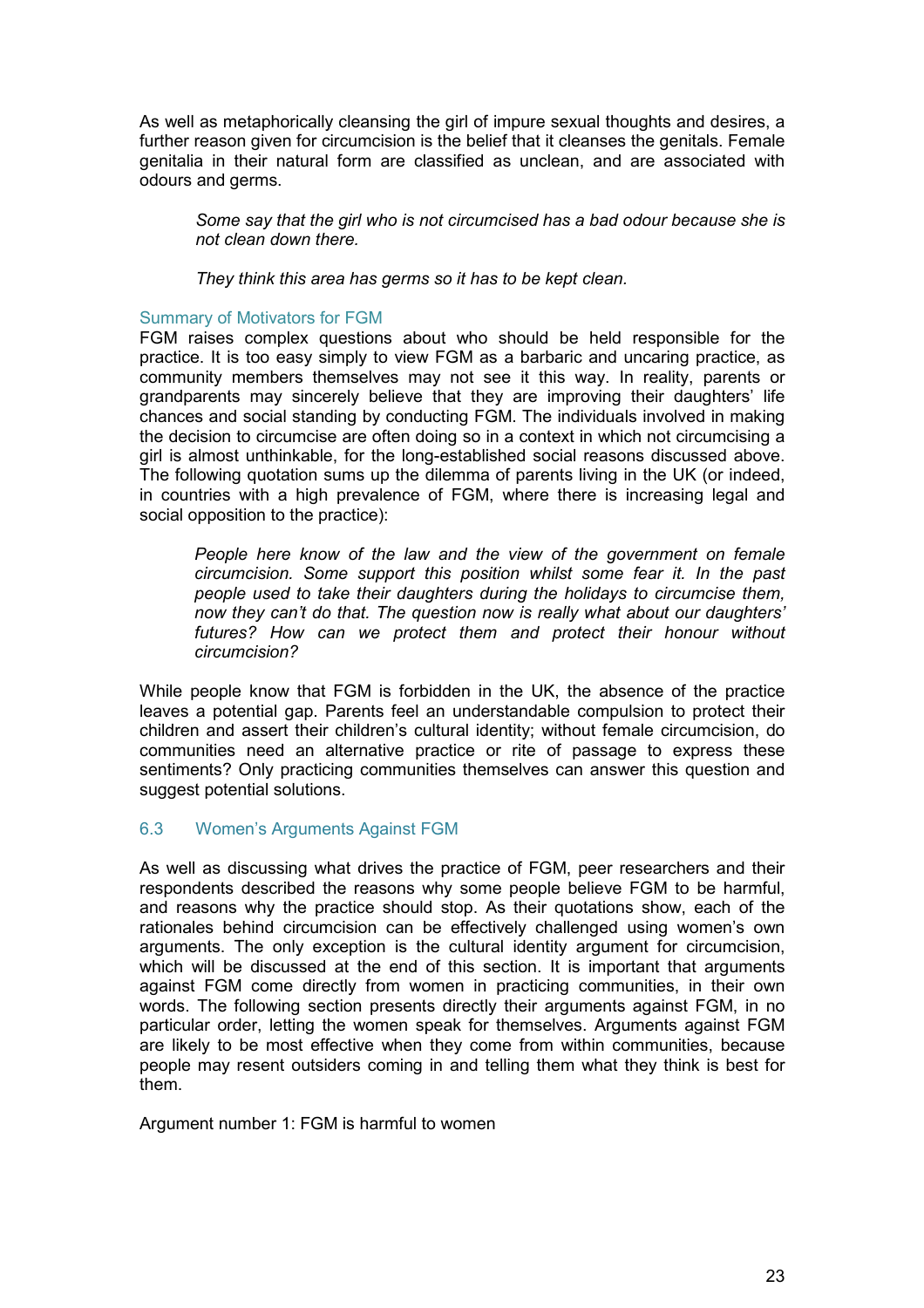*People who do not want to circumcise have many reasons behind stopping it, the most important being the physical, mental and bodily harm that it causes. For bodily harm, the circumcised woman becomes disfigured in her sexual organs. With regard to physical harm, the woman can have illnesses, some chronic infections which she suffers until the last day she lives. Sometimes death might occur due to the way the gruesome operation was conducted.* 

*During delivery most women suffer physically and emotionally, as the whole process is tiring and complicated, which also brings negative effects to the mother and her newborn.* 

*Harmful effects and complications arise from circumcision, especially the pharaonic type, which has a lot of complications - emotional, psychological and health problems. A woman suffers these complications from circumcision throughout her life.* 

*Younger people see that it is something unnecessary and people need to stop it. They believe it has a lot of harmful effects and that there is no use of it other than holding on to bad traditions.* 

*There was a Sudanese girl in Sudan who was circumcised about a year ago. She bled to death from the circumcision. This story was all over the place* 

*In another incident an auntie of a certain lady almost died during delivery because she bled a lot and it took a long time to deliver. This experience made her mother not have her other daughters have FGM.*

Argument Number 2: FGM does not actually protect girls' virginity or prevent them from sexual desire.

*Question: Does FGM actually stop girls being promiscuous? Answer: No, not at all. There are prostitutes who are circumcised. Also, I have heard stories of girls who have had sex before marriage, even if they are circumcised, and then go to get stitched up afterwards, so that they will still bleed because of the tightness.* 

*Question: Does circumcision protect girls from having sex? Answer: No, love is not related to circumcision. A girl may like a boy if she is circumcised or not, the only difference is maybe when they actually get to having sex. At that moment it would be more difficult for them to actually have sex because she is circumcised.* 

*Educated people know that you protect your daughter through discussion and talking, but it doesn't work through circumcision.* 

*The reasons not to circumcise are because people do not want their daughters to suffer and now they know that they cannot protect girls from having sex in that way.* 

*Despite people saying that circumcision makes the girl hold on to her values and honour, you find that the girl that is circumcised is the one that does the wrong and not the uncircumcised one.*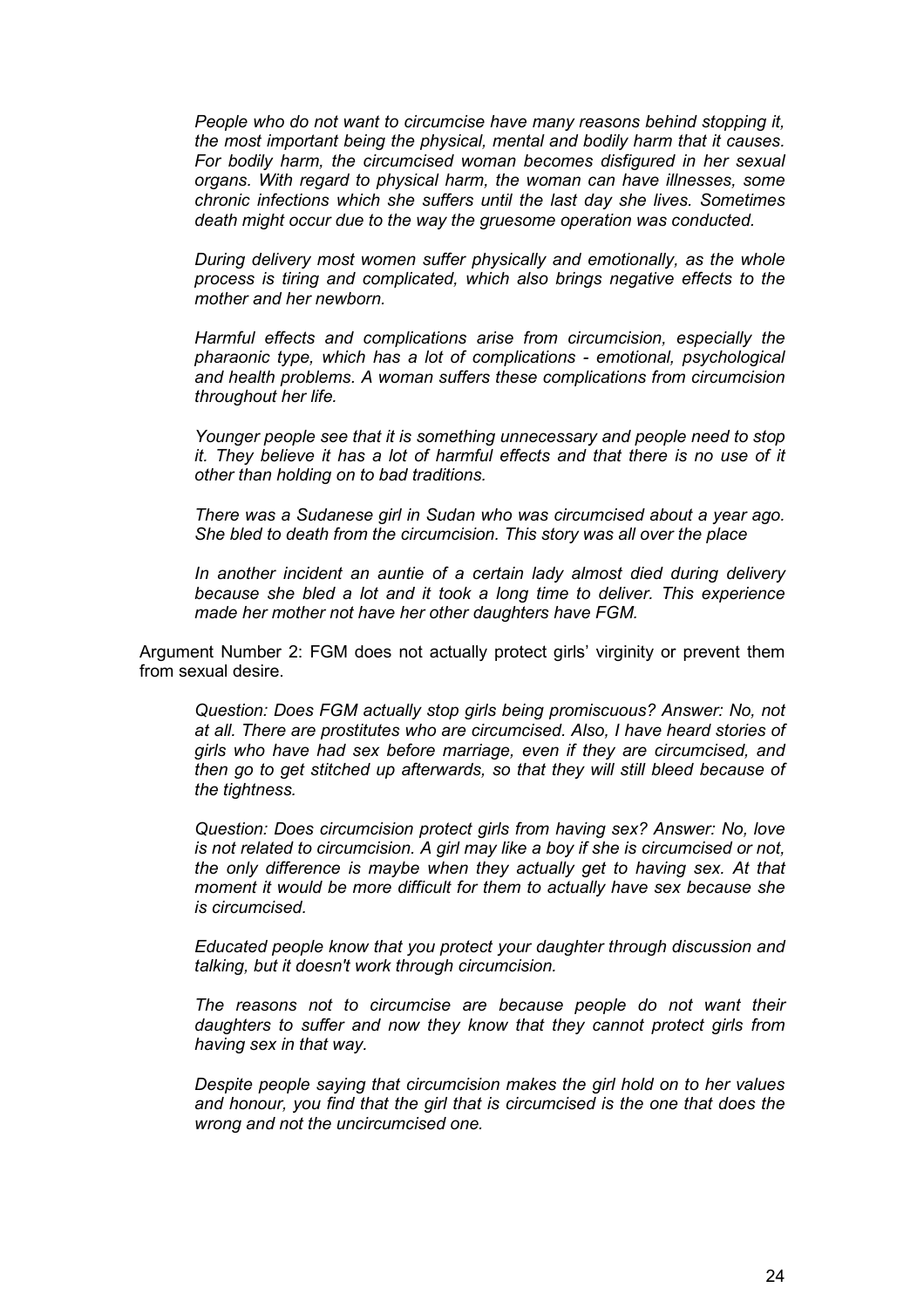<span id="page-24-0"></span>*Circumcision does not prevent a girl from having desires – it is in her head, there is no circumcision that could prevent that. When she hears about teenagers having sex before marriage, sometimes they are circumcised and sometimes not.* 

Argument Number 3: Circumcising girls harms relationships within the family

*The mother is not thinking about her daughter – she is thinking about a man she does not know.* 

*This lady says that she now has feelings of hatred to all those who have participated in the circumcision, including her mother, her grandmother, her father and even her husband as he put her in such a position and experience.* 

Argument Number 4: FGM is a crime against the rights of women

*Educated people believe that people need to start working towards stopping the practice as it is a crime against the community in general and more specifically towards women.* 

*You have a right to your body as it was intended - God created the body this way and nothing should be done to change this.* 

Argument Number 5: Legal consequences of practicing FGM

*Maybe here in the UK some women may think of FGM, but they are afraid the child can be discovered by others, as you can't stop the child from talking. The social worker may also discover it. Women in Sudan are not afraid to practice FGM like women here in the UK. A woman from Sudan can just decide she is taking her children for a holiday in the rural areas and have them undergo FGM there, and only after a long time she will tell her husband what she did.* 

Argument Number 6: FGM is not required for religious reasons

*Some people give religious reasons for circumcision but others argue that the prophets don't mention this and the points argued are weak points. The religious reasons have passed from person to person, this generation to the next and it has changed but there is no evidence for it.*

*Many Somalis mistakenly view circumcision to be a religious obligation, and that is not true as it is more a cultural issue, which with time turned into a religious belief.* 

#### 6.4 FGM - Who Decides?

The most common perception is that now it is ultimately the parents' decision as to whether or not girls are circumcised, but that parents do so under an immense amount of pressure from the extended family (particularly grandmothers and other elder females), and the broader community.

*There are several social pressures and everyone has a say with regards to circumcising, especially from family and friends, and the society as a whole. But the main people who make the decision are the father and mother. Society pressurises those who refuse to circumcise. Only the parents can*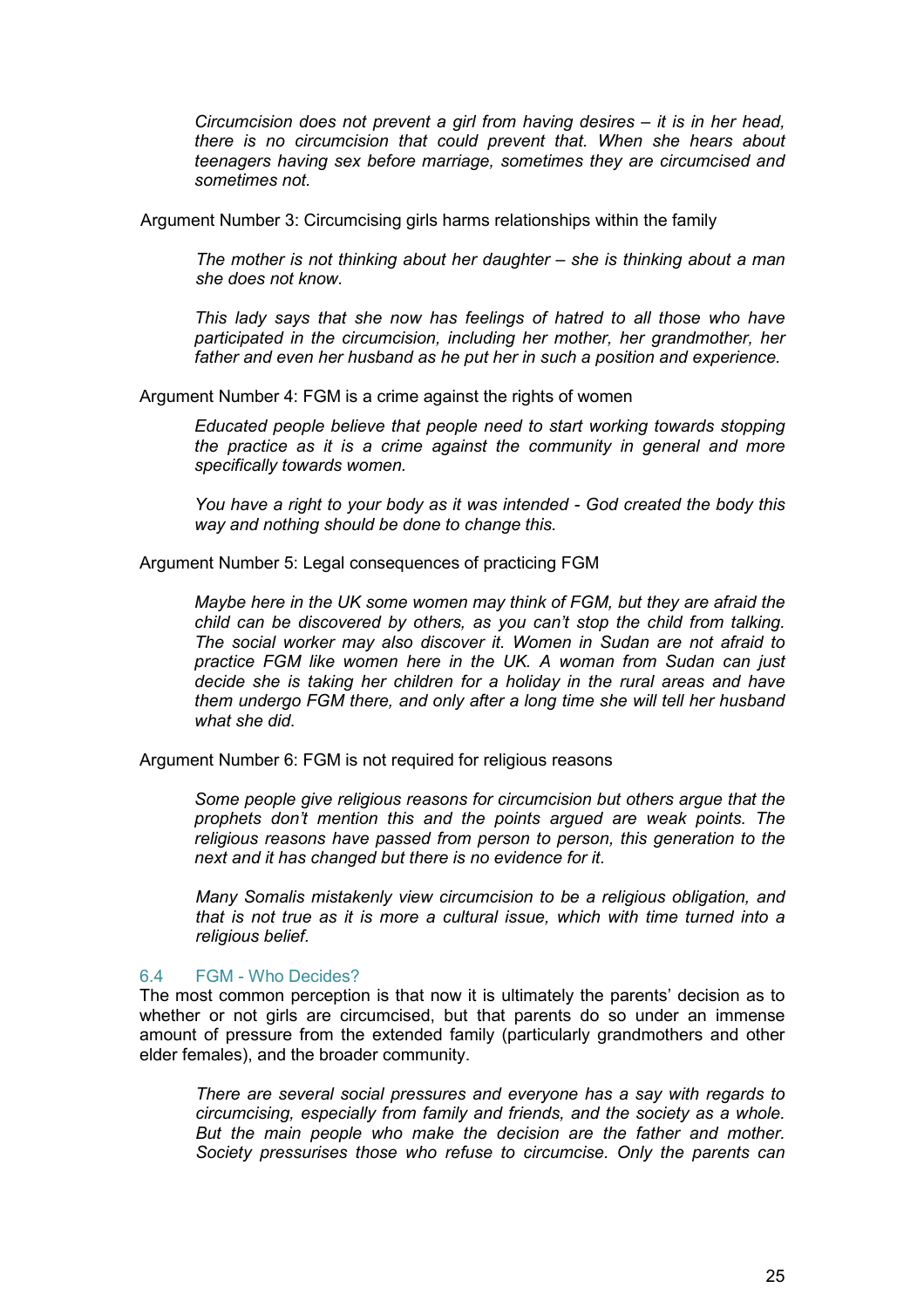*decide what is best for the child and have to decide even if there is pressure from family members.* 

*Usually the person who has a say is the grandmother in addition to the aunts, although the whole community can actually voice their views. But the final decision is for the mother and father.* 

The pressure usually takes the form of discussion between women in a family. Pressure to circumcise is described as passing down through generations of women, with grandmothers pressurising mothers of young girls, who in turn exert pressure on their own daughter or daughter in law.

*It was more the grandmother who insisted and pressured the mothers into circumcising their girls. Sometimes the mother continues from where the grandmother left behind, so that she also starts to pressure on circumcising the girls*.

Circumcision is seen as women's business, so the father tends not to be exposed to the same amount of pressure. Although he is often involved in the decision with his wife, he escapes the constant pressure that she experiences.

In some cases the grandmother is not only influential but makes the decision herself. A number of cases were reported where the grandmother went behind the parents' back and circumcised the girl. Such women are said not to trust that the child's parents know what is best.

Those parents that choose not to circumcise their daughters still face ongoing pressure to circumcise which at times can feel overwhelming.

*She did not circumcise her daughters in Eritrea, it was very hard to resist the pressure and protect her daughters, and the community was really against her for doing this.* 

As such, some parents remain concerned that they have made the right decision for their daughters due to the pressure exerted upon them.

*I personally have made the decision not to circumcise my girl and I am not sure if I have made the right decision and what the future will hold for my child. My family keep on pressuring me and saying that I have done wrong in not circumcising my daughter.* 

There are reports of the uncircumcised child being mocked by society, teased and called names such as *al ghalfa* meaning that the clitoris is still intact, *qalfa* meaning with a hood, or *awra* which means naked and deviant. Many parents want to protect their daughters from this discrimination and so feel compelled to circumcise their daughter. Similarly, young girls themselves may feel desperate to belong, and to be the same as their peers.

*They see themselves belonging with their peers in being circumcised. As an example, in Sudan there were two sisters aged 10 and 12 years old, who were not circumcised as their mother did not want them to be circumcised. They felt different and stigmatised from the other girls in their school, as all the other girls were circumcised. They faced a lot of name calling at school. They decided that they wanted to be circumcised and their grandmother, their*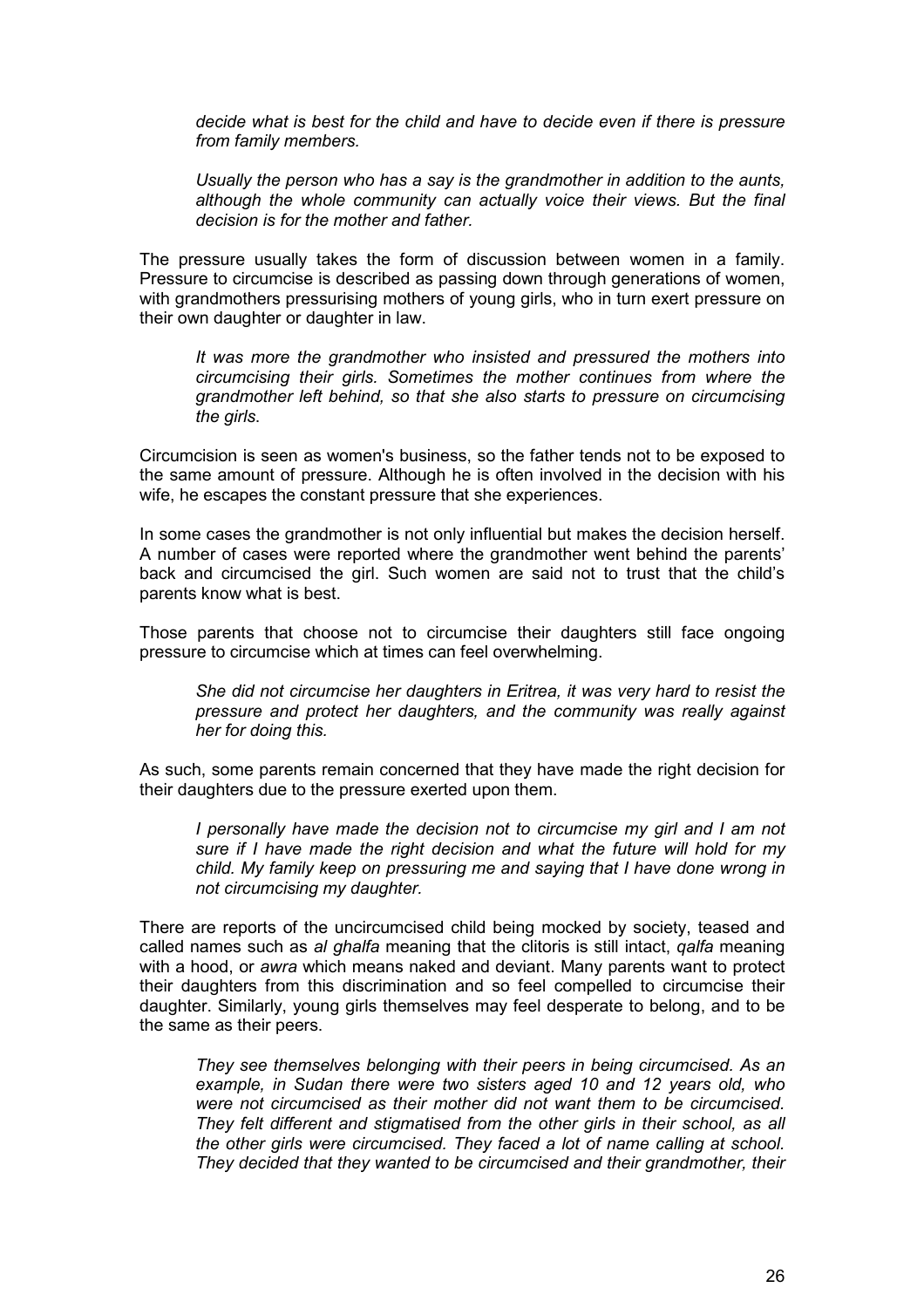<span id="page-26-0"></span>*mother's mother, supported their decision and took them to the circumciser behind the back of their mother. The girls felt satisfied that they became similar to their colleagues.* 

*There is a family who was living here in the UK. They decided to go back to Eritrea and stay there for good. Their daughters were aged 14 and 16. When they got back they asked to be circumcised because they felt different and isolated. They live in a rural area in Eritrea. The girls themselves decided to be circumcised although their mother did not want this.* 

One response to the pressure to circumcise was that families might trick close relatives into believing that circumcision had taken place, when in fact it had not.

*There was one woman who pretended that she was having FGM done on her daughters and she asked for 6 million dinars (Sudanese currency) and she got the money because the husband believed her, but she did not do FGM on the daughters but used the money to buy them jewels.* 

Other reports described attempts to convince the entire community that the circumcision had taken place, even to the extent of holding the celebration.

*I know of stories where there are families who have to cheat the whole community. They did the whole festival, walk around the city, gave the girls gifts, put henna on her, but actually they have not been circumcised. They tell the children to just lie there and don't move and when you go to the toilet scream a little bit.* 

There were reports that some adult women decide to be circumcised either to please their husband, or to hide the fact that that they are not a virgin, or because a husband may demand his wife is circumcised.

*There is an incident of a friend in Sudan who is a Medical Doctor and is married to a Medical Doctor, but when the man found she had not had FGM he took her to a place in Sudan where FGM is done, and it was done to her*.

#### 6.5 Male Perceptions of FGM

Although only women were involved in this study, their discussions and stories often focussed on men. This gave important insights into women's perceptions of how men think and feel about FGM. Men may influence FGM at two critical points in life: when selecting a wife, and in deciding whether or not to circumcise their daughters.

In the past it was presumed that men would seek a circumcised wife, but today men are said to have differing views: '*it really depends on the man'*. Many men are still said to want to marry a circumcised woman, for the reasons outlined earlier (as a sign of virginity, cleanliness etc). There were reports of some men returning to their home country, often to rural areas, to find a circumcised wife. Men were also frequently said to request that their wives are stitched up (reinfibulated) after delivery.

In contrast to these examples, a number of stories were reported of men who are opposed to FGM because they have seen their wives suffer, or men who have suffered themselves due to FGM causing problems in their sexual or marital relations.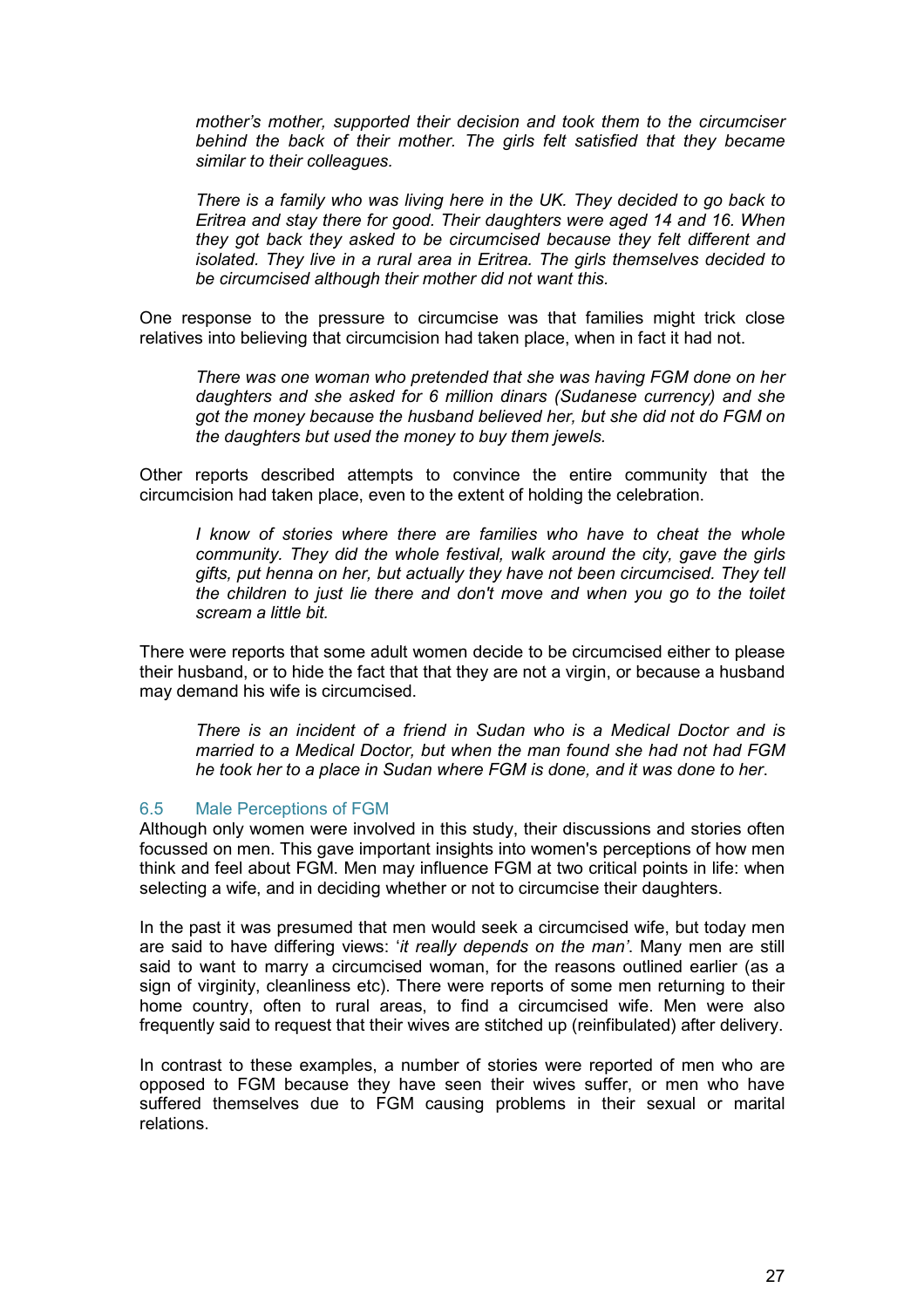*Those (men) against it feel that FGM has a lot of health complications and that their wives have faced a lot of problems and pain from it.* 

*Men disagree with it also because they see how it happens, how painful it is, they suffer in their sexual relationships with their wives because the sex 'goes cold' (loses steam).* 

*Men differ in their opinions, some want the practice to be stopped, as they have seen the pain that their wives have endured. It is also different in that here men are with their wives during delivery and usually see how difficult the delivery is, sometimes also the doctors explain that she had to have a caesarean section due to her circumcision.* 

*Some men cannot stand their wives' pain, and might either try to take a slower pace or take her to the midwife to widen the vaginal opening.* 

Women reported that there are changing expectations around sexuality, particularly among young men living in the UK. They claim that more men want to give women sexual pleasure, which may be due to the effect of the UK's more liberal culture with regard to sexuality.

*Now things are changing, because of more sexual culture here in UK, men want to find women who will enjoy sex.* 

*It is not common amongst young Sudanese to want to give the woman pleasure, not at all, but now things are changing a little, they think about ways of pleasing their wives.* 

Some men are said to feel a sense of relief if they discover that a women is not circumcised:

*Most of the men at the time when they put a ring on the girl's finger and they get to know each other, ask if the girl is circumcised. When they find out the girl is not circumcised, he feels relief.* 

*Other friends say that during engagement, if man finds out she is not circumcised he feels relieved. Because he would want her to enjoy sex with him and have pleasure, and because he would know that it is very difficult to have sex with someone who is circumcised.* 

Again, when it comes to deciding whether or not to circumcise their daughters, there is a range of perceived attitudes among men, with some choosing to circumcise.

*Sometimes the pressure (to circumcise) is from the man because he doesn't want to be taken as someone who is not a man because his wife and daughters are uncircumcised.* 

However, the majority of accounts in which the father is involved in the decision to circumcise portray the father as being opposed to FGM, and wanting to protect his daughter from the practice.

*As a personal experience, I remember clearly that as a young girl, whilst in Somalia my father had not wanted me to be circumcised. He was a well educated man. I had insisted that I be circumcised and cried and pleaded to*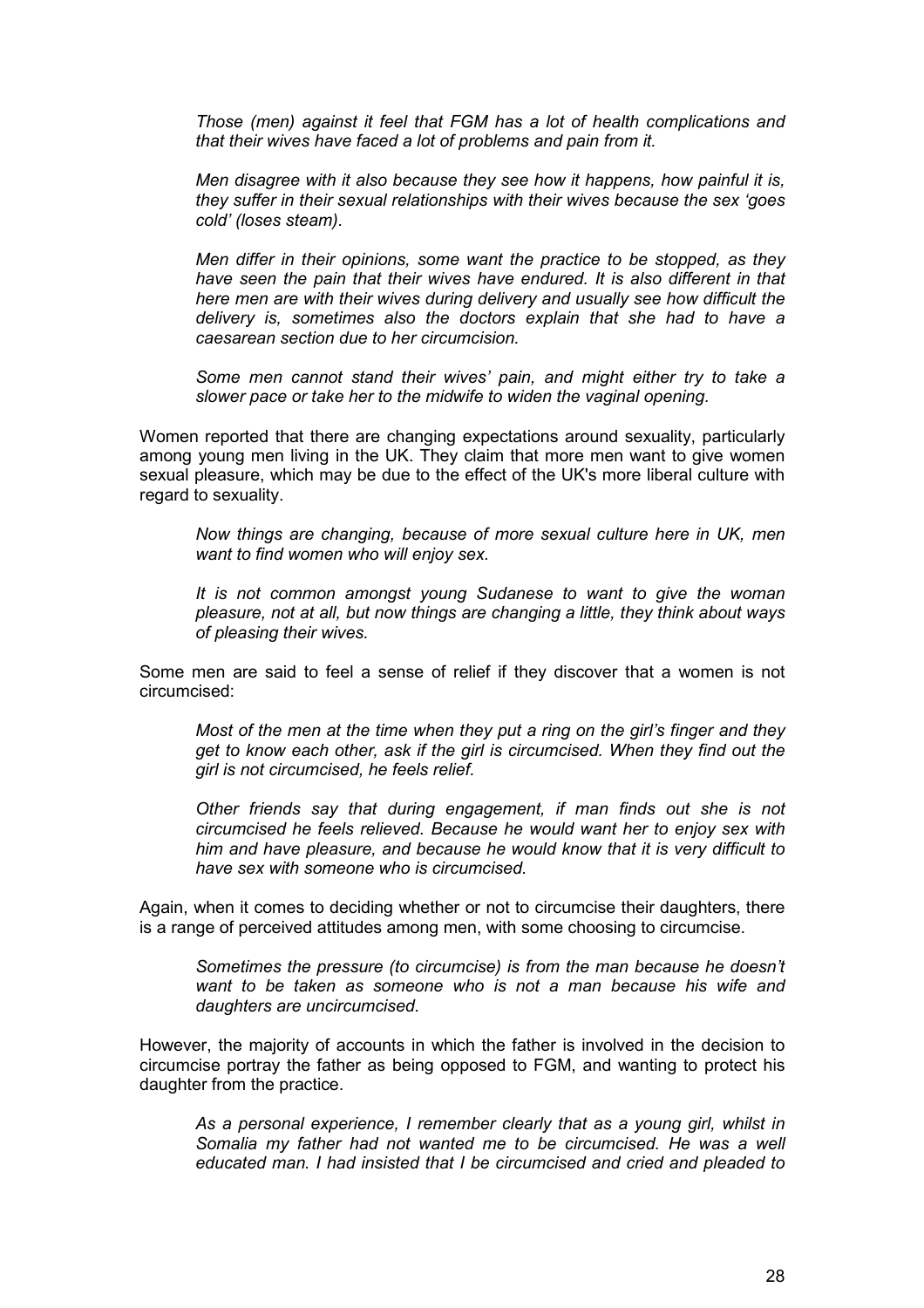<span id="page-28-0"></span>*my father so that I could be the same as all of my friends. It's very difficult to fit in unless you are the same as everyone. My mother and grandmother also wanted me to be circumcised so they did it behind my father's back.* 

*As an example, I have my cousin, whose mother was insistent on being circumcised, while her father was refusing to do this. They were living in Saudi Arabia, so the mother took her to Sudan during the holiday, and circumcised her there. The mother was supported strongly by her grandmother. The father did not know and was not told what happened to the girl. The girl herself was too shy to talk to her father about something like that.* 

 *It is sad that there are some women who insist on circumcising their daughters, despite the father refusing the idea.* 

Many men are said not to want circumcision for their own child, although they may want their wife to be circumcised. It is not clear what the reasons behind this may be, and whether indeed women's perceptions of men's attitudes are accurate. Further work with men is necessary to further explore these attitudes. However, it is important to understand what women *think* that men think, as these beliefs can influence motivations around whether or not to circumcise daughters.

#### 6.6 Generational Differences in Perceptions of FGM

The elder generation are firmly identified by women as the main force behind continued pressure to circumcise. Conversely, younger people living in the UK may not even have heard of FGM, or may not know about the practice in detail. $3$ 

*The majority of older people are pro-circumcision, especially the grandmothers who insist on girls being circumcised. The elder generation want the practice to continue as it is part of their tradition. Conversely those in their thirties and forties do not want FGM to continue, especially amongst their children. As for the younger generation, many of them do not have an understanding of FGM and if they hear about it tend to believe that it is wrong.* 

*Reasons for older people supporting FGM may be that they are not educated and are resistant to new ideas. They may not want to believe that it is a harmful practice and convince themselves that it is a good thing. To them, it is a tradition and they want to keep this identity and tradition alive. It is especially those who are not educated and from the older generation who see that it is an important practice which needs to continue, and that what is said on its harmful effects are lies to make people let go of their traditions and beliefs. Some elders believe they are always right and say all the media propaganda is just to drive people from the culture.*

*Elders may exert pressure on the young to participate in this practice. However the younger population in the UK often refuse because they know it is a crime. Some have even started to fight against these harmful practices through joining voluntary organisations. Young people are the most insistent on ending the practice of FGM although amongst the older generations there are still some who want to circumcise their daughters.*

-

 $3$  PEER studies among young people were underway at the time of writing, and results will be available in 2009.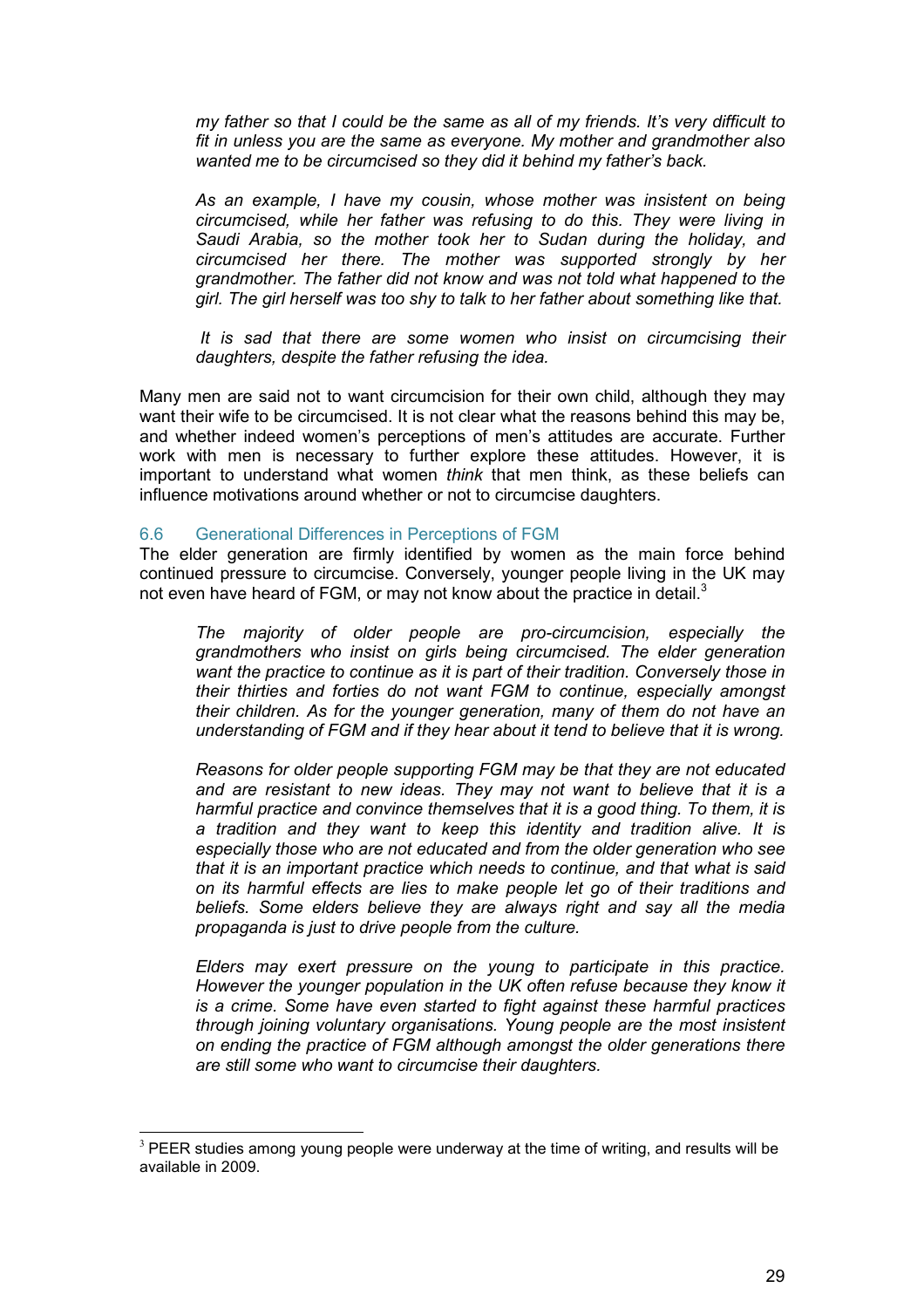<span id="page-29-0"></span>Older women not only influence the practice by exerting pressure to circumcise young girls, but may also try to persuade their sons to find a circumcised bride.

The question of why older women may actively perpetuate practices that are painful and harmful to young girls and women has for many years been discussed by anthropologists among others. It may be partly explained by the idea of the 'intergenerational bargain', whereby young women tolerate lower status or poor treatment because of the implicit awareness that when they grow older and have children, daughters-in-law, and grandchildren of their own, they will occupy a higher social status and possess power and influence. They may thus be reluctant to afford younger generations exemption from harm that they themselves underwent. They may also genuinely believe that girl children will suffer in later life, due to social exclusion and the inability to marry, if they are not circumcised. Changing the minds of older people thus involves persuading them of the harm of FGM; arguing that girls will not face adverse outcomes if they are not circumcised; and recognising the fact that older women may themselves have suffered through FGM.

## 6.7 Impact of Education and Awareness

Women link increasing education, debate and information about FGM, and in particular, increasing knowledge about the adverse consequences of FGM, to growing opposition to the practice. In contrast, less educated people are generally thought to *'believe in culture more than anything'* and are said to continue to trust in the purported benefits of the practice (e.g. ensuring virginity), although it is recognised that there are some exceptions. Women are aware of the increasing efforts, both in their countries of origin and in the UK, by organisations working against FGM, and credit these efforts with changing opinions in recent years. However, they are also aware that educated people are not necessarily opposed to FGM:

*My mother is well educated, a university degree holder, who has worked for years as a banker. She was insistent that we all go to Sudan this July on holiday and even said that she would pay for the tickets. When we questioned why she wanted us to go so badly she said that she wanted to circumcise my girls. My sister pleaded with her not to do that as she herself is now suffering from very severe menstrual pain. My mother was insistent, saying that the girls are here in London and will soon be speaking of boyfriends; but if they are circumcised they will be protected from harm's doing and will also be kept clean. In comparison, my mother in law has no education at all and barely knows how to write her name, but she has such good understanding and wisdom, she told my mother, 'haven't you seen the effects of circumcision on your young daughter, who suffers monthly with terrible period pains, and your daughter who faces so much problems during delivery?'* 

While education was seen as extremely important and necessary to encourage positive behaviour change, it was not always *sufficient* to ensure changing opinions about FGM. The women themselves found it difficult to understand why educated people would continue to support FGM.

*Most educated people refuse the practice, although there strangely are some educated people especially men who support female circumcision.* 

Attitudes to FGM are also said to be related to whether an individual holds in general a traditional or conservative position, or a more liberal perspective. People from rural areas are thought to be more likely to express conservative opinions.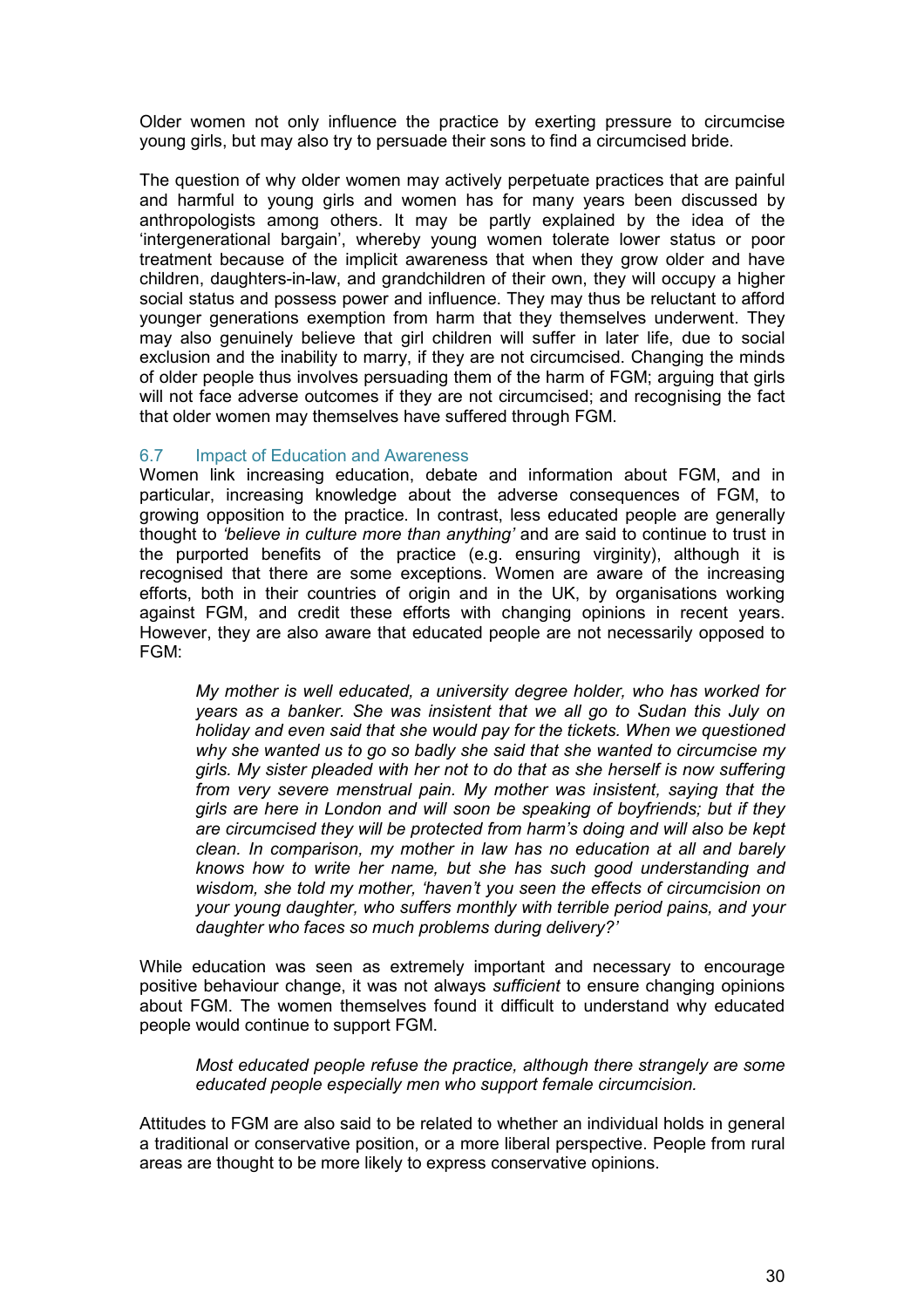<span id="page-30-0"></span>*Pressure usually comes from those families who are traditional and conservative, they believe that it is a must and needs to be done to girls.* 

*Usually those in rural areas are the ones who want to continue and pressurise in the girl being circumcised.* 

#### 6.8 Impact of Moving to the UK

Attitudes towards FGM of Somali, Eritrean and Sudanese women born in their countries of origin, and attitudes of women whose parents are from those countries but who were born in the UK, are said to differ considerably. The age that women moved to the UK, and how well connected they are to their community or family 'back home', also influences their beliefs regarding FGM. Those who are more integrated into UK culture are said to be less likely to support traditional practices such as FGM. Those born in the UK or who moved to the UK at a young age are perceived to have very little knowledge about circumcision, and do not necessarily perceive it to be an issue in their lives.

Those born in UK have no idea at all on FGM, their families do not tell them of *the practice, as they think that they will not circumcise the girls and as such there is no need for them to know of this information, as they fear that it will mark their children as being different from others.* 

All the peer researchers, in coming to live in the UK, had experienced moving to a society where circumcision is not the norm, and where issues around FGM are questioned much more openly. They felt that this led to women sharing their opinions and experiences more readily, and led to growing opposition to the practice. They gave many reasons why this opposition is growing. Many have suffered all their lives and no longer believe that FGM is just something normal. Most said that they were reluctant to circumcise their daughters. They said that they are more able to make the choice not to circumcise because the pressure to do so is less intense in the UK. This is partly because the family unit tends to be smaller in the UK, without the extended family (and in particular, grandmothers) living with them. In their countries of origin, women may not even be able to choose whether their daughters are circumcised.

*Peer pressure is a critical factor. Because they are living here in the UK, they are protected from the pressure: others have not had it done so they don't have to have it either.* 

*If she had stayed in Sudan, there is an 80 to 90 percent chance she would have had her daughters circumcised - her father's family are from a very traditional area. But because she is here she chose not to, because of the amount of suffering that she went through, the pain, during menses, pregnancy and problems during delivery and also because when you come here you see the different ways and realise there are other options. If she had stayed in Sudan, even though she would have still suffered, she would have suffered with everyone else so it is considered normal, so she would have still circumcised her daughters.* 

*Her mother is here with her in London and wants her to circumcise her children, but she has been able to resist because she is here in the UK. In Sudan, your children belong to everyone, but a benefit of being here in the UK is that they are your children: if you say no, it is no.*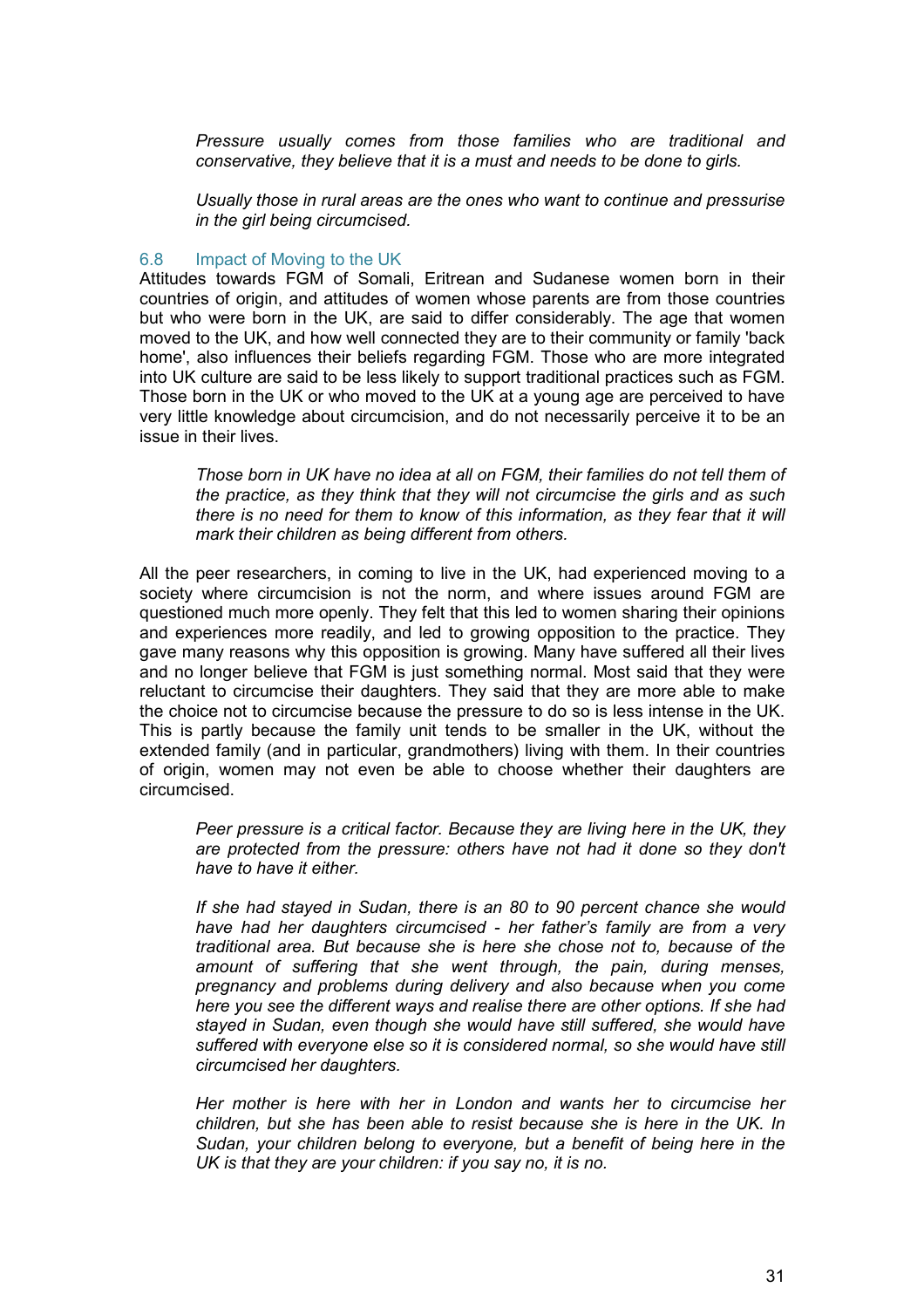<span id="page-31-0"></span>However, although the pressure to circumcise may be less intense in the UK than in practicing countries, it can still be a significant influence. Older women who live in the UK are said to often hold tightly to traditions, and influence their families and the communities around them in London.

*There is this old woman living here. She still believes in circumcision. She talks about it and says it must be done. She thinks it is a good thing. Her belief is that it was done to her and her daughter's generations and must be done to the young girls also. It must be done again and again and again. She tried to convince everyone about it. She lives here and still believes it.* 

*There is this old woman who came from Africa to the UK. She kept asking her relatives who she was living with, "Don't tell me all these women walking about are not circumcised?" She was astonished and didn't want to believe that women in the UK are not circumcised. She avoided interacting with people and told her relatives that she did not want to sit with them because they are unclean.* 

Women recognised that some people feel it is even more important to hold on to traditions when living outside their country of origin, particularly in a liberal country like the UK.

Women living in the UK do not escape social pressure to circumcise entirely, as the pressure to circumcise daughters (and to get themselves re-stitched after childbirth) may start if they visit their home country.

*When people go back to Sudan on holiday, always the grandmothers pressurise them to have their daughters circumcised.* 

*Grandmothers pressurise their children into circumcising their daughters, but most mothers either avoid going to Sudan if the pressure is too much until their children get older. Or if they go, they do not leave their girls alone, as they want to protect them, as the grandmother or aunts might circumcise the girls even despite the mother's refusal. Most mothers also have to explain to the grandmothers that the girls cannot be circumcised as it is illegal and will cause problems for them.* 

Attitudes to circumcision in the UK can also depend on whether they ultimately plan to go back to their country of origin. If they plan to return, they may feel that the reasons for circumcising apply more strongly.

*Some of the educated people believe that they do not circumcise their daughters as they are not planning to go back to their country due to the civil disruption there, and that they have already settled in the UK. But the elderly and non-educated believe that staying here is a temporary situation and that they will inevitably be returning home. As such they want to continue the practice, as they will be taking their daughters back home.* 

#### 6.9 Perceptions of Behaviour Change as a Result of UK Law

Women felt that perceptions of the law (which were not necessarily accurate) have been important in influencing the practice of FGM in the UK, especially in discouraging people from taking daughters to be circumcised in their countries of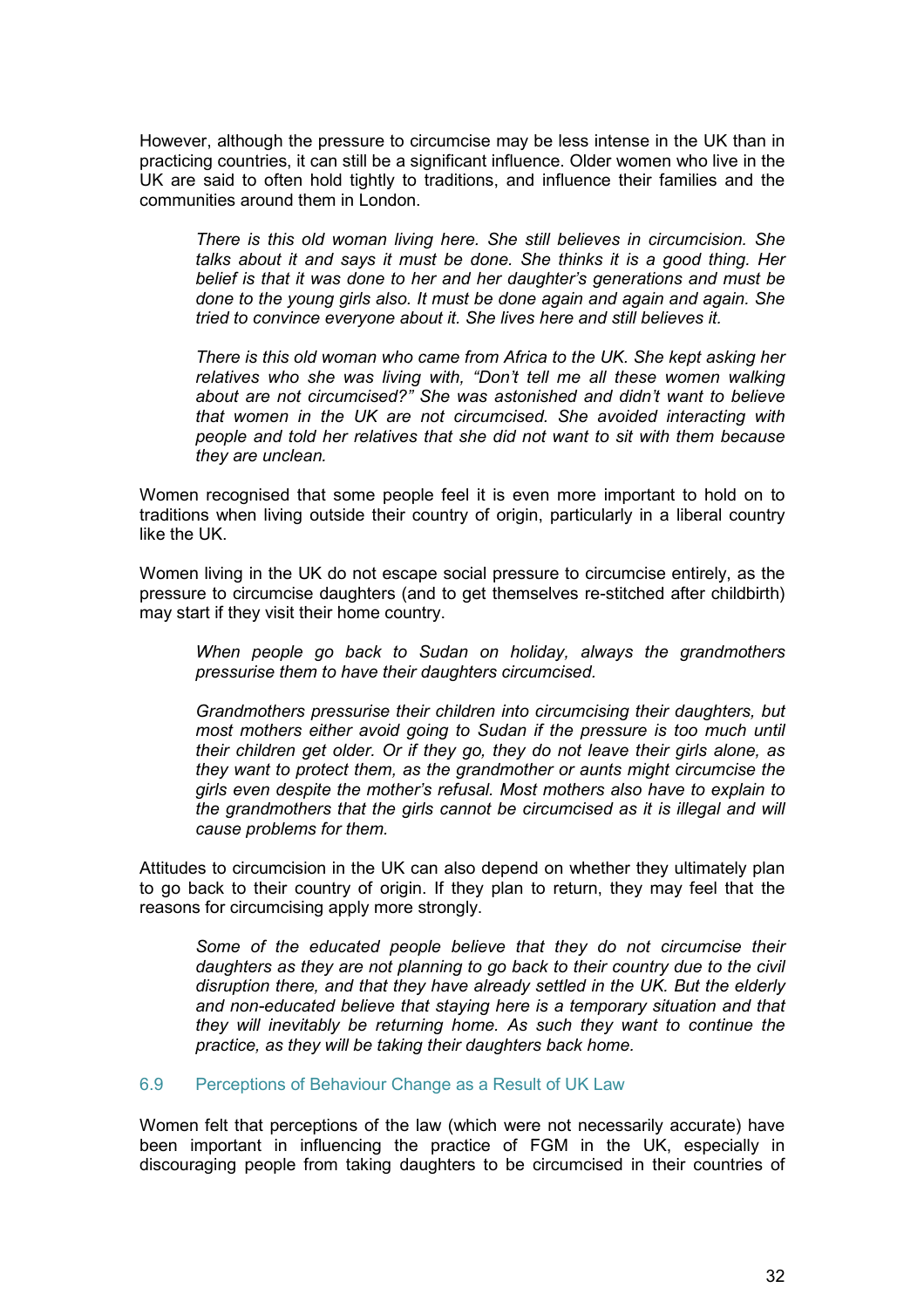origin. People are said to fear having their children taken away by Social Services, or losing their jobs. Women claim that even if people's *attitudes* towards FGM have not changed, the law has encouraged their *behaviour* to change.

*Some people think that it is good to have a law, and helps in stopping the practice. Those who still want to circumcise their daughters do not agree with the law as they think it is interference of the culture and traditions of people, but are afraid of getting into trouble with the government.* 

Some women described how they have used UK law as an excuse not to circumcise children in Sudan (e.g. telling older people that they will go to prison if they circumcise their daughter). The UK law gives families support in resisting social pressure to circumcise, even when they are in another country.

*Those who do have information on the law have not circumcised their girls and some have even informed their families in Sudan that their daughters*  cannot be circumcised, especially when they take them on holiday. They tell *them that they are living outside of Sudan and do not need to circumcise, and that if this is done they will be taken to prison. Some of the responses they hear are, 'who will marry them if they are not circumcised?' They respond that they will marry in the UK and will find people who will accept this. Usually they do get convinced after a lot of persuasion.* 

Other people in the community are said not to perceive the law as a deterrent. Women reporting such opinions felt that no law will stop people from doing what they want to do if they are determined enough. A number of women talked of some people resenting the law and seeing it as interfering with their tradition and culture. However, other women felt that the law needs to be implemented, as it is currently rarely acted upon. Demand exists for examples to be made, while taking care that these examples are made in various communities (rather than singling one out).

*If the law had actually been acted on for a few communities they might have been more fearful of it, but up until now it is just words, with no action!* 

*If there were examples of people having been penalised here in the UK, or seeing and examining the daughters, and from each of the different cultures here, from different communities, that would really change things a lot.* 

Although there is widespread awareness about the existence of a law against FGM, the details are not well known, and in particular, there are unrealistic perceptions of the consequences of authorities discovering that FGM has taken place. People fear that children will be immediately removed from their parents, or that jobs will be lost. Although it is important that the law is perceived to have real force, it is also important that people do not have unrealistic perceptions of its implementation. For example, if a community member feared for the safety of a neighbour's child, and suspected that the child was vulnerable to FGM, they might be reluctant to report this to the appropriate authority for fear of the child's parents being immediately incarcerated or the children being removed from the family forever. The limitations in people's knowledge were acknowledged by the women in the study, and there was a call for more information to be made easily available.

The law is not clear - even those who have heard of it do not know what it will *actually mean for the families.*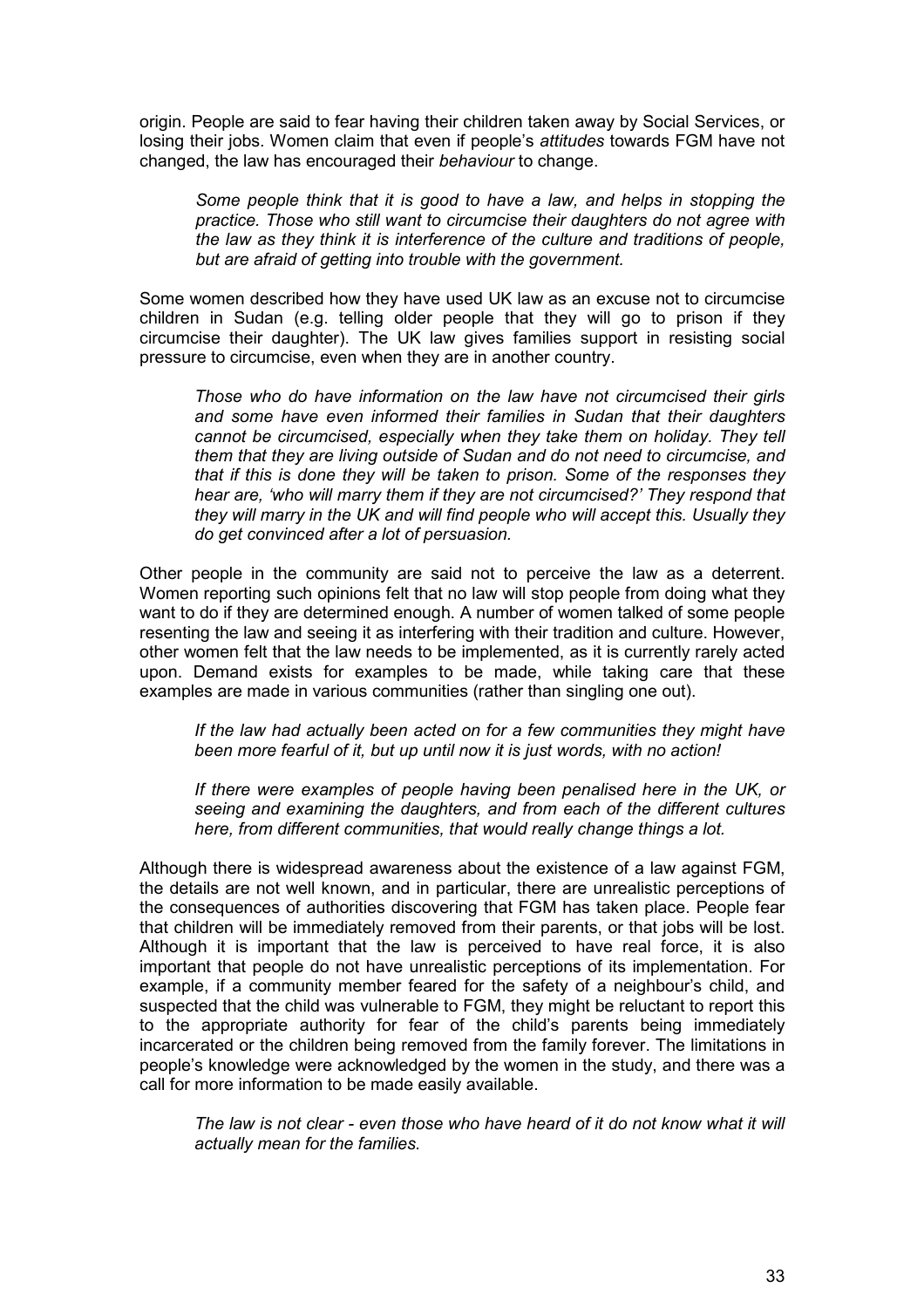<span id="page-33-0"></span>*People have heard there is a reward being given to someone who tells the police about people who are doing FGM. They have heard they put people in prison but do not know for how long.* 

*People in the community know that the U.K. government has prohibited female circumcision but they don't know about the sentences and the fines.* 

Women who knew about the law had obtained this information through a number of routes, with the most important being learning from friends.

*People in the community know about the law from their friends who experience problems with the government and from other nationalities who live in the neighbourhood and practice FGM. Some people here ask where they can get their daughters cut, and that is when they find out that it is forbidden and illegal and no one can do it.* 

Another way of learning about the law was through UK health services, and examples were given of circumcised women being told about the law when they are delivering their child in the UK. Some women felt threatened by this. The way in which some parents were notified about the law resulted in anger towards the authorities, particularly if authorities assume that if a woman is circumcised, she will intend to circumcise her own daughter.

*There is this lady who has been circumcised. When she was pregnant, she was attending the local healthcare centre. When she gave birth to her baby girl, they sent her a letter telling her not to circumcise her daughter and that if she circumcised her, it would be against the law and she could go to jail. The woman found the letter threatening and she was very angry because she did not intend to circumcise her daughter. She was angry that the authorities assumed this just because she was circumcised. She wished the authorities had confronted her about her intentions instead of threatening her without knowing anything.* 

Although it is necessary to target women in practicing communities when tackling FGM, women do not want to be stigmatised and made to feel like criminals. The above story highlights that a fine balance is required when implementing activities to tackle FGM, between the dissemination of anti-FGM policy and information, and the possibility of alienating women in practicing communities.

#### 6.10 Implications of FGM and Impact on Women's Lives

The peer researchers vividly described the physical and emotional suffering linked to FGM. This was particularly severe for those with pharaonic type circumcision. Data suggest that almost every woman with pharaonic circumcision experienced some of the following problems.

Many women suffer from a sense of loss. They feel that something has been taken from them that cannot be returned.

*You have the feeling that you have not been allowed to have something you should have by nature. It is something to do with pleasure... you hear about this pleasure, but you have never felt it, you don't know what it is, how would you know?*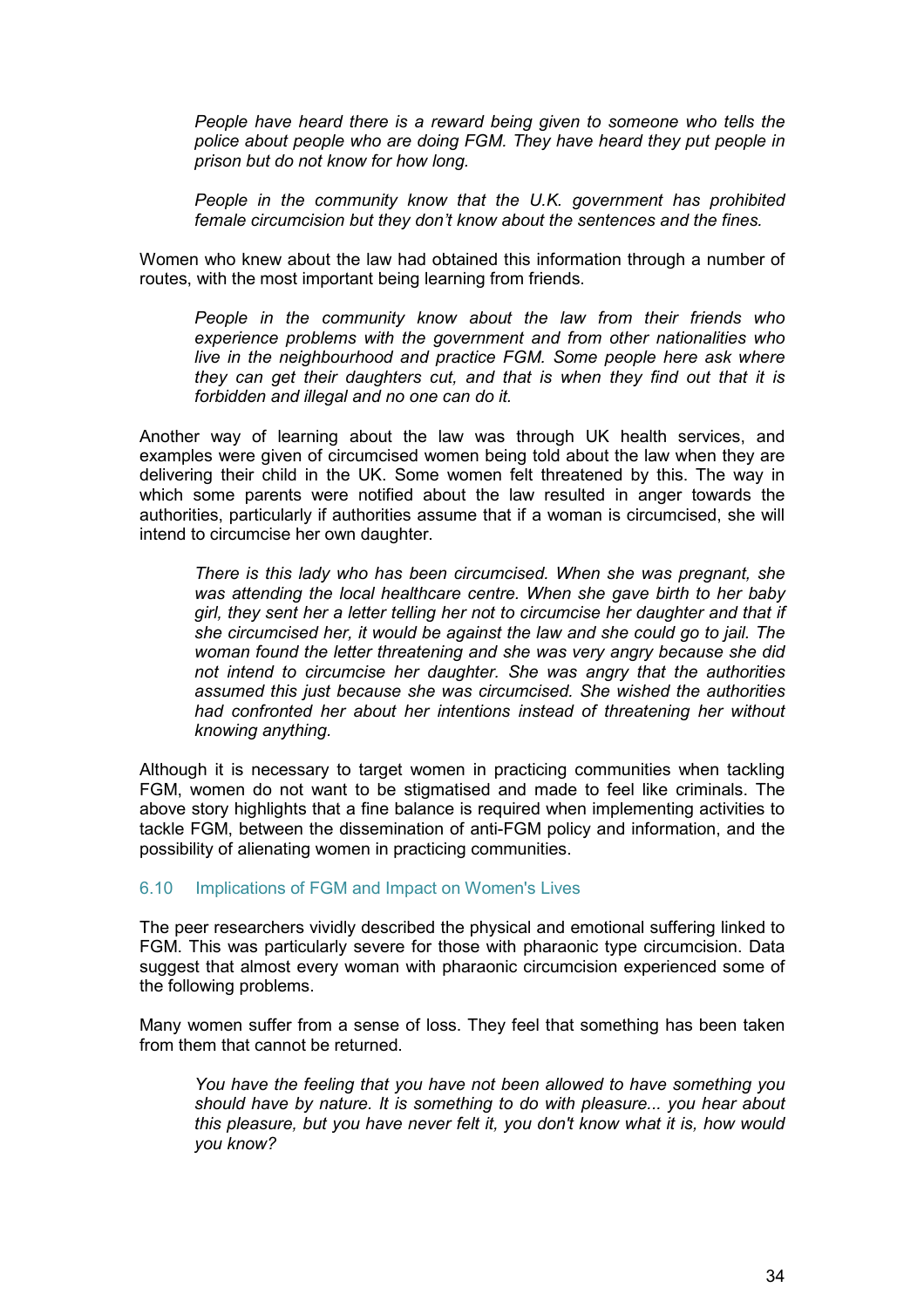*The woman has a lot of emotional suffering due to circumcision as something of her was taken away from her. The memories and the pains follow her throughout her lifetime whenever she remembers her experience.* 

*The female who has not had FGM is able to express loving emotions to her husband when she gets married, but the one who has had FGM is not able to because they 'took off her part'. And she also suffers pain during sex.* 

*Many of our community suffer from emotional drawbacks, and women always*  feel that they lack confidence and they always fear that their husbands will *leave them or find another woman who responds more to having sex with him. Women who are circumcised feel they have nothing to offer to their husbands as they have no idea about this 'thing' [sex/pleasure] as some say.* 

Many women report feeling physically abnormal:

*They think they are not normal. The muscles which are meant to close and open in that area are taken away and it is stitched. Because of this, the muscle loses its ability to open and close. The area becomes like stone.* 

*The younger generation who were born here and were taken somewhere else to be circumcised grow up thinking they are not normal. Some of them look*  for places where they can get this corrected to be back to normal. If they are *not from very strict families, when they have boyfriends, they are sad and afraid because they are not like other girls. They are afraid to have boyfriends.* 

Some stories pertain to sexual problems, including fear of sex, lack of desire for sex, and pain and/or lack of pleasure during sex.

*Women are afraid of sex because of the stories they hear from their friends and they are afraid to get married for the same reason.* 

*People in our community say that female circumcision leads to sexual problems because the hole is so small.* 

*When the girl marries sexual intercourse is traumatizing and painful and she feels no desire to have sex other than the fact that it is the wife's obligation.* 

*They suffer emotionally and psychologically because some women suffer from their husbands' violence during sexual intercourse. Women worry and are afraid. Sometimes the complications can lead to depression.* 

*All the females who have had FGM suffer during sex and some of them hate sex and feel the bedroom is a punishment, not because of the husband, but because of the pain they have during sex.* 

In particular, there were frequent reports of lack of sexual pleasure:

*Women who are circumcised never 'reach heaven' but they get used to it and they just try to find small pleasure when having sex.* 

*Emotionally, girls are usually normal until it is time to get married. They hear stories from their friends and they become scared. A lot of women who are*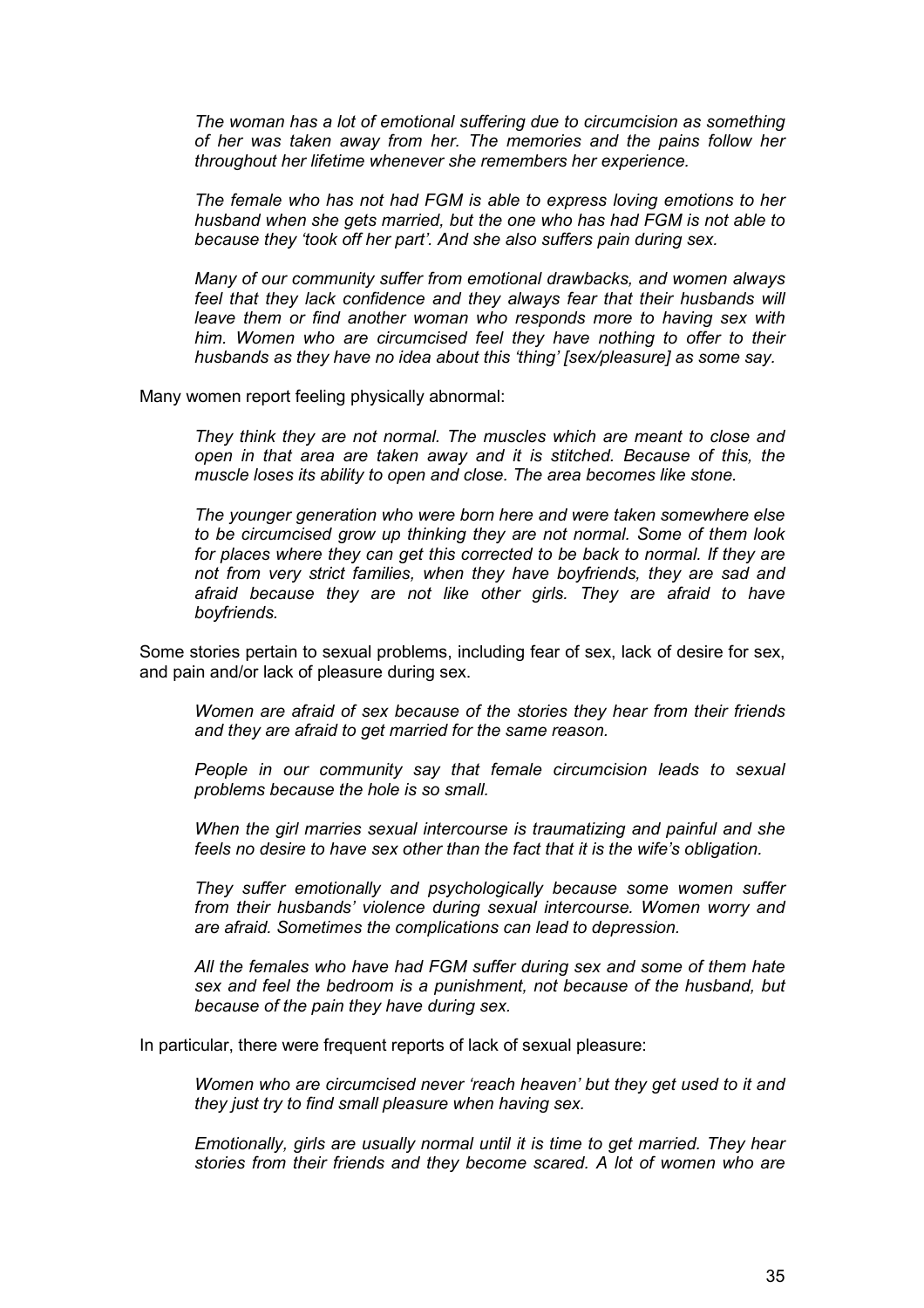*circumcised feel like they will never be able to function during sex or have any feelings. Sometimes, they have to pretend that they are enjoying sex and they pretend to have orgasms so that their husbands do not think they are not satisfied.* 

*Most women see the emotional and psychological effect as the harshest effect on women. As the woman is a victim twice in her lifetime, once when her family circumcised her, without seeing what she wanted and without giving her any say. The second time she is a victim is when the husband does not accept their marital life, as he thinks it is from one side only -the husband's - because she, the woman, is like a frozen ice pack, which affects their relationship.* 

*Sexual desire is very important. It is as important as the desire for other things such as eating, drinking and living. After circumcision the girl loses the desire for sex, which many believe is the most important thing for marital life; as such they feel that they have become sexually crippled. Nothing will compensate her for her loss even if it was explained to her. She does not feel it, and as such she is always in an emotional stress from her circumcision.* 

In women's accounts of the impact of FGM on their sexuality, they often contrasted their expectations of relations with their husbands with those of women who had only lived in their countries of origin, where women's sexual pleasure and emotional engagement was discouraged. During discussions, the women pointed out that living in the UK throws into even sharper focus the harm inflicted by FGM to their sexuality, because they are more aware of the potential for pleasure and intimacy.

*Her aunt said to her, women who love their husbands are cheap, we are not like this one, we do not love our husbands, we are proud: it is shameful for people to know if you were actually in love with your husband with lots of feelings.* 

The wedding night was described as being particularly harrowing for circumcised women. The wedding night has symbolic importance in many cultures as it is traditionally seen as the demonstration of a woman's virginity and a man's sexual prowess. However, circumcised women may dread the event, as they may have heard stories of sexual violence and physical and psychological agony, particularly if the woman is 'opened' by her husband through sexual penetration or with a knife. It is recognised that men, too, may suffer during this process. The following stories represent a small sample of the accounts relayed by women during the study. Even if the stories are not necessarily true, they demonstrate that young circumcised women are exposed to a climate of fear as they approach marriage, as they hear these and similar stories.

*On marriage and the first night of marriage (laylat aldukhla) women suffer a lot during sexual intercourse as it is so painful; the husband also suffers psychologically. Most of our men have a Middle Eastern culture, hence they believe that at the first night of marriage the women must lose her virginity. Due to this belief most of them commence the consummation of marriage despite the pains of the woman.* 

*One of my friends faced a situation where her husband resorted to violent force on their first night which caused her to bleed heavily. She was taken to hospital where she also suffered broken bones and had to stay in bed,*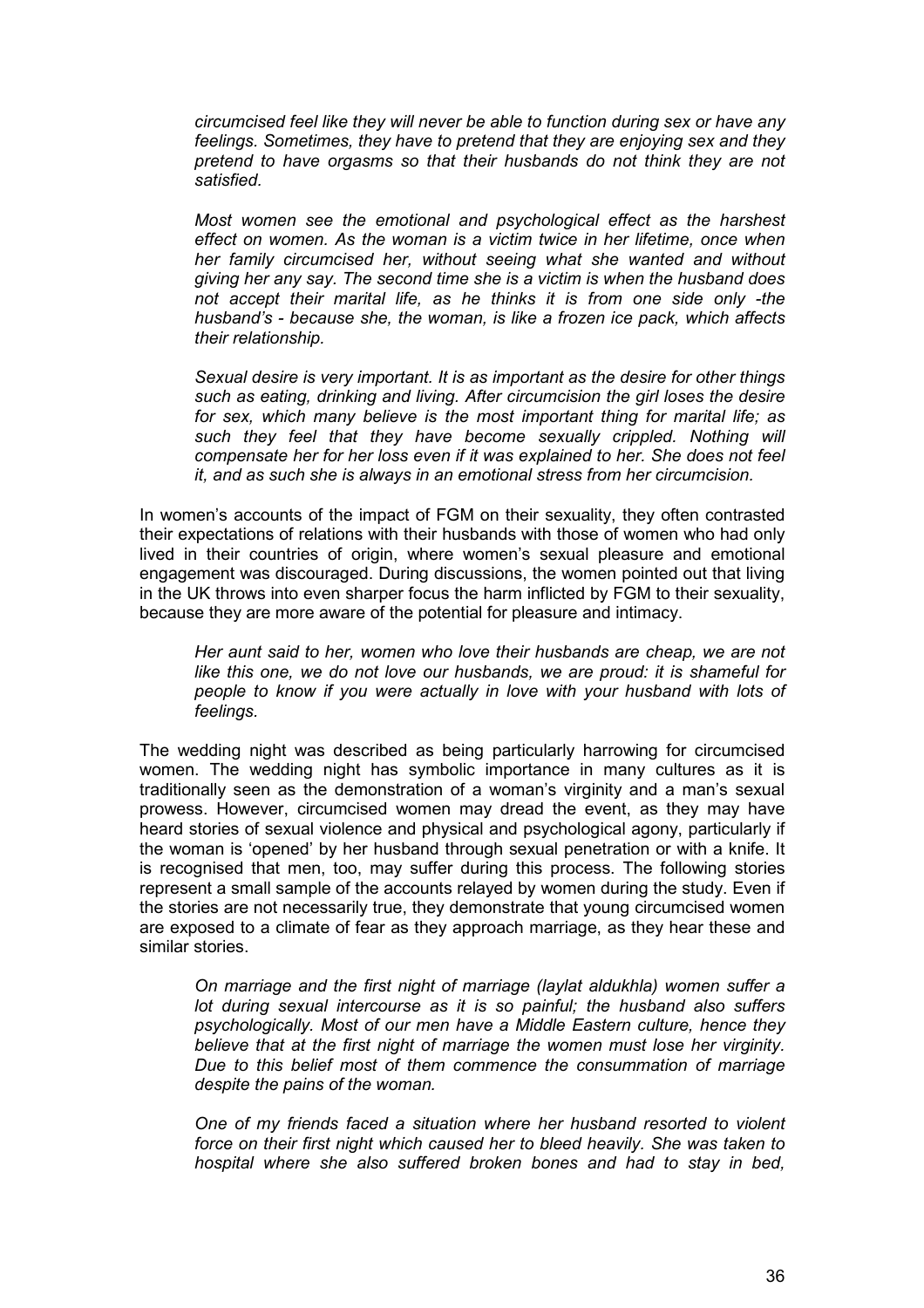*immobile for quite a long time. On recovering she went back to her family's home and requested that she be divorced from the man.* 

*Another woman during her first night of marriage had her vaginal opening forcefully cut by a knife which he carried on him, as he could not penetrate the tight opening. She suffered severe bleeding which nearly caused her to die.* 

*Her cousin struggled so much to open his new wife during penetration on their honeymoon (she was pharaonically circumcised) that he actually broke his arm.* 

*Problems during penetration are really painful. It can take a number of times to try to open it, men get depressed.* 

*Men need more efforts to penetrate so they feel strong and macho.* 

*Mostly men want to open their wives – the vast majority feel it proves their manliness... it is agony.* 

*During the honeymoon people ask you to parties and to visit them and it is so embarrassing because you cannot walk properly.* 

*The woman goes to her wedding night very scared because she has heard the stories of how painful it is.* 

*There is a phrase in Sudan which they say at the wedding party – "today the happiness, tomorrow the slaughter day".* 

The women described numerous other health side-effects and complications related to FGM, including problems with menstruation, ongoing infections, and pain when urinating.

*The most important effects are the pains that happen during the menstrual cycles as women suffer the pain both before and during the cycle - the blood also doesn't come out easily.*

*Some people are taken to hospital when they cannot pass urine. There is a story about a lady in Sudan who got infection and was not able to pass urine. She had fever because the opening was very small and so she kept getting infections and had bad smelling discharge. She had to go to Cairo for medical help and they told her it was because of FGM. The Doctor asked her if she would like to be opened up but she refused because she was not married and did not want her to lose her virginity.* 

*During the actual process of circumcision a large part of the vagina (alfarag) is sewn, leaving only a very small opening which might cause lots of problems during the menstrual cycle, as the blood comes out with difficulty from the opening, usually with the monthly cycle there is a lot of pain and discomfort.* 

*Her neighbour was circumcised so tightly that even her urine comes out drop by drop, and her menses stayed for 10 or 15 days.* 

Side-effects such as itching were also mentioned.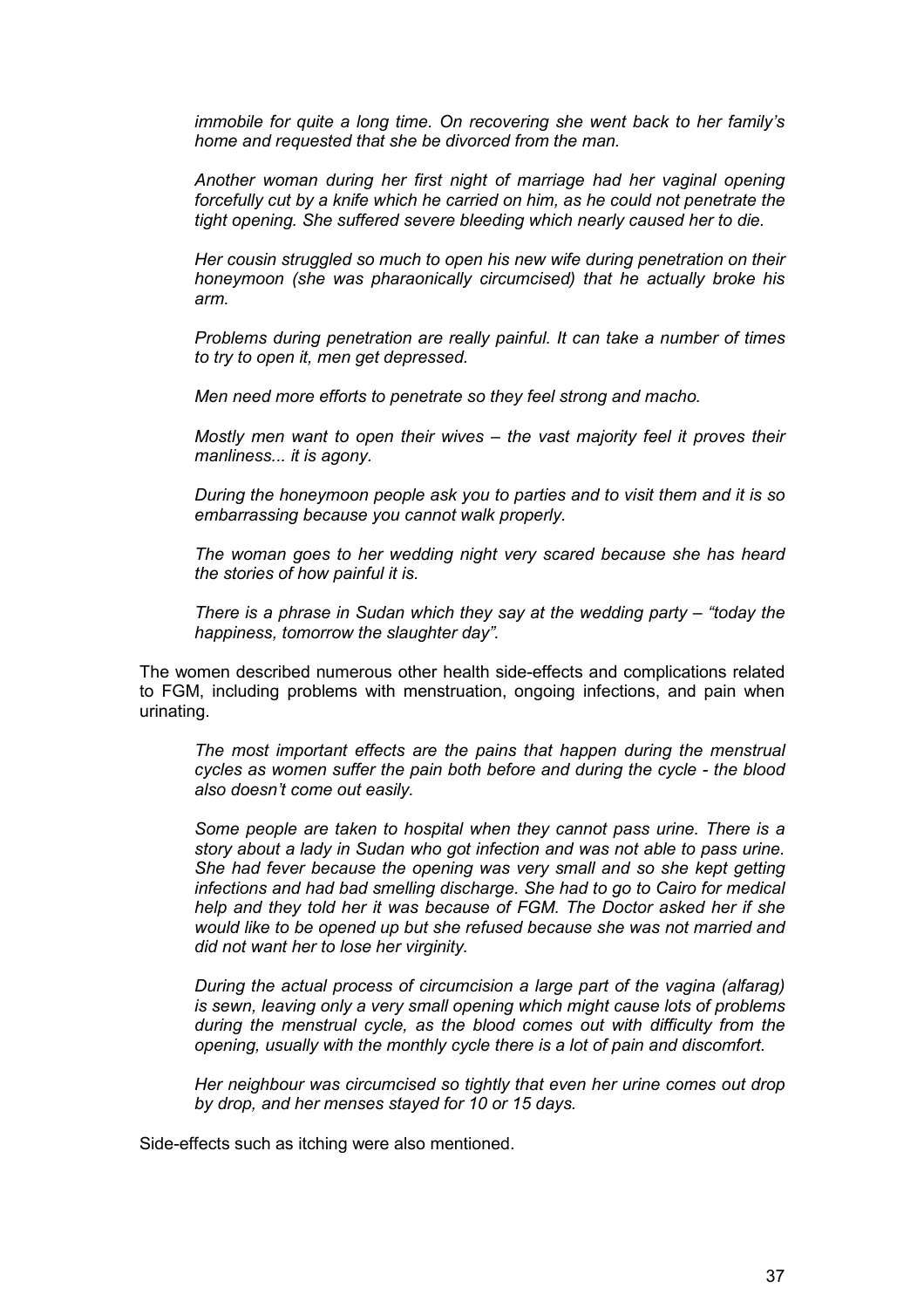*There is this woman with the pharaonic type of cutting. She felt the hairs of her parts growing in between the stitching and it started to itch severely. She went to different GPs and different nurses - no-one understood her problem. She tries to put antibiotics and other medications to relieve the itching because she doesn't know where to go to find help anymore. She asks the local nurse where she can get the sewing opened and they always tell her they don't know where she can get it done and tell her to ask somewhere else. This has gone on for years. Till today she suffers from this itching.* 

The health issues that women described raise the question of what is considered normal and what is considered abnormal or unhealthy in a woman's body. While many uncomfortable and serious health problems were described by women living in the UK, there is some evidence that what *they* see as health problems might not be classified as unusual in their countries of origin, because they are so common among circumcised women.

*After her first child she bled so much for 40 days, they thought they had*  forgotten something during the delivery inside her, so much blood and it *looked like fleshy fatty tissue coming out, and they said it was because she had been circumcised and the blood had not been able to escape properly. Her other friends say that it happened to them too, it is normal because of the FGM.* 

*The majority if not all have some or all of these health problems – if everyone has it done, and everyone feels pain on sex, then that is what is normal for women.* 

Another adverse health consequence commonly described by women as being linked to FGM is mental health problems such as post traumatic stress disorder (PTSD). Ongoing psychological and emotional suffering as a result of the procedure itself could affect women's lives severely.

*Nothing affects people's abilities to love and be loved but sometimes, women hate being a woman.* 

FGM causes a lot of trouble from childhood. It is very painful to recall the *memory.* 

*People think that this operation is a horrible practice. Small girls never forget the experience all their lives. The effects follow them all their lives and they experience suffering. Girls who have been circumcised experience fear. Many of them get traumatized, they can't sleep and they get nightmares after this. They get fear and anxiety when they get married.* 

*There is one woman who still experiences panic attacks and fear related to the experience of being circumcised, but yet is not able to speak out about it, or to talk to someone, as culture prevents them seeking help.* 

*People don't say anything if they have psychological problems, they wouldn't admit it. People would think they are mad, and it's the same with sex therapists, people would never go, they would never do that, people think it is wrong to talk about sex, especially for women, very wrong.*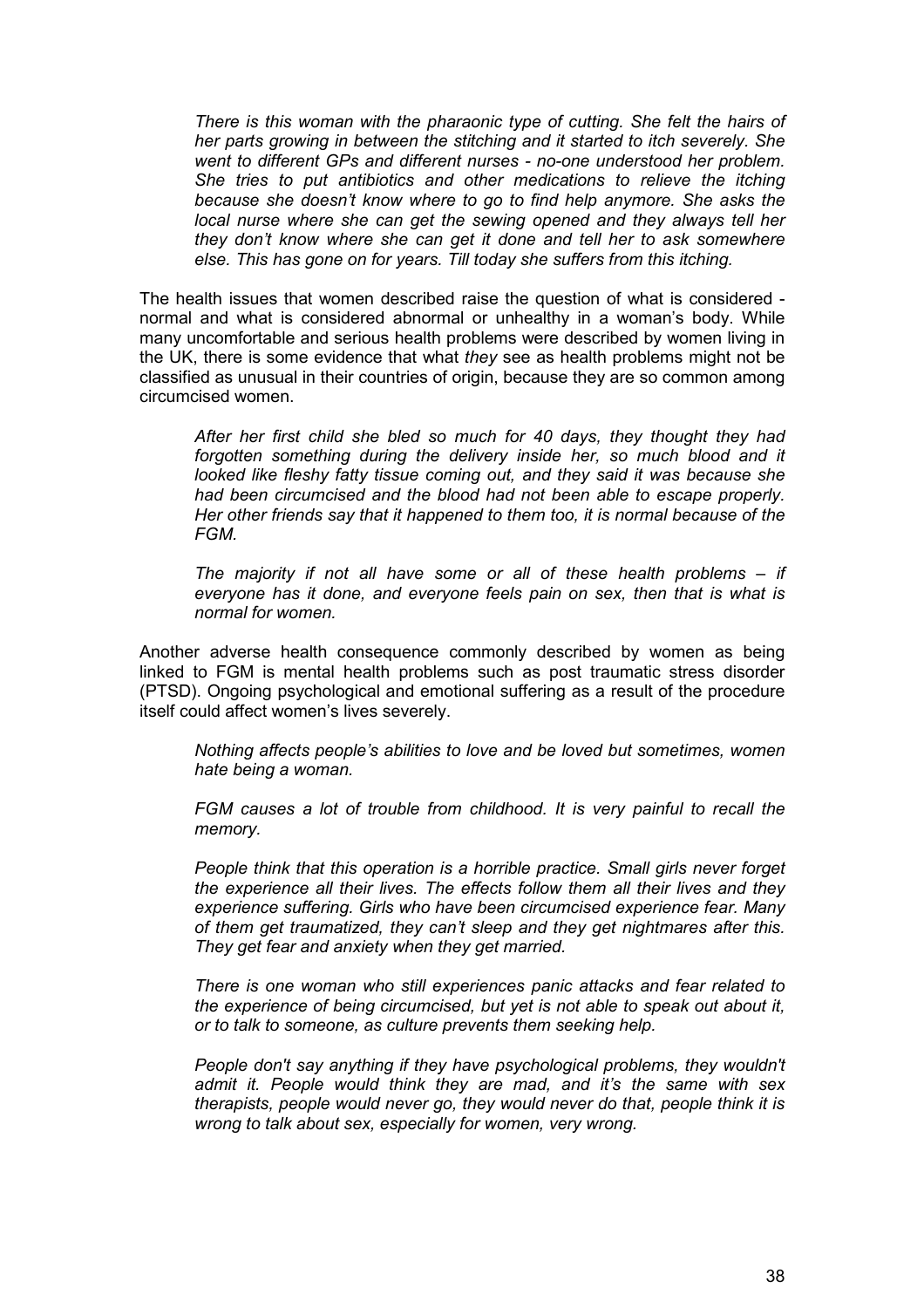*Even though she had it done at 3 weeks old so she can't remember that part, it was torture for her through childhood - her mother was checking her all the time between her legs to check that they had done a good enough job.* 

Women also spoke about the harm FGM could cause to family relationships. They described feelings of blame and hatred, especially towards anyone in the family who had forced them to be circumcised.

*My mother doesn't realise that every day that I go to bed, I hate my mum, because I do not feel pleasure during sex.* 

*Psychologically, girls feel the effects when they get older especially when they learn about circumcision and what has been done to them. They feel angry or feel that they have been let down by their families.* 

*For some people, the operation is done by their grandmother and they grow to hate them. This causes family tensions. There is this lady who was circumcised by her grandmother. When her grandmother died, she did not feel any emotion and she did not care because growing up, she hated her for being the one who circumcised her. She knew it was not normal to hate her grandmother but she could not help it.* 

*As the girl starts to grow up, especially after starting her menstrual cycle, she starts facing problems which affect her emotional and psychological wellbeing. Emotionally she might feel that she has been a victim of her parents, the nearest to her, who have put her in this position, and she might even have mixed feelings of anger towards them.* 

Women also described difficulties faced by circumcised women in conceiving, pregnancy, and childbirth, problems which could lead to negative emotional states.

*FGM affects the physical health because of infections and later causes the female to have problems getting pregnant when she gets married.* 

*In addition each time they give birth they are cut and then stitched back and it takes a long time to heal.* 

*During delivery there is a lot of suffering and difficulty as the vaginal opening is so small.* 

*Now she is not well in her body or her mind as a result of labour here in the UK, they did not open her up, because they didn't understand what to do, there are so many problems during delivery here in UK. She is very depressed.* 

*There is a 20 year old girl who was having her first baby. The baby almost died. The midwife did not open her so the baby was not coming out. By the time they opened her, the opening was so wide - to her thigh - so that now, she cannot walk because of the pain. She has promised to never give birth.* 

*There is a woman who was giving birth to her child, they did not cut her and her bladder ruptured. She had a lot of bleeding and had many operations. She suffered trauma.*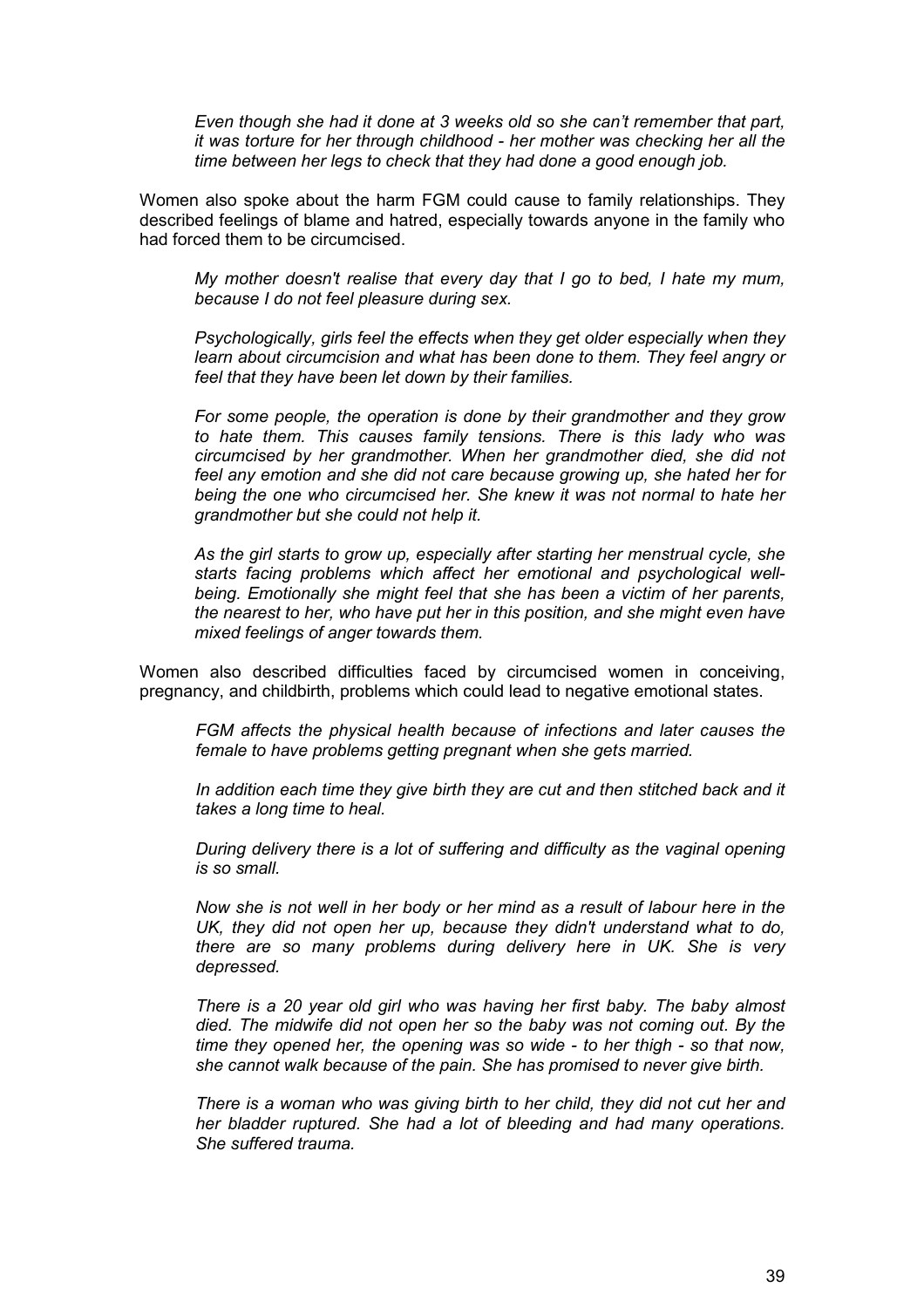<span id="page-39-0"></span>*Women also suffer during delivery of the baby. Some women have to have bladder operations because they refuse to be opened and so they have to get a Caesarean to deliver their babies.* 

These issues may have been regarded as normal in the past, or in women's home countries.

*There is no effect of circumcision on women's emotions, maybe because it happens right before them, to their friends, to their sisters – it becomes normal.* 

*There are psychological effects which families and women have been ignoring as they see themselves belonging with their peers in being circumcised.* 

*People say that you are taught that when you are marry you must have the pain, put cream and oil on your husband, so much pain is the pleasure, but it is ridiculous, we are like donkeys, we follow the orders. There can't be pleasure with so much pain.* 

*It is just something you don't even think about it, it has been going on for so long.* 

Women said that they previously suffered in silence. But now, knowing that other people are suffering leads them to view the health problems of FGM as avoidable and undeserved .

#### 6.11 Interaction with UK Health Services

Due to the highly personal and sensitive nature of FGM, circumcised women may face barriers to accessing health services in the UK. Women reported a widespread perception that health workers are not likely to understand issues related to FGM, as circumcised women have specific medical, gynaecological, obstetric and psychological issues which health workers in the UK are not trained to recognise or treat. This may result in a lack of trust and confidence in health services.

*The health services do not understand, they do not do anything about the special problem of circumcision. People from the community are being treated like normal patients without being referred to specialist services.* 

*Most of them say they do not have any faith in the healthcare here, because they think that health workers have no understanding of their culture and traditions, and thus no understanding of what their problems are, in particular in relation to women's health, particularly FGM.* 

*It is not easy to go to health professionals with problems on circumcision as they might have no understanding on the issue.* 

A number of the women pointed out that health workers' lack of understanding was not their fault as such, but was rather due to a lack of exposure to the issue of FGM.

*The health personnel, especially GPs, do not understand circumcision in women, as it is still something new for them to grasp. In Arabic countries health personnel have a good understanding as this is a common and normal practice amongst them.*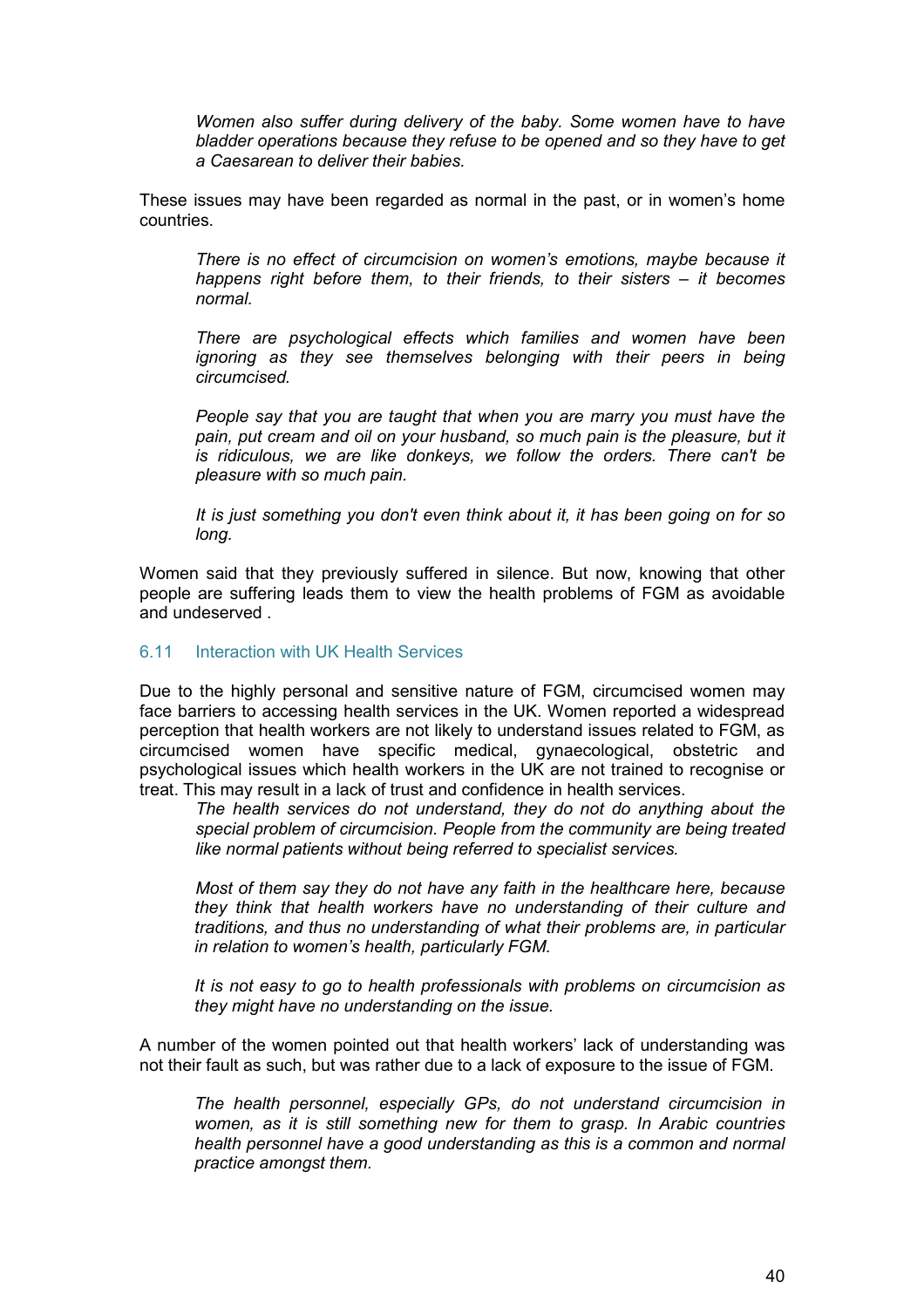*The health workers do not say anything about FGM; maybe they do not know. The health visitor, the midwife, and the GP say nothing about FGM. The health visitor could help if she knew, but nobody says anything.* 

Lack of understanding by health professionals was felt to lead to poor care and inadequate referrals to specialist services for circumcised women.

*Sometimes people go to one doctor after another describing their problems to them. They do not understand so they cannot find a solution.* 

*There was a woman who was suffering from bleeding and pain. When she went to the GP, he told her it was normal. He did not know how to treat her. She kept going several times and at last they opened her.*

Women believed the majority of health problems related to FGM to be experienced during delivery. For pharaonically circumcised women, the vaginal opening is too small for spontaneous vaginal delivery. In women's countries of origin, women are opened (deinfibulated) routinely before delivery. Women perceived there to be a lack of expertise in managing delivery in pharaonically circumcised women in the UK, particularly in terms of whether and when to deinfibulate the woman. A number of women commented that this often leads to unnecessary emergency caesarean sections.

*There have been many incidents where the midwife or the healthcare personnel had no understanding of what is happening to the woman, and no understanding of circumcision, and in these cases the consultant is usually called to assist in delivery.* 

*African women face a lot of difficulties and are usually given unnecessary caesarean operations to deliver their children, reducing their chances of normal delivery and the chance of having a lot of babies.<sup>4</sup>*

*Another lady in UK, during labour, was not opened to allow the baby to come out, as the midwife and the doctor had no idea on FGM and did not know what to do. When the baby came out the lady suffered severe tears in her vagina. She needed several operations to repair the damage which occurred, which caused her a lot of psychological and physical stress.* 

*One lady in east London went to a hospital to deliver, there were two doctors and a midwife who had no idea what to do or how to deal with the situation, at the end they decided to do an emergency caesarean section on her, although it was unnecessary and she could have delivered by vaginal delivery.* 

*As an example this has happened to me, I delivered nearly 9 years ago and am circumcised pharaonically, I am living in an area with few African women. The hospital had no idea of what my circumstances were, and I suffered complications, I bled severely and had to stay in intensive care after her delivery. This affected me emotionally as well as health-wise.* 

 $\overline{a}$ 

 $4$  This quotation refers to the fact that women are advised to limit the number of caesarean sections they have, so it is hard for women who have had multiple caesarean sections to have large numbers of children.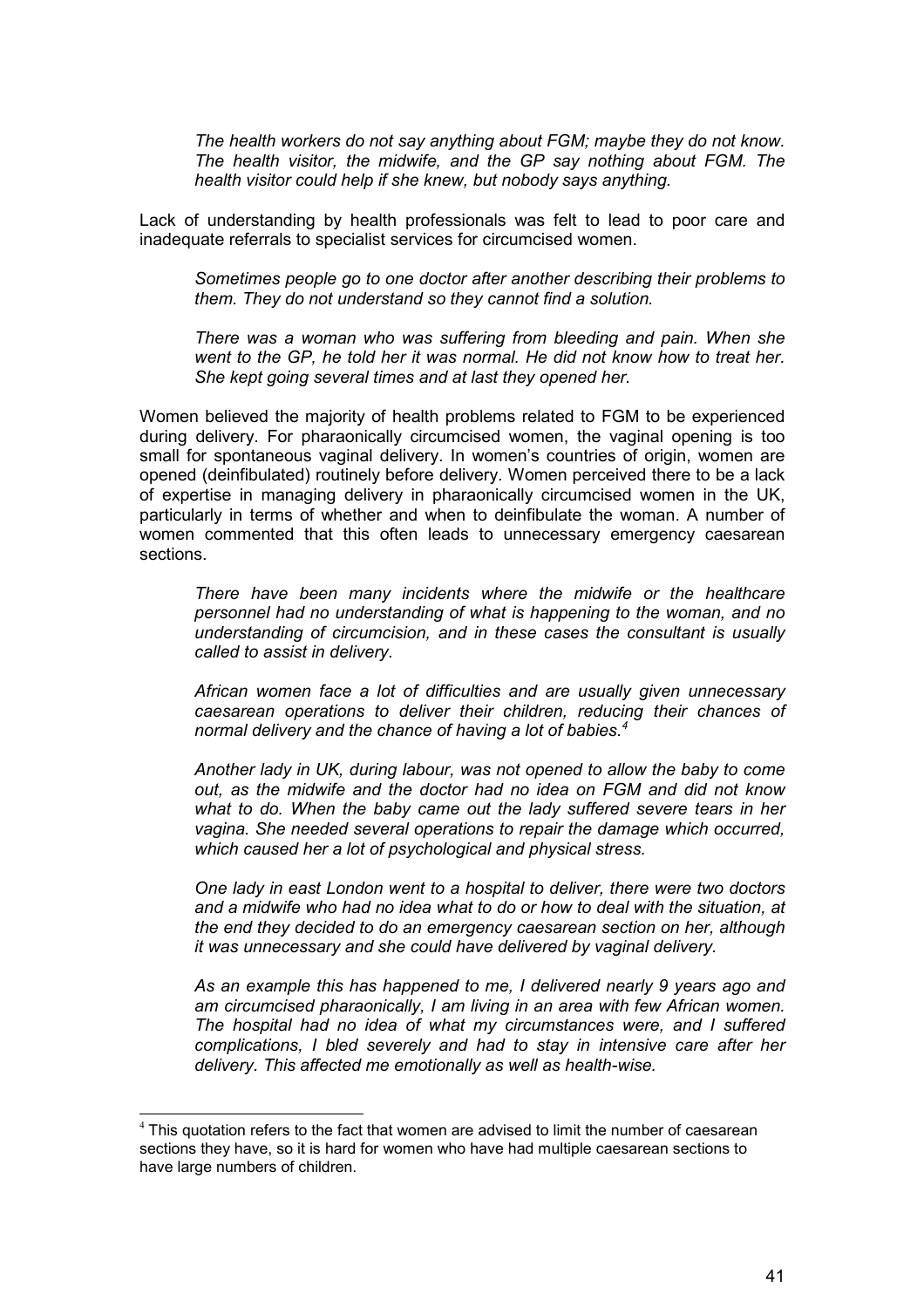*There is a woman who had some problems. She is not married. When she went to the doctor, he wanted to check her. She told him that she is a virgin and circumcised at the same time so he cannot check her. He did not treat her and told her that it is her responsibility and it is up to her.* 

In some cases women were said to prefer going back to their home country of Sudan, Somalia or Eritrea for certain procedures:

*It is hard to get a referral to the right service and people prefer to go back home during holidays to 'be opened up' because here it takes very long.* 

A lack of understanding of circumcised women's situation, or lack of sensitivity to their needs, often led to women feeling isolated, and could worsen feelings of being different or abnormal. The reaction of health workers could compound these feelings. Women did not feel comfortable if their health provider reacted with shock and horror, or by calling other colleagues to witness this 'unusual' situation.

*Sometimes when circumcised women go to the hospital, the nurses call each other to see the circumcised woman. This is an unhappy experience for many women. The nurses ask a lot of questions and they stare.* 

*During my pregnancy at Saint Mary's I had informed the midwife of my circumcision. On my due date, that midwife was not there. The new midwife was of Chinese nationality. She took one look at me, and when she saw my circumcision she began screaming, saying 'Oh My God'. She even pressed the alarm. My mother and family were outside and thought that I was dying! Anyhow she called two doctors, they were both English and also had no idea what they were seeing. The third doctor who was called was from Pakistan and he advised them to make a cut sideways, as soon as they cut me the baby just came jumping out! This was about 7 years ago.* 

*There is this woman who has pharaonic type circumcision. When she went to the hospital, the trainee doctor who was treating her was very surprised when he saw her. He asked her if she had an accident and what happened to her. She told him she was circumcised and explained everything to him. He started to cry and she ended up feeling sorry for herself. It was the first time she felt she had a problem.* 

Women perceived there to be differences in services and care across geographical areas. London was thought to offer the best care for circumcised women, especially in areas with large numbers of African women, because health workers see FGM more frequently. However, even in London, quality of care was said to be inconsistent, depending on who is on shift.

*Nowadays people find that even if the midwives don't know what to do, there is usually another one who they can call or discuss with her the treatment options. But for hospitals outside of London you might find you go to a hospital which might not have any idea or knowledge on FGM.*

*She herself had a very good experience with the maternity health services. But it depends on the people you meet on their shift.*

*Sometimes when women go to the health service, they find that doctors are aware of female circumcision, but sometimes, they do not know.*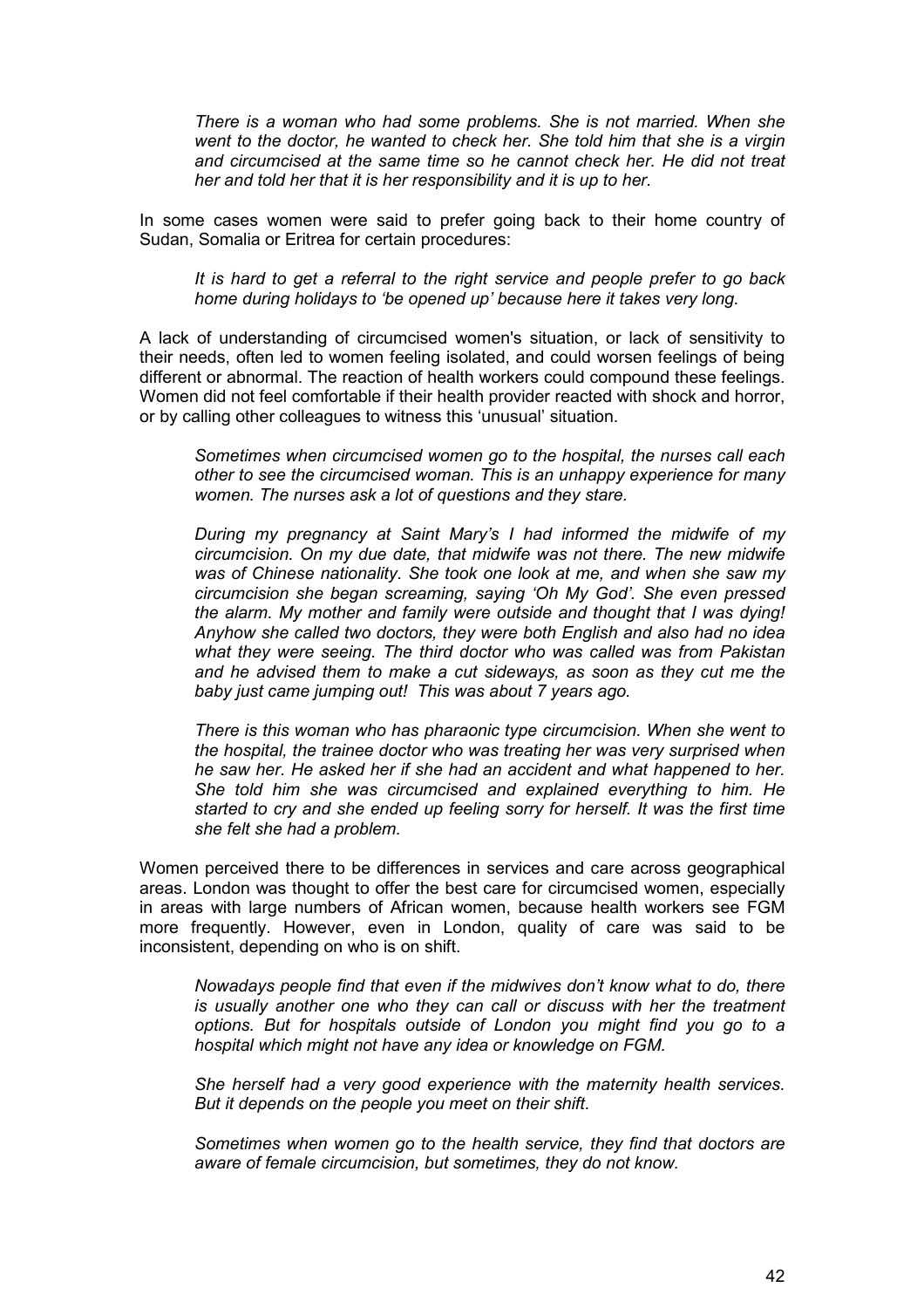There is acknowledgement that, in London particularly, the situation is improving, with women being aware of examples of other women having had positive experiences. The women reported some very positive comments about health visitors, doctors and midwives knowing what to do.

*A while ago, all the women used to choose caesarean to give birth but now the health services know about women who are circumcised. They know of their situations and the complications they can have during maternity like bleeding and that they need help with the opening before the baby comes. When the health services don't know about your condition, they refer people to other services.* 

*There are some who are understanding, especially if different communities come to attend the clinics or hospitals, as they get more oriented on the different cultures of the communities.* 

*Health services understand what goes on with circumcised women and they have trained people to deal with circumcised women especially in areas where there are many Sudanese people. There are no problems being referred to services in some areas and they know how to deal with situations. In other areas they have doctors on call to take up the cases.* 

One noticeable barrier to receiving optimal healthcare raised was that women are often reluctant to volunteer information about their circumcision to health staff. Doctors in turn may not enquire directly about whether women are circumcised. Without this information, health staff are less able to plan care or make referrals for women.

*Now health professionals have some understanding of FGM but even so, the women themselves do not inform them of the problems they might face,*  especially when related to their genitalia as they are shy to talk about it and *fear that they will not be understood.* 

*As long as people mention it (that they are circumcised) early enough they can get the help they need. But many don't - maybe they are shy or maybe they think it is not important to mention it.* 

*People do not want to inform the health services about their experiences and think it is their own secret.* 

Driving this reluctance to disclose information about FGM is a fear of being different or of being judged by health staff, as women feel that health workers in the UK perceive FGM to be illegal, abnormal and wrong. Circumcised women do not want to feel looked down upon or ashamed because of health workers' attitudes.

*They fear that if they tell the midwife or another health professional, that they will not understand our culture and tradition and think that we are illiterate or have bad traditions.* 

An extension of this reluctance to disclose information is that many circumcised women are said to be reluctant to undergo genital examinations, including smear tests. This exposes women to further health risks.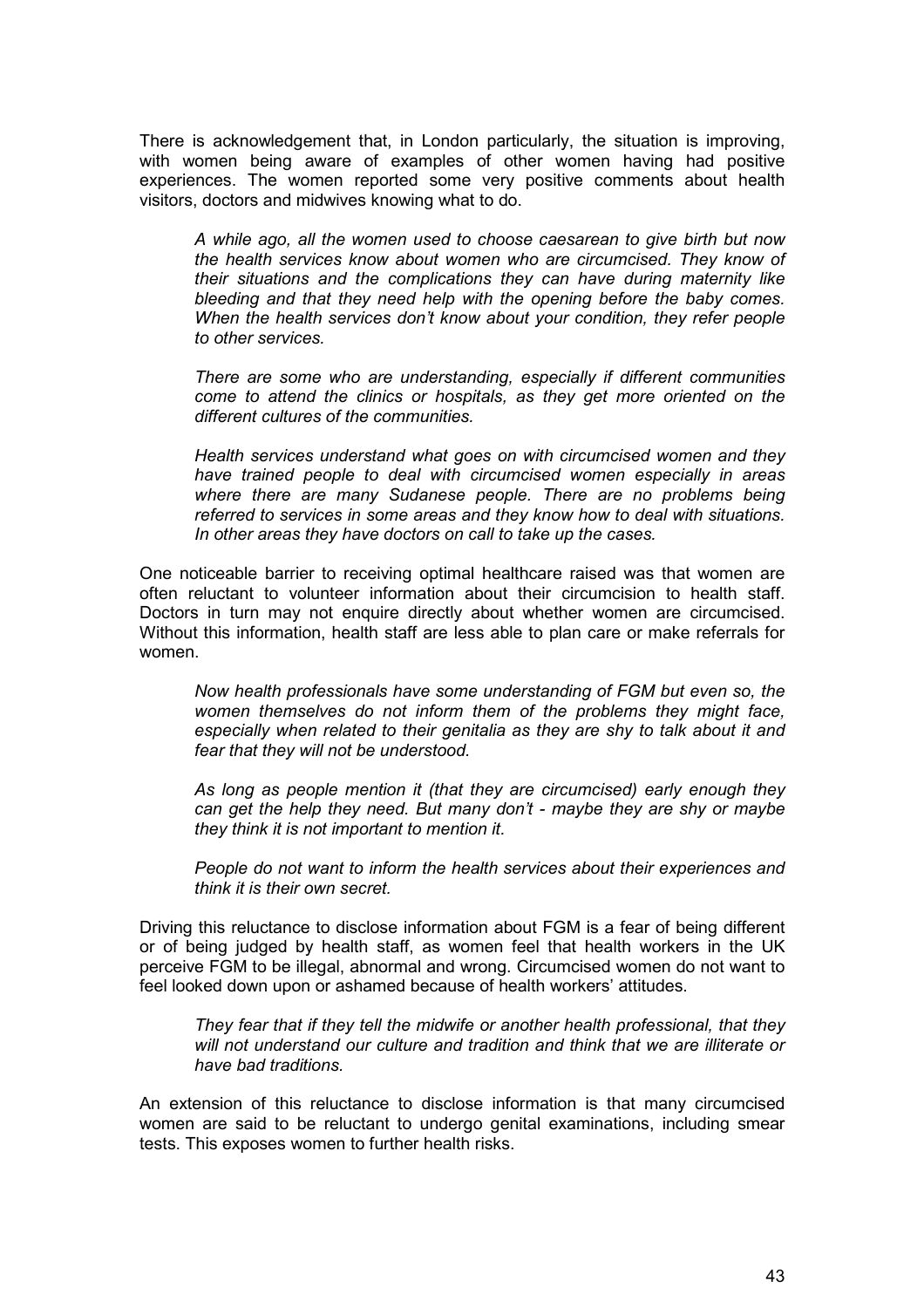<span id="page-43-0"></span>*Many women avoid the cervical smear test as they do not want to be examined, and also they believe that the smear test is for those women who are sexually active.* 

*If she has a vaginal infection she will tell the doctor and if it was necessary for a swab, she would go to the nurse. Some prefer to ask doctors who they know, or relatives or friends instead of going to the local health clinic.* 

Women also reported that not always sharing a language with health providers, and problems of interpretation, are further barriers for accessing services.

*Sometimes the language is the problem. Sometimes people ask for translation because they are desperate to explain their problem but the hospitals tell them there is no translation available so they have to wait for a very long time, even months, to get appointments with translation.* 

*Going to the GP, people face problems finding an interpreter. Sometimes they are asked to bring a friend to interpret, even in private and confidential or personal matters. At the GP's there is an advert that there is an interpreter but it is not true*.

In comparison to maternity and reproductive health services, very few women mentioned other types of health services such as mental health services, counselling, or sex therapy. While there may be lack of awareness about services available to support emotional and psychological needs, an additional barrier to women in these communities is that it is not seen as usual to access such services.

*Not many people access counsellors – it is hard for people to talk openly about sex and emotional problems.* 

#### 6.12 Availability of Information on FGM

Many of the women felt that there was a severe lack of information about FGM and specialist FGM services available through health services. Of particular concern was the fact that few of the peer researchers, and almost none of their informants, had heard about African Well Women Clinics in London (which offer specialist services for women with issues relating to FGM), at least one of which has been operating for almost ten years.

*The services try to give you what they can, but information is really not available. There are no leaflets or anything else about circumcision at the GPs. There are leaflets about smoking and everything else but not about circumcision, maybe because this is not a practice here so they don't make*  leaflets like for smoking. Sometimes it is very difficult to get information, even *when the services want to help, they don't have this information.* 

*There are no leaflets available for people. No doctors, nurses, health visitors or midwives are available to provide information voluntarily.* 

Women were not aware of any work being done around FGM with women in the community, and felt that efforts were focussed on health professionals. Women perceived a great need to reach out to the community.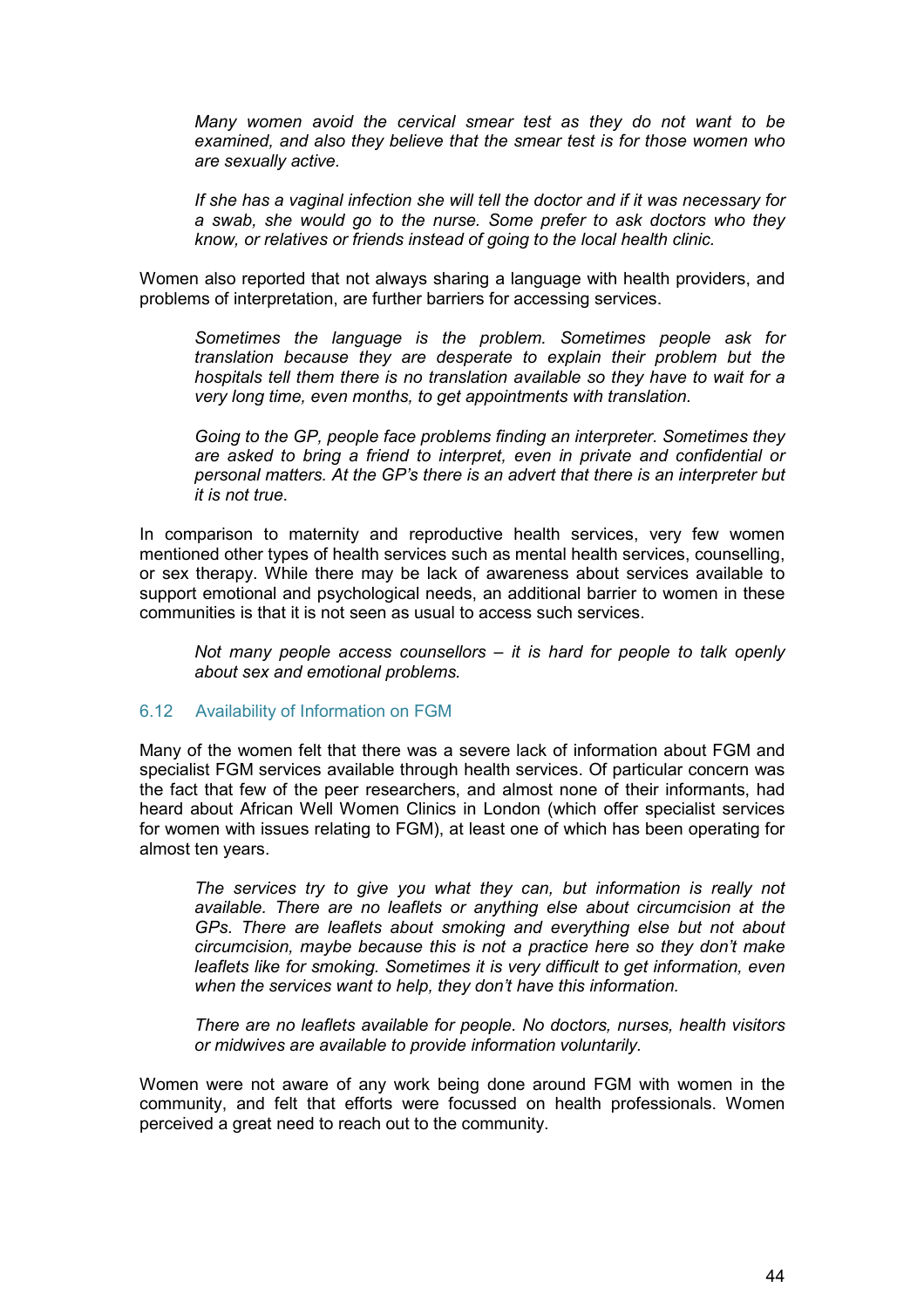*Some people have never been asked about circumcision. They hear that there are some organizations working on it, but the organizations work with educated people like doctors and nurses, not with the normal people.* 

*The work done is done for educated people, so it makes it difficult to find information about circumcision and help.* 

*Some organizations should work in the community with women to educate them about the situation, the implications and how they can approach the services and what to do when delivering. This should be done amongst people, not the educated persons - not just doctors and nurses.* 

Other women reported better experiences, and found information to be more readily available:

*If people search for information, then it is easy to find. People find such information by asking in hospitals, community centres, libraries and on the internet.* 

Information can be found from the GPs, or even if the GP has not a lot of *information, they request that you are given a leaflet, even translated leaflets.*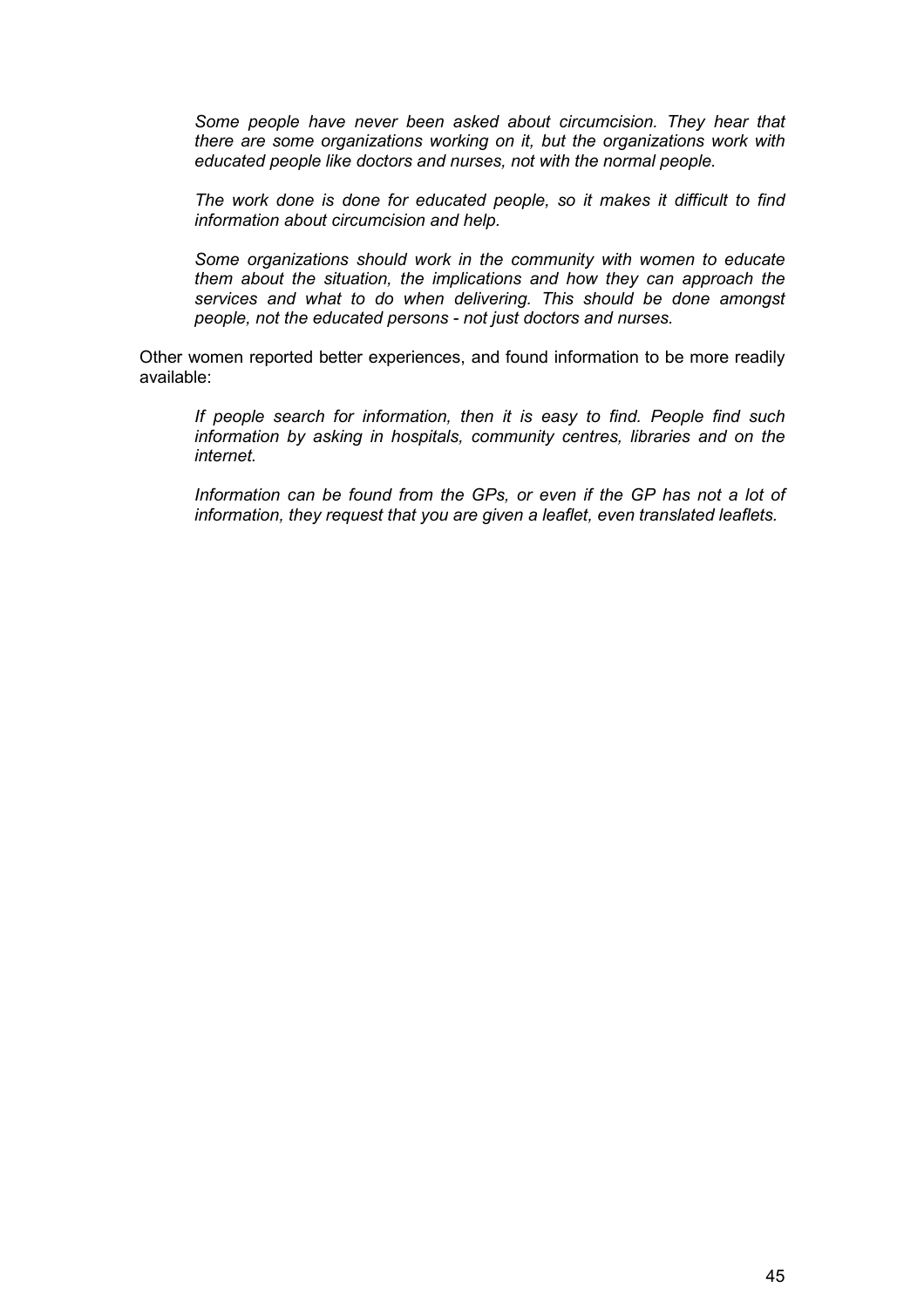# <span id="page-45-0"></span>7 Annexes

# 7.1 Descriptions of the Experience of FGM

Women gathered accounts of what happens when girls undergo circumcision. These included personal accounts and testimonies of experiences that their friends shared with them. These data all relate to experiences of FGM in countries outside the UK; this study did not uncover any evidence that FGM is occurring in the UK, although this is not to say that it might be occurring. However, if it is, it is likely to be in the utmost secrecy. It may be unlikely that people with information about FGM occurring in the UK would share it with researchers, due to fear of prosecution.

Age at circumcision:

Among some tribes in Eritrea, girls are said to be circumcised as babies aged 13 or 14 days old. In Somalia and Sudan the girls were said to be older, between five and ten years old:

*They do it at about five to six years of age, just before the child starts school.* 

*If a girl is older than seven and is not circumcised, it is a big shame for the family. They have to circumcise before the girl begins school.* 

Identity of the circumciser:

*A woman circumciser has a room built in her home especially for FGM operations. She inherits the job from the line of family members. These people are not trained to do FGM but just inherit skills to do it from the family before them.* 

*Sometimes, people who carry out FGM are just normal women. They are not nurses or doctors or any kind of trained person. For some people, it is done by their grandmothers.* 

*Some people have jobs as circumcisers and men do male circumcision and women do the FGM. They get a lot of money. They have a house known as "Ismahil Eltahan" where circumcision is done. This happens in rural areas in Sudan.* 

*Now in Sudanese cities FGM is done by doctors, midwives or medical people.* 

Descriptions of what happens during FGM:

*Usually in Sudan the midwife circumcises girls either at the girl's home or at the midwife's home. The girls are usually three to ten years old, sometimes even older than that. The midwife has her own equipment; she gives them a*  local anaesthetic and cuts the girl. If bleeding occurs the midwife takes the *child to the hospital. Usually circumcision is during the holidays so that the healing takes its time.* 

*As young children in Eritrea they cut the labia majora and minora and do not stitch, they just keep the legs together for three weeks with a stick or something to maintain the hole, but the cut flesh just joins back together – they use butter and hot tea on it.*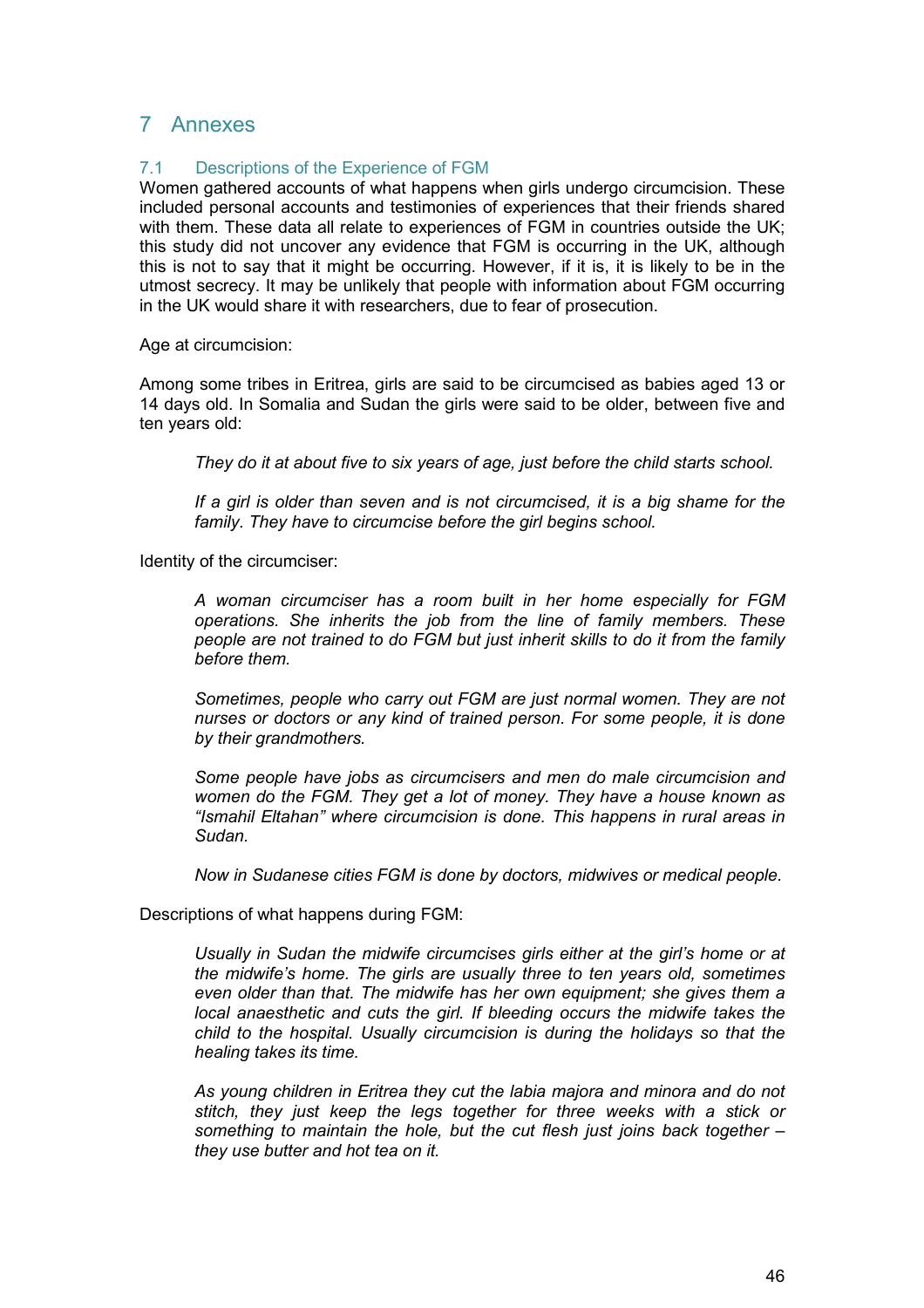*There are lots of horror stories as when the girl is circumcised her legs are kept bound together and she can't walk for forty days, it is also very painful each time you urinate and it's like someone pouring hot chillies inside your vagina. In Somalia the worst type of circumcision is done, and the opening is left to be the size of a matchstick. Sometimes some girls can't even urinate because they did not leave a large enough hole to let the urine out. Some of the girls die from the bleeding or from getting an infection and also there are long term problems as when the girls have their period they suffer and also when they get married and when they have children it becomes a continuous suffering for life.* 

*Some lose a lot of blood during the FGM operation. There is an incident of a five year old child who had FGM and bled a lot and had to be taken to the hospital for blood transfusion.* 

*The most common physical effects include infections, bleeding or the stitch of the cutting becoming undone. Usually they are given traditional remedies*  such as soaking the girl in garad<sup>5</sup> and water; it is usually used when the girl *feels pain whilst urinating or if she has an infection.*

*It depends on the type of FGM. In the lower lands back in my country, people do type III and in the highlands they do type I. Most of the time they use razor blades to cut and then use normal thread that is used for clothes to stitch the area. Sometimes when they do FGM on the baby (at a few weeks to three years old), they cut the labia majora and there is bleeding from the cut area. When there is bleeding, the child's legs are tied together for three weeks until the skin joins together. Many people die of infection.* 

*Sometimes they use blades or scissors and use a needle and some nylon thread that they buy from the government medical stores to stitch up, but she did not know what people use when they cannot buy that thread while in the rural areas.* 

*Usually it is a gruesome ordeal with a lot of crying from the girl, and even with the child's screams no one does anything about it and her screams are ignored. It is usually done at the midwife's or in their homes. Some clinics in Sudan still conduct FGM underground, as it has become illegal for doctors to perform FGM.* 

*The girls' ages range from three to eight years with most being circumcised at 5 years old. They are given a local anaesthetic but still feel the pain and are very scared. Mostly it is performed by the midwife or the underground doctor. Usually it is during the holiday season.* 

*Often the mothers cannot be in the room. She was taken in by her Grandmother and neighbour. She was about seven years old. They put henna and gold on her and took her to the midwife's house. They put material in her mouth to stop the screaming and held her legs down.* 

 $\overline{a}$ 

 $5$ Garad is a herb used as a traditional medication, thought to have antiseptic effects and to assist in healing wounds.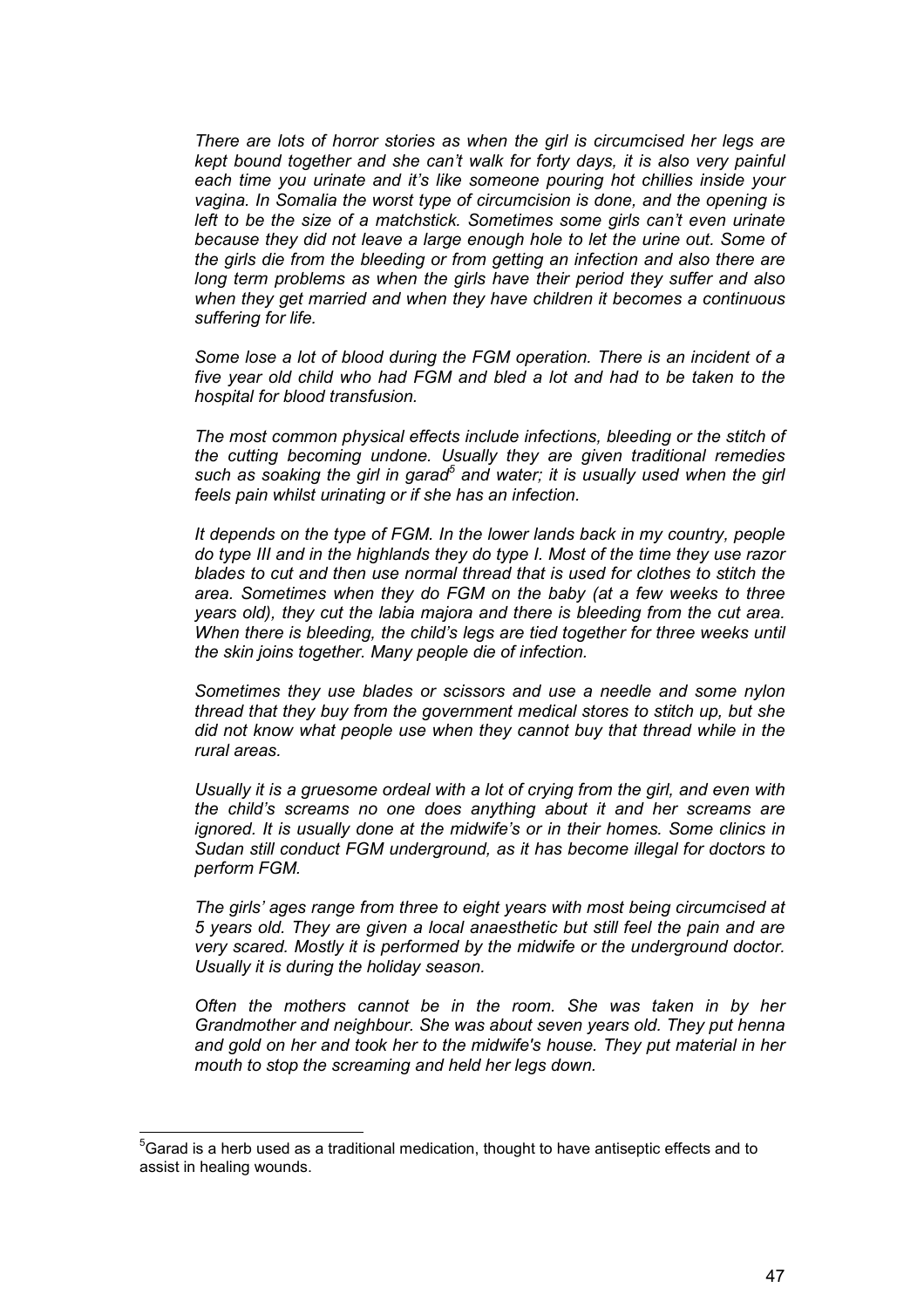*The pain increases when it starts to heal. When they go to urinate it is very painful, even more painful. The girls are sleepless because of the pain. They use some medications like diluted tea, salted water, medical herbs, tobacco leaves. She is not allowed to play and they tie the legs with a rope at the knees to protect the girl to not open because of the stitches.* 

*The first type of circumcision is the one where they take the whole outside parts away and stitch it, leaving one very small hole for sex and urine. The other type, they take the outside parts away but there is no stitching. The third type is between the two types. It is usually done by trained midwives who are well known. They make an invitation for friends and relatives and there is usually a party at the girl's home while the girl is being circumcised in the midwife's house. The woman holds the girl's legs and then it is done and finished. This happens between seven to eight years old but not more than ten years old. When the girls are more than ten they will be more afraid of it.* 

*The cutting occurs usually at the midwife's or occasionally at the doctor's. In the midwife's home there are usually many families who go to her to circumcise their daughters. She is usually wearing white clothing and is carrying her bag. Sometimes the circumcision is performed on a large table which is covered by a white cloth or at the end of the bed or 'angareeb'. With a dish put below. Usually the girl's legs are held by the relatives, the mother, grandmother or aunts who accompany her. Usually she uses the clothes you were wearing as the cloth that shuts your mouth. The midwife uses a needle to give the anaesthetic and puts a cloth on your mouth to stop you from screaming. Then the cutting happens. The experience has a lot of pain involved and most times the child is aged about six years old.* 

*It is a terrible experience which leaves deeply emotional and psychological problems. It is midwives who usually carry out the operation in the presence of grandmothers and other women like aunts. Sometimes the mothers are too scared to come in. It could occur in the midwife's house or sometimes the midwife goes to the girl's house. If it happens at the midwife's home, it is possible there will be a long queue of girls operated, one girl after the other. The girls enter the room with grandmothers and aunts. They fix the girls legs down and put clothes in her mouth to prevent her from crying. They caution her not to cry aloud, this way, they do not scare the other girls. This happens when girls are about six or seven years old. After the procedure they receive anti-tetanus vaccination and an antiseptic for washing. Some girls die afterwards and this is common in the villages.* 

*You never know what you are going to get because the midwife may just do whatever type she wants to do, often it is not the family who decides.* 

The celebration/party:

*Usually the ceremony is through a celebration, the child is given gifts and presents, they have their picture taken, jirtig<sup>6</sup> is done to the girl and she is also*  taken to the sea as a belief that if the custom is not done in the proper way, *the girl will not deliver. The girl must also wear a ring made of a gold coin, as they say that bad things will happen to her, such as bleeding or the stitch coming undone. Also she is not allowed to be visited by someone coming* 

 6 Jirtig' refers to jewellery, adornments and other ornaments worn by the girl on the day.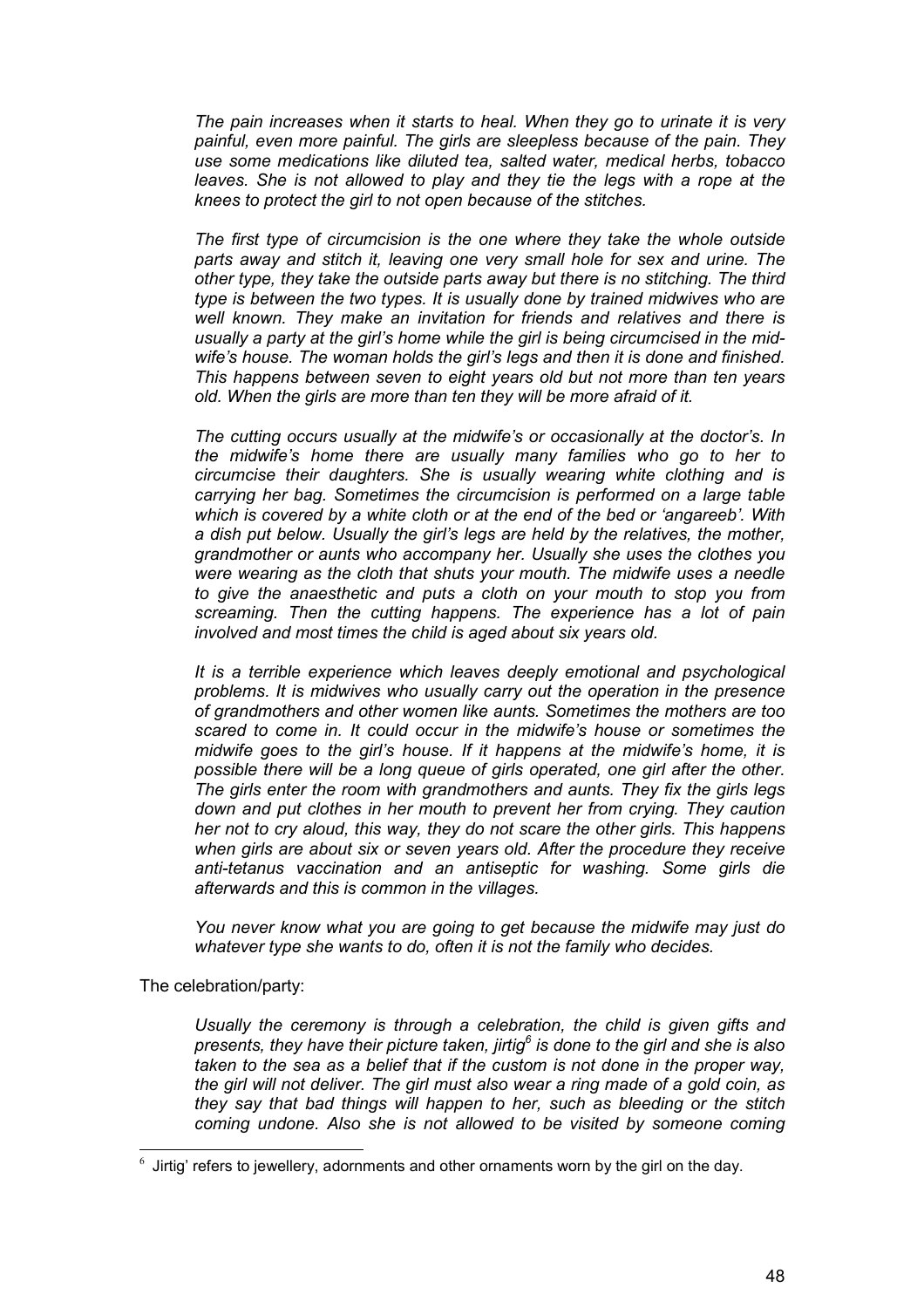<span id="page-48-0"></span>*from a funeral, as that person would have seen a dead person and a bad thing might happen to her.* 

*The girls are rewarded through being given money, gifts and having jirtig, as a way for them to forget what they have undergone.* 

*It is a happy occasion for the family. They make it like a festival. They buy new clothes for the girl, shoes, some families buy gold and they make henna. It is a big festival for them. The visitors give money and sweets and the girls get special meals during these days.* 

*Before the girl goes for circumcision, they put henna on her, buy her a new dress and put lots of gold on her. During the operation there is a big party in her parents' house with dancing, singing and eating.* 

*Generally the conditions and life in Sudan have become more difficult, financially, forcing families to reduce the ceremonies that they used to do to circumcise their daughters. It used to be a big ceremony with a big feast, now it is a much more contained occasion.* 

#### 7.2 Stories and Testimonials

The following stories were told to peer researchers by their friends, and demonstrate how extensively and powerfully memories of the experience of FGM continue to affect women.

*As a personal experience, my hands and feet were tied up tightly and I was held strongly by the most nearest and dearest to me, this can usually be the mother, aunt or grandmother. The thought of being tied by my dearest left me suffering more, as they were the ones who assisted in my hurt.* 

*There is a woman who cannot forget her experience. They took her to a midwife's house with her sister. Her sister had to go first and she heard her screaming. The woman tried to hold her sister down on the table. Her sister was crying and screaming so she tried to run away. She was so scared she has never been able to forget this.* 

*There is a woman who cannot forget. She always talks about the picture of the tray, the instruments, the cotton and the smell of dettol on that day. Till today when that woman smells dettol, she vomits. She saw all women like enemies on that day and can never forget it.* 

*There is an incident where a sister of a man in our community here in the UK died after FGM was done and he had to go back home because of that. Two of his younger sisters had it done and one died but the other one survived. 'People can die because of tetanus' she said.* 

*There is a story of a lady who can still remember two fat ladies who held her down and these memories still make her feel bad when she remembers.* 

*I know of a horrifying story where a six year old girl died during the circumcision. This was about two years ago and the girl was circumcised in a home in the outskirts of Khartoum. The cause of her death was that she was*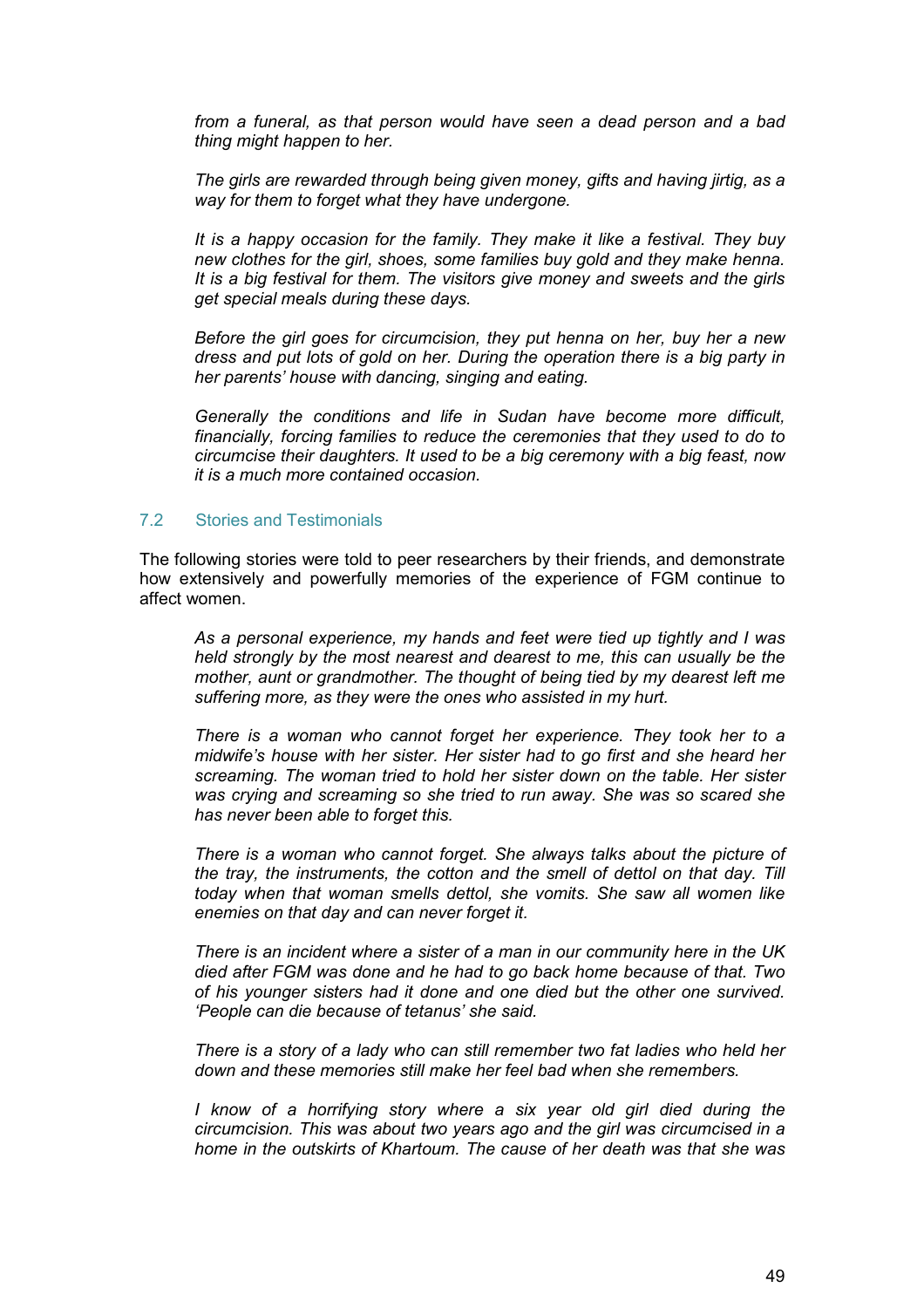<span id="page-49-0"></span>*given a large dose of anaesthetic, and it turned out that the midwife who had performed the circumcision and given the anaesthetic was actually newly graduated with the girl being the fourth girl who she had circumcised. It was a well known story and the midwife, and the girl's family - even the father - were all taken to jail.* 

*There was also one girl who was five years old, she died at the hospital where my cousin was working as a doctor. Her story was that something had gone terribly wrong with the circumcision, either she was not sewn properly or cut badly so she bled to death.* 

*There are so many stories like this, which makes you think - why all the suffering?* 

*In Sudan, her parents were away and did not want to circumcise their daughters, so the aunties took her and her sister, she was six and her sister was younger, and when the parents came back they were very upset. She would start bleeding at night, they took her to the hospital, the mother thought she was dying, and even her uncle was saying you should call the police. She remembers it as if it were today, the screaming, then a lot of pain urinating, but then they give you so many presents and henna…*

*There is a Sudanese lady who was circumcised by her grandmother in Sudan. For her grandmother, this was the first time she had ever circumcised anyone. She did not know how to do it. She was three years old when her grandmother circumcised her and couldn't remember much of it. Years later, when it was her sister's turn to get circumcised at age five, it was also her grandmother who did it. She found the experience very scary. Her grandmother dug a hole so that her granddaughter was above her. Her sister had her legs open, sitting above her grandmother. Her grandmother was working from below. This is not the usual way it is done. Usually the girl is lying down on the table. This woman used straw to stitch up her granddaughter because they live in a rural area with no access to facilities. She also did not use any equipment or medicines so that the girl would not feel the pain. They put something in her mouth so she wouldn't scream aloud.* 

## 7.3 Perceptions of Current Practice of FGM

The following data describe how women see the current situation with regard to whether girls and young women in their community are still being circumcised. These data must be interpreted with caution. They do not necessarily reflect an accurate picture for the following reasons:

- Individual women do not necessarily have accurate knowledge of the practice at present in their community, as FGM is usually conducted secretly, particularly in the UK
- Some stories and examples may have occurred many years ago, so may not reflect the current situation
- The women participating in the study may be more likely to oppose FGM than other women in their community, and their informants may be less likely to tell them stories about FGM continuing to occur, as they are aware that the peer researcher may be opposed to the practice
- Some stories may have been repeated by more than one participant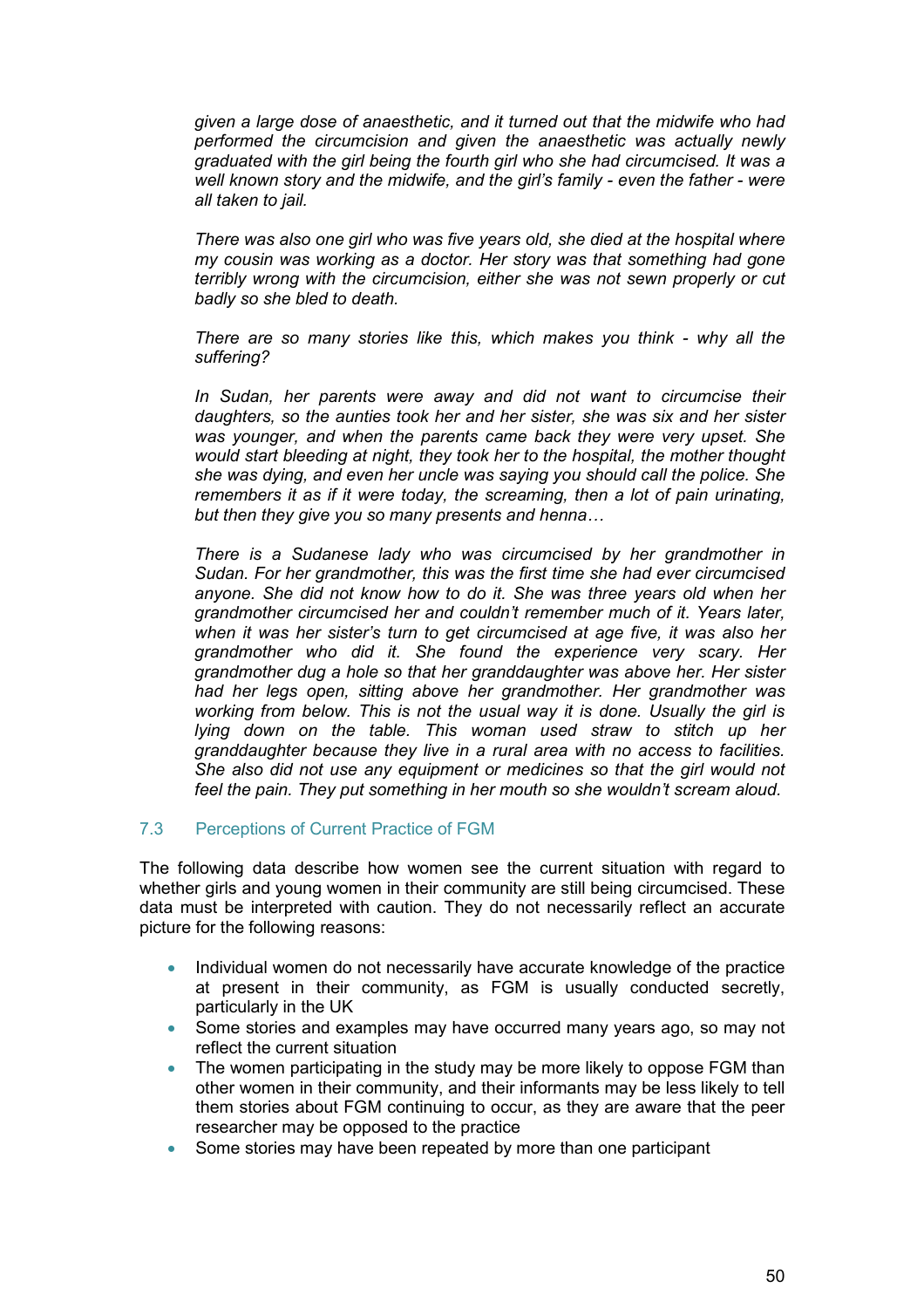Stories about current FGM practices:

There was very little evidence that FGM takes place in the UK. Most accounts of practice continuing describe girls undergoing FGM when taken to their parents' home countries during holidays. The following quotation was the only example of women mentioning FGM being carried out in the UK:

*There are two people who can perform the circumcision, the doctor and the old women who might have had little or no health experience. This is especially for those who do the circumcision in the UK. The circumcision is performed at home for those in the UK and for those in Somalia it is usually done at clinics which are open especially for circumcision.* 

The following stories describe girls being taken from the UK to their country of origin to be circumcised. In most of the stories, the impact of the law against FGM and the role of schools - as institutions that can act to prevent FGM and as places where children can report having been circumcised - are recognised. The stories describe children being taken into care, and describe children speaking out and reporting what happened to them.

One woman said she knew a woman who is now in jail because she had her daughters circumcised. The fact that this story is circulating in the community - even though no one has actually been prosecuted under the 2003 FGM Act - shows that although these stories are not necessarily true, their existence is important. These stories suggest that people *recognise* the force of the law and schools in preventing FGM. However, it is important to ensure that the law and other child protection institutions *deter* parents from circumcision, rather than driving the practice underground and making it even more secretive.

*One family went back to Sudan and circumcised their daughters. When they came back here, they faced a lot of problems and the children were taken from them. It was found out because the children told this in school.* 

*There was a family who took their children back to their country in Africa. They had their daughters circumcised. When they came back to the UK, the girls went to school and told their teacher everything that had happened. The teachers called the authorities and the girls were taken away from the family. Their parents are not allowed to ever see them again.* 

*There was another family who were trying to take their children back to their home country to have them circumcised. The girls knew from school that they shouldn't allow this to be done to them. They didn't want to be circumcised so they refused to go back. Their family asked them to go on holiday to their country, they refused. They went to the authorities and told them they were afraid to go back because of this. The authorities made the family promise that if they went back to their country on holiday, they would not do anything to the girls, so they couldn't circumcise the girls anymore.*

*I know of a doctor in Newcastle who took his young daughter to Sudan to be circumcised, but he is from a rural area in Sudan, he even had a very rural accent. They took the girl before she went to the nursery and the mother supported the decision despite the fact that that same woman had suffered a lot during her delivery and had even experienced tearing which needed a lot*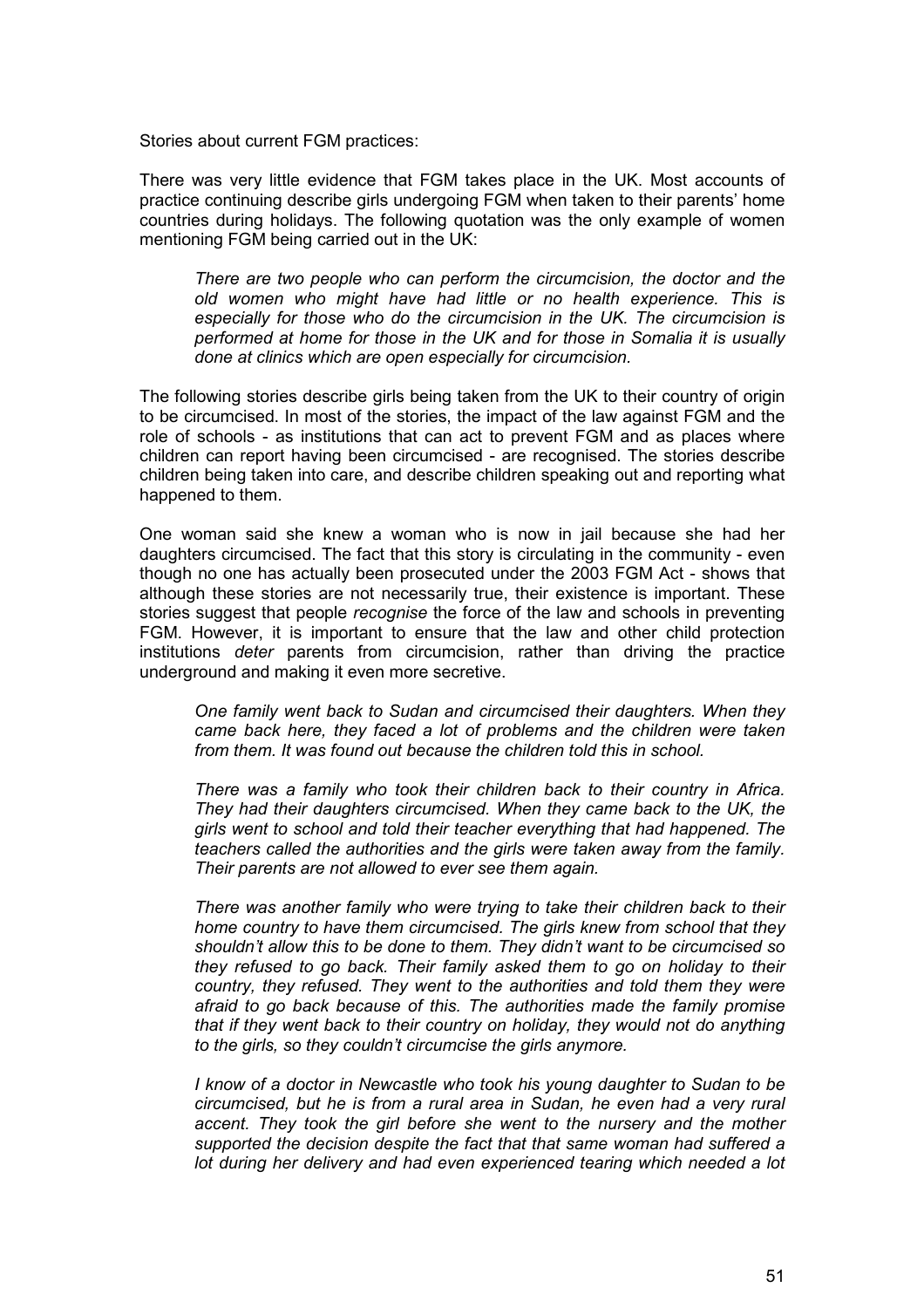*of surgical repair. Her excuse was that they just wanted to take the tip off their girl's clitoris and not take anything more, and that they would not do a pharaonic circumcision. Her reason was to ensure that the girl becomes clean.* 

*About 3 or 4 years ago, a Sudanese doctor living and working here in the UK with his wife took their daughter back to Sudan (to be circumcised). No-one has ever heard of the law being implemented so people believe that no-one is going to do anything about it.* 

The women also reported other stories where there was an intention to circumcise, but it did not go ahead. Again, the law and schools are seen to have a strong influence:

*There is a story where a husband was being pressurised by his mother-in-law to have FGM done to his 5-year-old daughter and was prepared to take her back home, although the wife did not want this. One day when he had problems with his car and went to the police station, he saw an advert saying FGM is illegal even when the child is taken out of the country. From then he stopped and did not want to do it any more because of the law.* 

*Someone else wanted to take her 14-year-old daughter to Egypt but the child was excited and was telling her friends about it at school and the teacher heard about it, and the Dad was called to make a statement and was told: anytime the girl goes out of the country for holiday she will have to be checked. He had to stop.* 

A number of women stated that communities living in the UK are no longer circumcising their daughters.

*People living in the UK are aware of FGM and do not want to practice it, and their children that are born here do not know what FGM is all about. "When people are here, the practice is finished".* 

However, other women reported that determination among some community members to continue circumcision. In these examples, the law was not thought to be powerful enough to prevent FGM

*All of them see that it is important to continue the practice. If it is not possible to circumcise the girls here, then those who support circumcision take their daughters back home to perform it there. The place does not prevent us from changing our practices and traditions, as it is part of our culture.* 

*I have heard that families take their girls to be circumcised especially during the summer holidays as it is the longest holiday. For those who do this, they are not afraid of the law as they believe they will not be discovered. Most*  families believe that the child will not be examined unless the school nurse *has consent from her family.* 

*I was once talking to an Eritrean woman, she told me that the Eritrean women are helped by the Somalian women to take their girls at the ages of 2-3 years old home to be circumcised! The Somali community is large and help a lot. Sometimes if the Eritrean ladies still have not received their passports or immigration visas they are helped by the Somalians by them taking the young*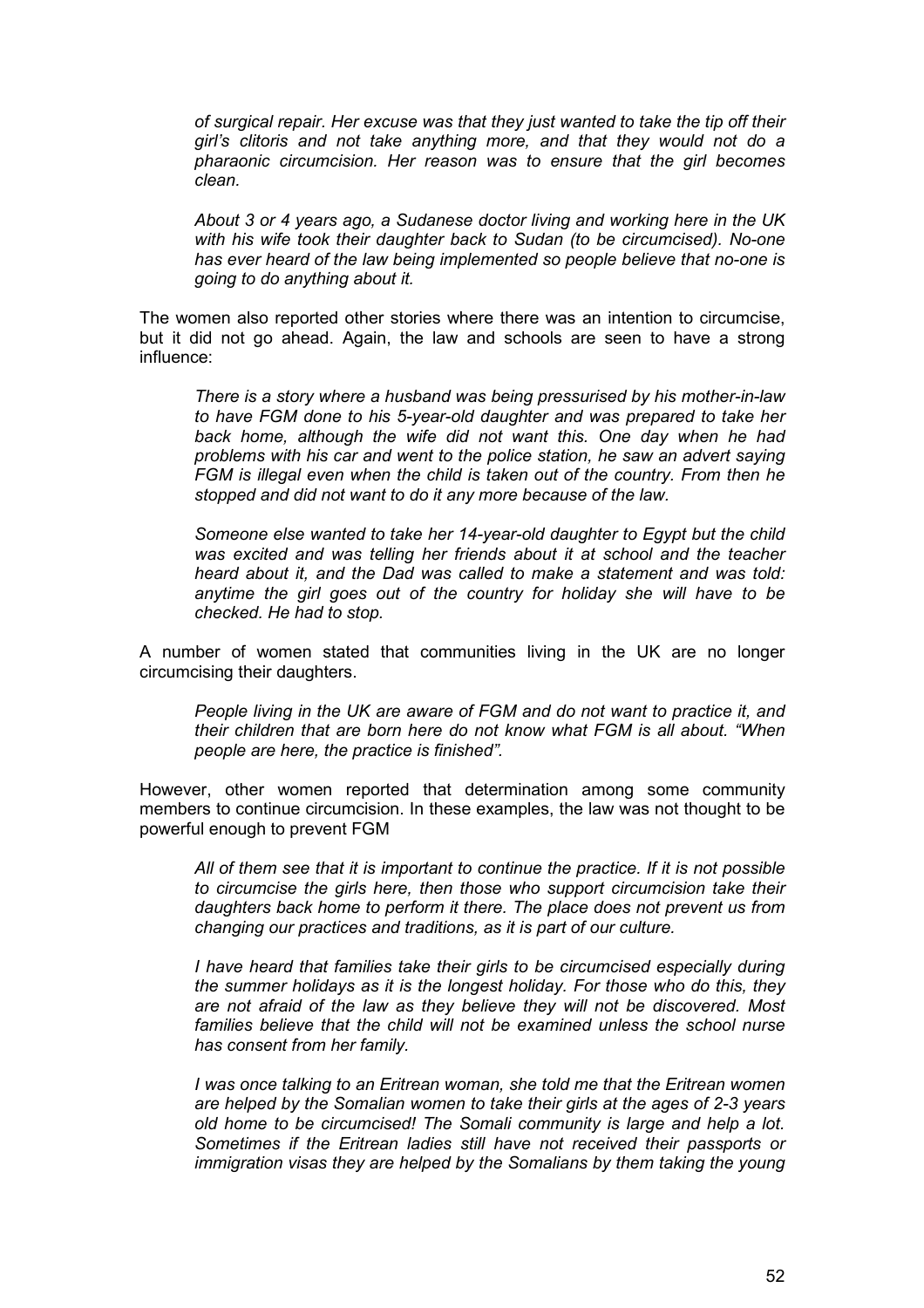*daughters as their own. So that when the girls are brought back there is no issue with regards to informing the school or any other problem like this.* 

Although a number of women had not heard of anyone living in the UK continuing the practice, some commented that even if it was continuing they would not necessarily hear about it:

*Some families conceal things well, so many of the stories are not even known.* 

*People are scared of the law, and even if they want to circumcise, she hasn't heard that they do it here.* 

*She has never heard of anyone taking their child back to be circumcised – if it did happen it would be very secretive and nobody would know. But she thinks that even so, it does not happen a lot.*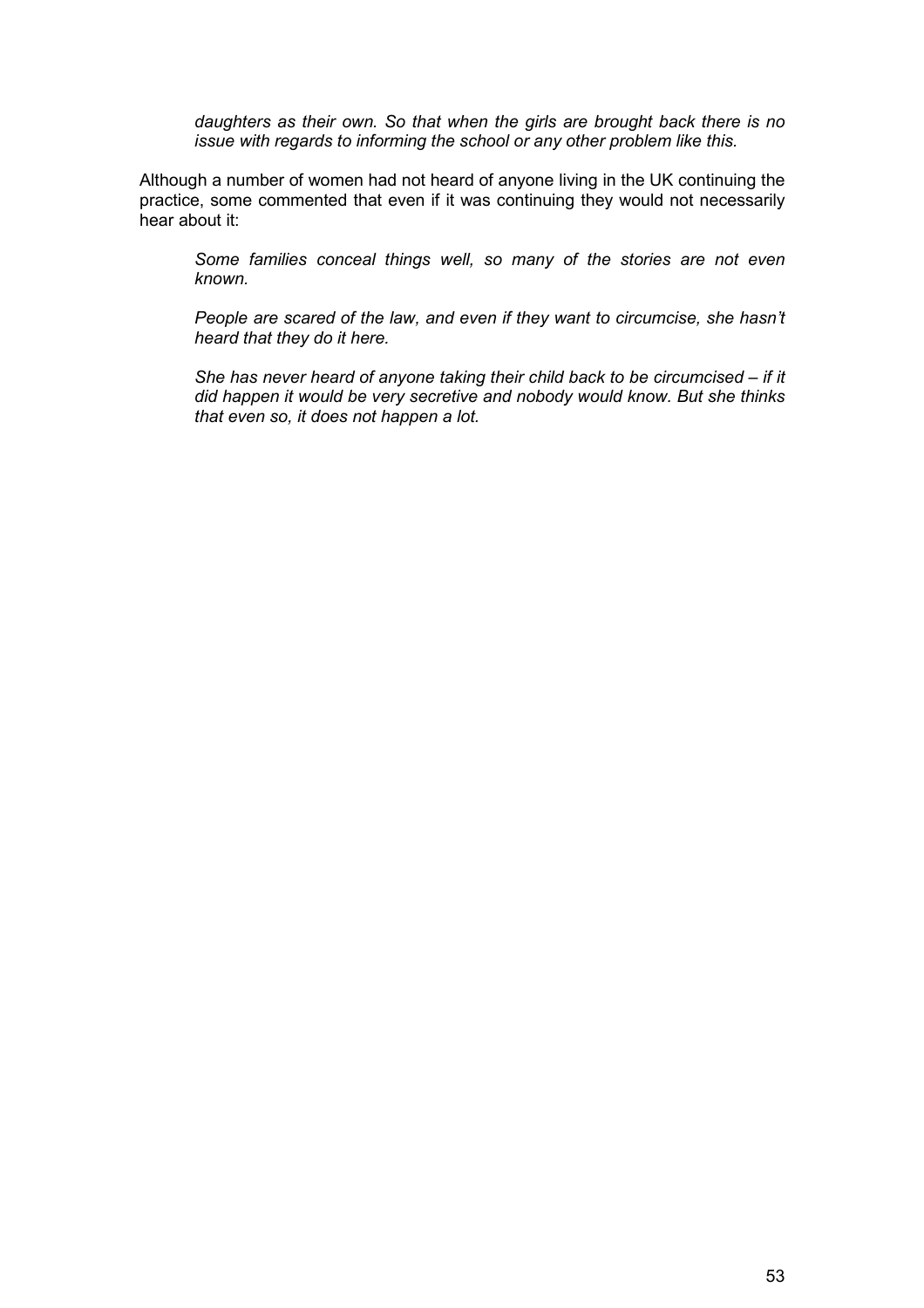#### <span id="page-53-0"></span>7.4 Interview Prompts

## Theme One: Family life

*Note: The theme of family life will gives the researchers an idea of how people in the community are living in the UK.* 

- Q1 How do people in our community find life in the UK?
- Q2 How do people in our community find social life in the UK?
- Q3 How do people in our community find marital life in the UK?
- Q4 How are people in our community finding education in the UK?
	- for adults?
	- for children?
- Q5 How are people in our community finding jobs? Are there opportunities available?
- Q6 How are people in our community integrating in the UK? How do they see themselves?

Theme Two: Female Circumcision

*Note: Explain to your friend that we are interested in all types of Female Circumcision. Explain that people in our community means other people like us living in UK (from Sudan, Eritrea and Somalia)*.

- Q1 What do people in our community say about Female Circumcision?<br>Q2 How do people in the community feel about Female Circumcision? I
- How do people in the community feel about Female Circumcision? Is it different for: Men and women?
	-
	- Older and younger people? Educated and non-educated?
	- People born in the UK vs, people born at home?
- Q3 Do people want to continue this practice?
- Q4 What do other people say actually happens during Circumcision?
	- Who does it? How does it occur?
	- Where does it occur? When does it occur?
	- What stories do people hear about the experience?
- Q5 What do people in our community say about the reasons to circumcise? What about the reasons not to circumcise?
- Q6 What do people say about the pressure to circumcise? Who decides?

Theme Three: The wider implications of female circumcision

Q1 What do people say about the effects of circumcision on female's lives?

- Emotional well being & psychological?
- Physical well being/health?
- Sexual well being/health?
- Q2 When approaching health services, what do people in our community say about their experiences?
	- Understanding of health care personnel?
	- About being referred to another service?
- Q3 What do people in our community know about the UK government views on Female Circumcision?
- Q4 What do people say about finding good help and information on Female Circumcision?
	- Is it easy to find?/ Is it difficult to find? Where do they get it from?
- Q5 What are people's ideas on how this could be done better?
- Q6 Do people in our community know about the Well Women Clinic? What are their views on this?